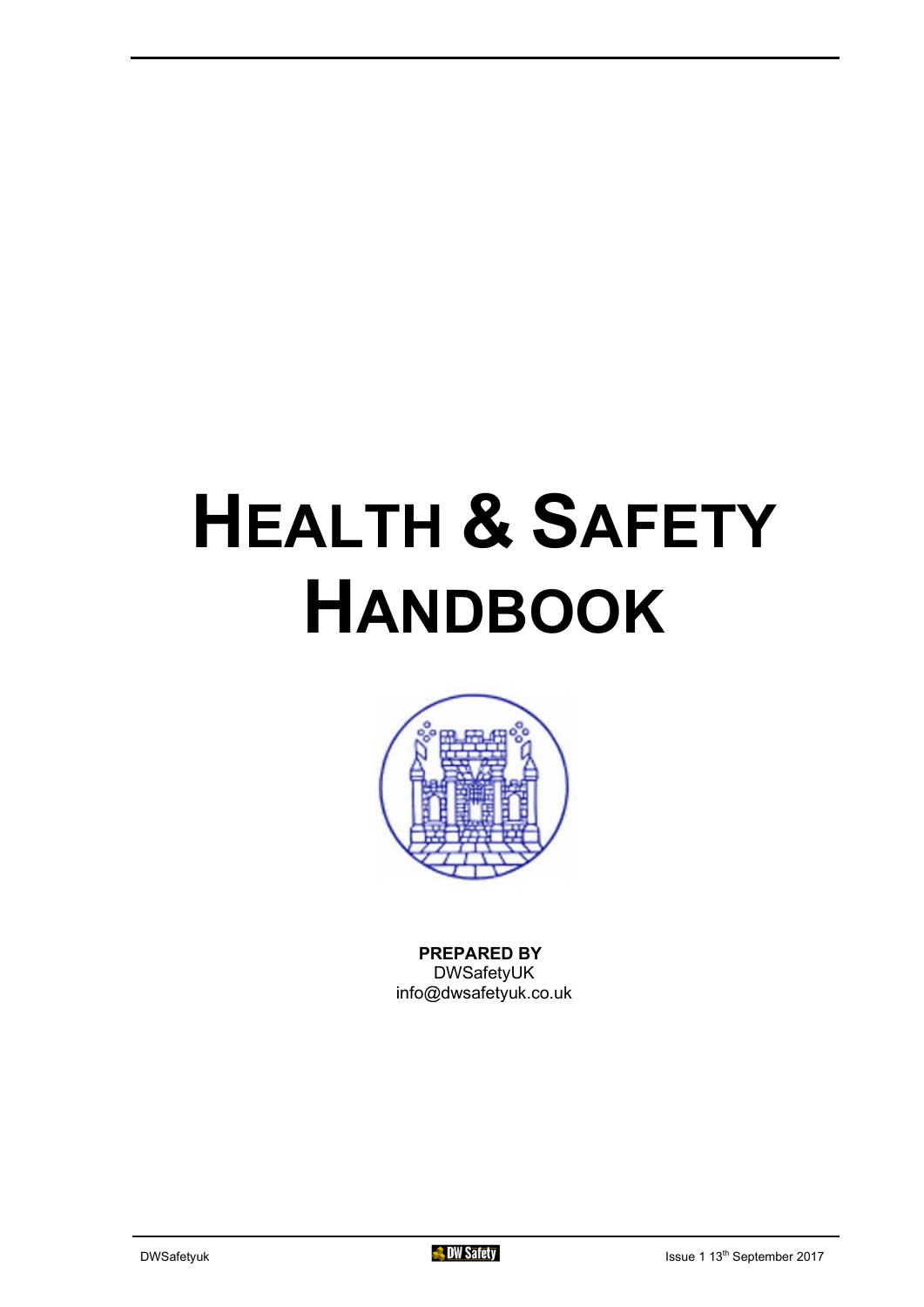### **ISSUE AND REVISION CONTROL:**

The person responsible for the control of this document will ensure that any revisions and amendments are issued and recorded below.

| <b>Issue</b>   | <b>Reason for Issue/Re-Issue</b> | <b>Approved</b> | <b>Date</b> |
|----------------|----------------------------------|-----------------|-------------|
| 1              | <b>Initial Issue</b>             | <b>HRP</b>      | 13/09/2017  |
| $\overline{2}$ |                                  |                 |             |
| 3              |                                  |                 |             |
|                |                                  |                 |             |

#### **Issue Control:**

#### **Revision Control:**

| <b>Section</b> | Rev. | <b>Description of Change</b> | <b>Approved</b> | <b>Date</b> |
|----------------|------|------------------------------|-----------------|-------------|
|                |      |                              |                 |             |
|                |      |                              |                 |             |
|                |      |                              |                 |             |
|                |      |                              |                 |             |
|                |      |                              |                 |             |
|                |      |                              |                 |             |
|                |      |                              |                 |             |
|                |      |                              |                 |             |
|                |      |                              |                 |             |
|                |      |                              |                 |             |
|                |      |                              |                 |             |
|                |      |                              |                 |             |
|                |      |                              |                 |             |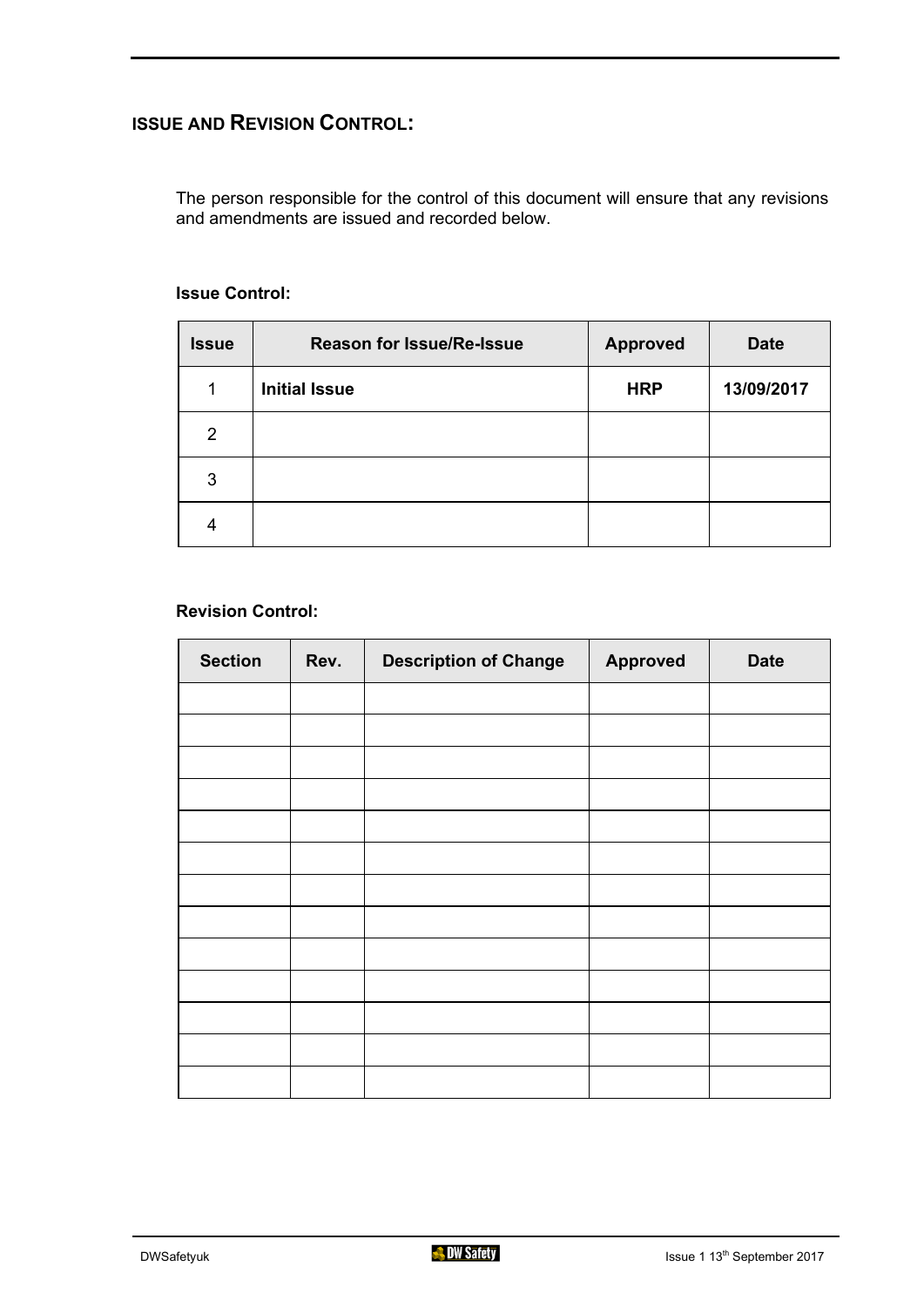**Company Address**

**TOWN HALL, HIGH STREET, TEWKESBURY GL20 5AL**

#### **Tel: 01905 422 533**

#### **Responsible Person in Control of Document**

Name: Helen Railton-Price

Position: Town Clerk

Signature: ……………………………………………….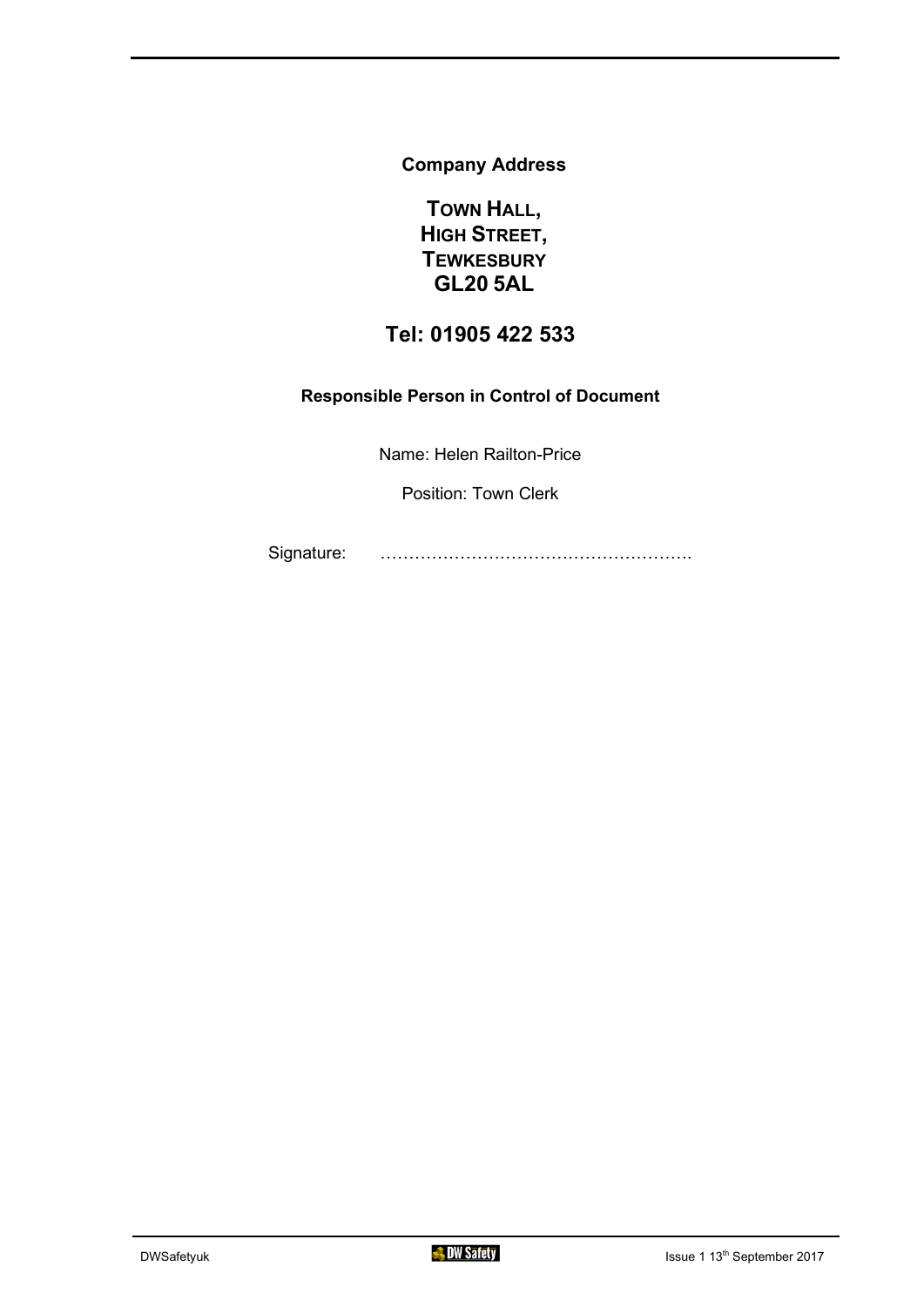## **CONTENTS**

| <b>Introduction</b>                                                                                         |                                                                                                                                                                                                                                                                                                                                                                                                                                                                                            | 5                                                                                      |
|-------------------------------------------------------------------------------------------------------------|--------------------------------------------------------------------------------------------------------------------------------------------------------------------------------------------------------------------------------------------------------------------------------------------------------------------------------------------------------------------------------------------------------------------------------------------------------------------------------------------|----------------------------------------------------------------------------------------|
| <b>SECTION 1</b>                                                                                            |                                                                                                                                                                                                                                                                                                                                                                                                                                                                                            | 6                                                                                      |
|                                                                                                             | <b>HEALTH &amp; SAFETY POLICY</b>                                                                                                                                                                                                                                                                                                                                                                                                                                                          | 6                                                                                      |
| <b>SECTION 2</b>                                                                                            |                                                                                                                                                                                                                                                                                                                                                                                                                                                                                            | 8                                                                                      |
|                                                                                                             | <b>HEALTH &amp; SAFETY RESPONSIBILITIES</b>                                                                                                                                                                                                                                                                                                                                                                                                                                                | 8                                                                                      |
| <b>SECTION 3</b>                                                                                            |                                                                                                                                                                                                                                                                                                                                                                                                                                                                                            | 18                                                                                     |
|                                                                                                             | <b>HEALTH &amp; SAFETY INFORMATION</b>                                                                                                                                                                                                                                                                                                                                                                                                                                                     | 18                                                                                     |
| 3.1<br>3.2<br>3.3<br>3.4<br>3.5<br>3.6<br>3.7<br>3.8<br>3.9<br>3.10<br>3.11<br>3.12<br>3.13<br>3.16<br>3.19 | Code of Conduct – General Rules<br><b>General Site Safety - Housekeeping</b><br><b>Fire</b><br><b>First Aid - Accident Recording</b><br><b>Work Equipment</b><br><b>Manual Handling</b><br><b>DSE - Display Screen Equipment</b><br><b>PPE - Personal Protective Equipment</b><br><b>Electricity</b><br><b>Hazardous Substances</b><br><b>Violence and Aggression</b><br><b>Alcohol and Drugs</b><br><b>Safety Signs and Signals</b><br><b>Work at Height</b><br><b>Asbestos Awareness</b> | 19<br>21<br>25<br>29<br>33<br>36<br>39<br>43<br>46<br>48<br>51<br>52<br>54<br>56<br>59 |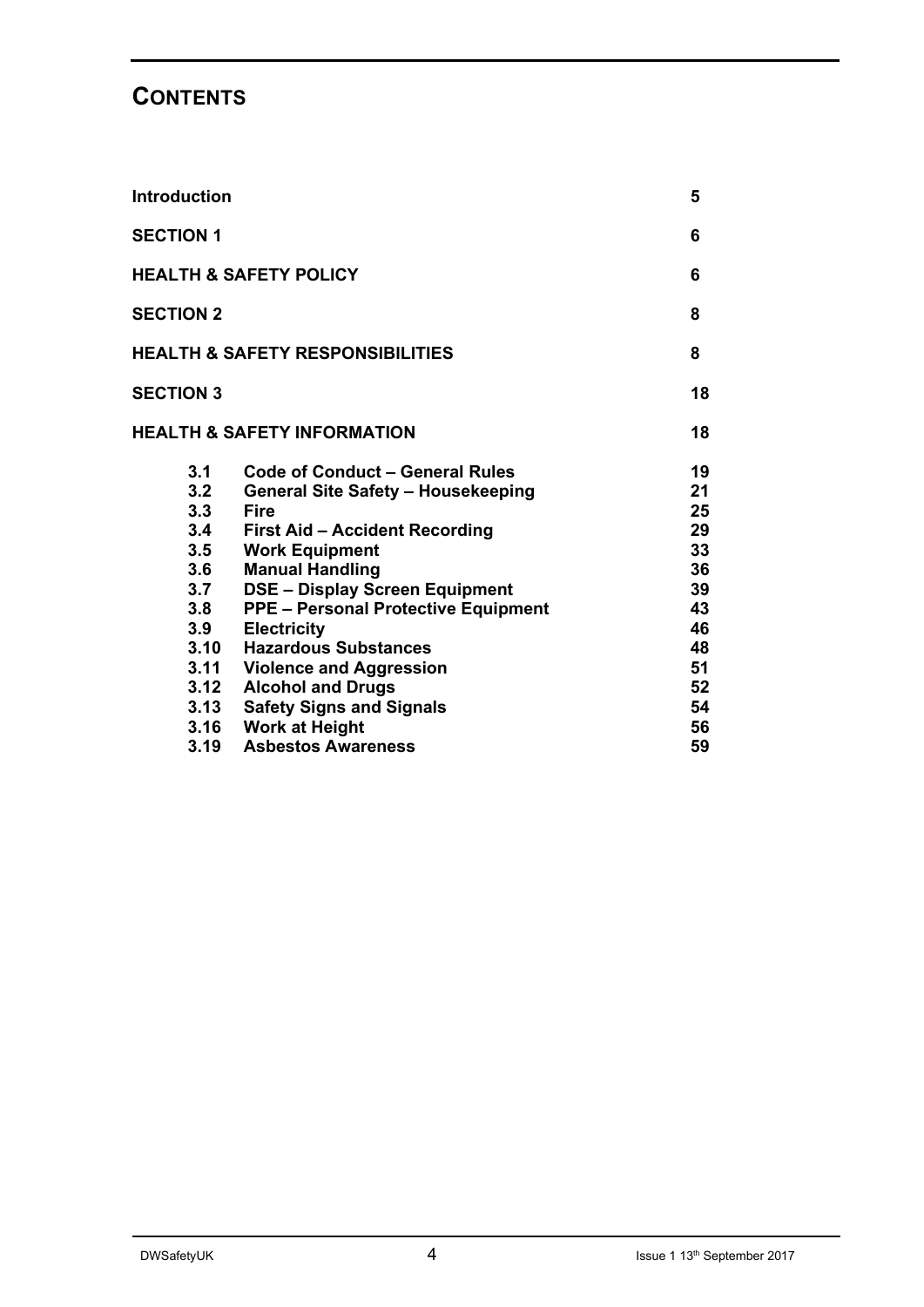## **Introduction**

This handbook supplements our health & safety management system documentation. It outlines the responsibilities and arrangements for ensuring your health and safety at work. The aim is to help you work safely and avoid accidents by providing a framework within which a safe method of work can be established. It is therefore important that you read the advice given here before you start work with us.

Accident prevention is mainly common sense, tidiness and forethought, but safety within our organisation does require constant vigilance and care. Remember that a little planning and thought can save a great deal of trouble and regret. Always seek expert advice when in doubt.

You are required to sign and return the declaration issued with this handbook stating that you have read the handbook and are satisfied as to your and the organisation's responsibilities with respect to health and safety.

This handbook will be reviewed annually and supplementary information distributed to all employees. Suggestions for inclusion, corrections and revisions for future editions of this Handbook should be sent to your line manager.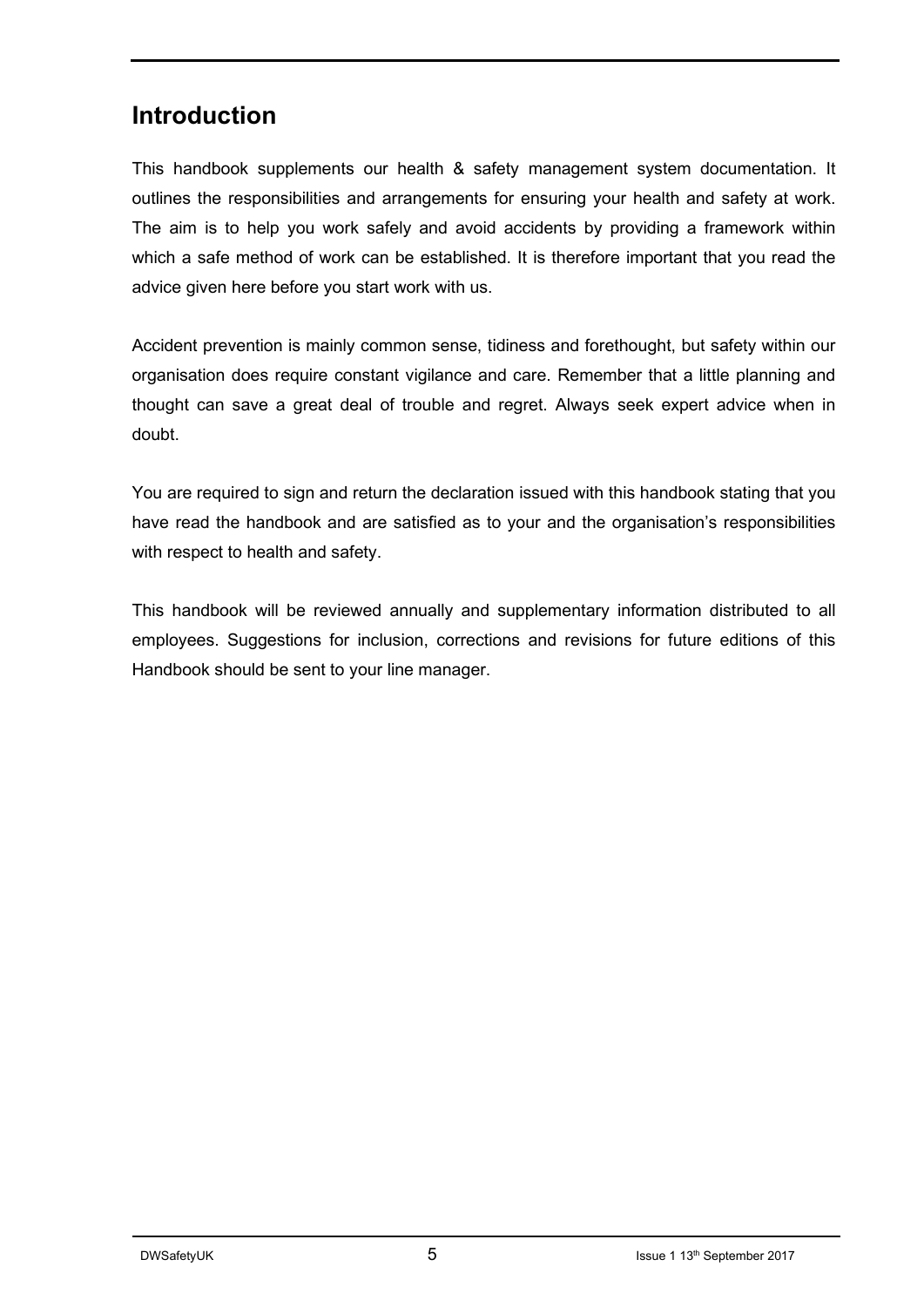# **SECTION 1**

## **HEALTH & SAFETY POLICY**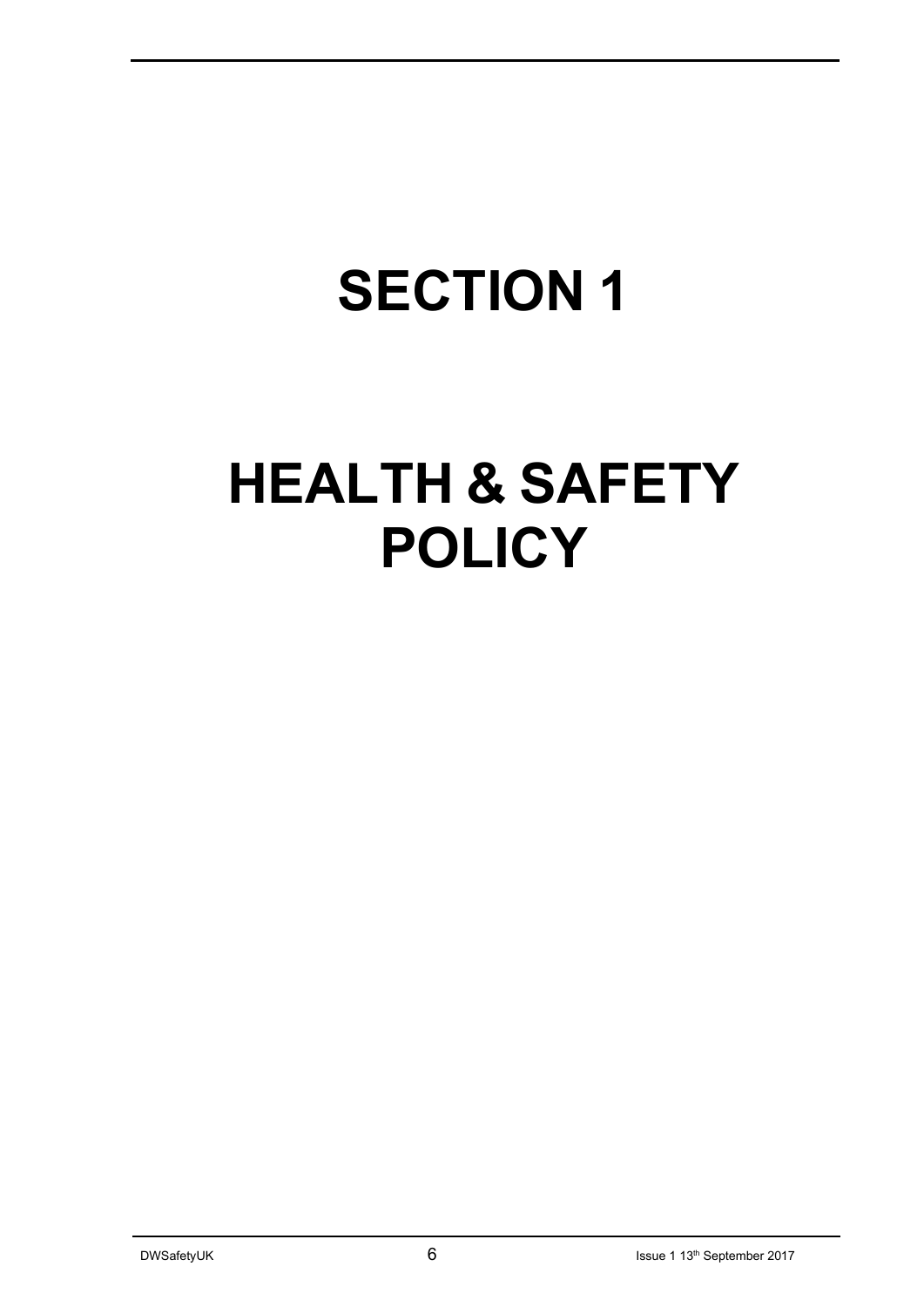

#### **Tewkesbury Town Council Health and Safety Policy Statement 2022**

Tewkesbury Town Council regards the promotion of occupational health, safety and environmental awareness as a key responsibility for all council members and employees. Tewkesbury Town Council recognises and accepts its statutory responsibilities as an employer and will strive to secure the health, safety and welfare of its employees and stakeholders affected by its activities (for example, members of the public, service users, visitors, contractors, etc.).

It is the Tewkesbury Town Council's policy to take all reasonably practicable measures to prevent personal injury, occupational disease and damage to property.

Tewkesbury Town Council will do this by assessing the possible risks and establishing suitable and adequate risk control measures with the assistance of DWSafetyUK. (Health and safety consultants)

Tewkesbury Town Council is committed to complying with all relevant health and safety legislation. Tewkesbury Town Council does however, recognise that compliance with legislation is only a minimum requirement, and will therefore strive to improve and achieve higher standards.

The management of health and safety is regarded as an integral part of Tewkesbury Town Council's business activities with health and safety objectives regarded as being of equal importance to other corporate objectives.

Tewkesbury Town Council will monitor health and safety performance to verify that the Council's Health and Safety Policy is being implemented and health and safety standards are being maintained and progressively improved. The Town Council is committed to the development of a climate in which a positive health safety and wellbeing culture is developed and maintained. The Town Council will achieve this by:

- Maintaining effective systems of communication on health, safety and wellbeing matters;
- Ensuring that there is sufficient competency within the organisation in terms of health and safety support and advice and ensuring that all employees and elected members are provided with sufficient information, instruction and training to enable them to fulfil their responsibilities as defined by this policy and supporting documents;
- Establishing and maintaining control by setting clear health, safety and welfare objectives and providing strong leadership;
- Securing co-operation between stakeholders, individuals, trade unions, employee safety representatives and working groups.

Tewkesbury Town Council accepts the following responsibilities:

- To provide and maintain safe and healthy working conditions taking into account statutory requirements.  $\bullet$
- To provide and monitor training which enables employees to perform their work safely and efficiently.  $\bullet$
- To provide and maintain all necessary safety devices and protective equipment.  $\bullet$
- To provide instruction as to when and how to use safety devices and protective equipment and to monitor ongoing  $\bullet$ appropriate use.
- To meet the obligations of health and safety in the workplace through consultation with external health and safety  $\bullet$ regulatory bodies and with employees.

Tewkesbury Town Council's employees have the following responsibilities:

- To work safely and efficiently.  $\bullet$
- To meet statutory obligations relating to health and safety in the workplace.  $\bullet$
- To report promptly all accidents and incidents including those where no injury to people has occurred.  $\bullet$
- To follow the Tewkesbury Town Council's working procedures.  $\bullet$
- To assist in the investigation of accidents so that measures may be taken to prevent a recurrence.  $\bullet$
- In the absence of the Clerk or when necessary responsibility will be delegated to another member of staff.  $\bullet$

The Clerk to the Council is responsible for reporting notifiable accidents, diseases and dangerous occurrences to the enforcing authority, as required by the Reporting of Injuries, Diseases and Dangerous Occurrences Regulations (RIDDOR)

At each of Tewkesbury Town Council location, the most senior person is fully responsible for maintaining safe and healthy working conditions. In particular, he or she will establish the systematic management of safety and health and any specific arrangements applicable at that location for the implementation of this policy statement.

Name: Debbu Hull

Signature D. M. LUU<br>Review date: February 2025

Date: 16/02/2022

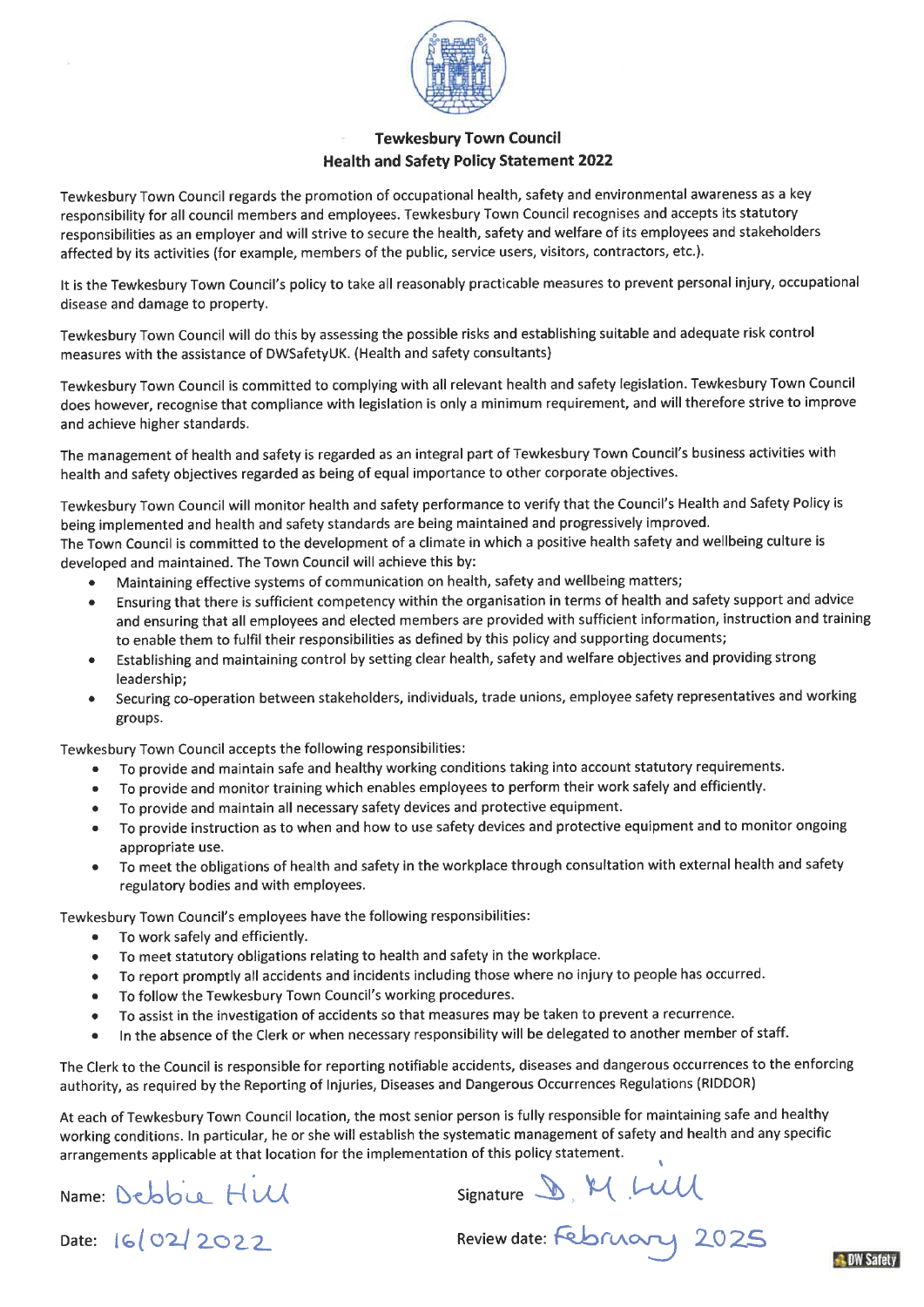## **SECTION 2**

## **HEALTH & SAFETY RESPONSIBILITIES**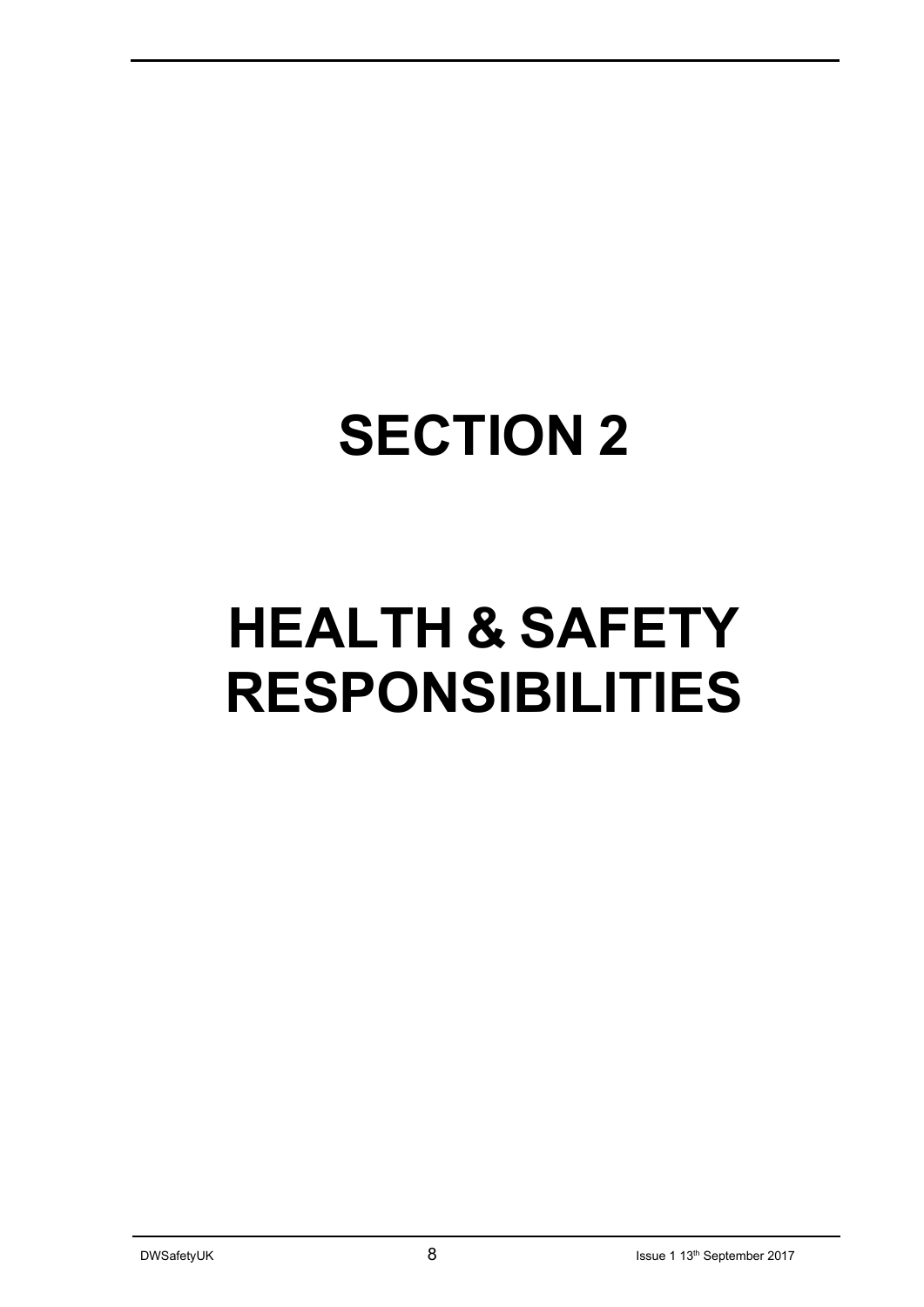## **Responsibility and Accountability**

All employees, at all levels and functions, are responsible for understanding and carrying out the responsibilities and duties outlined in this procedure.

To enable the allocation of overall responsibility, accountability and authority for the development, implementation and performance of our health and safety management system and the achievement of the relevant health and safety objectives a structure will be established to;

- ensure that health and safety is a line management responsibility which is known and accepted at all levels;
- define and communicate to the employees the responsibility, accountability and authority of persons who identify, evaluate or control health and safety hazards and risks and promote health;
- provide effective supervision, as necessary, to ensure the protection of employee's health and safety;
- promote co-operation and communication among employees, to achieve compliance with the health and safety requirements of national laws and regulations;
- fulfil the principles of health and safety management systems contained in relevant national guidelines, tailored guidelines or voluntary programmes, as appropriate;
- establish and implement a clear health and safety policy and measurable objectives;
- establish effective arrangements to identify and eliminate or control workrelated hazards and risks, and promote health at work;
- ensure the participation of employees in the implementation of the health and safety policy.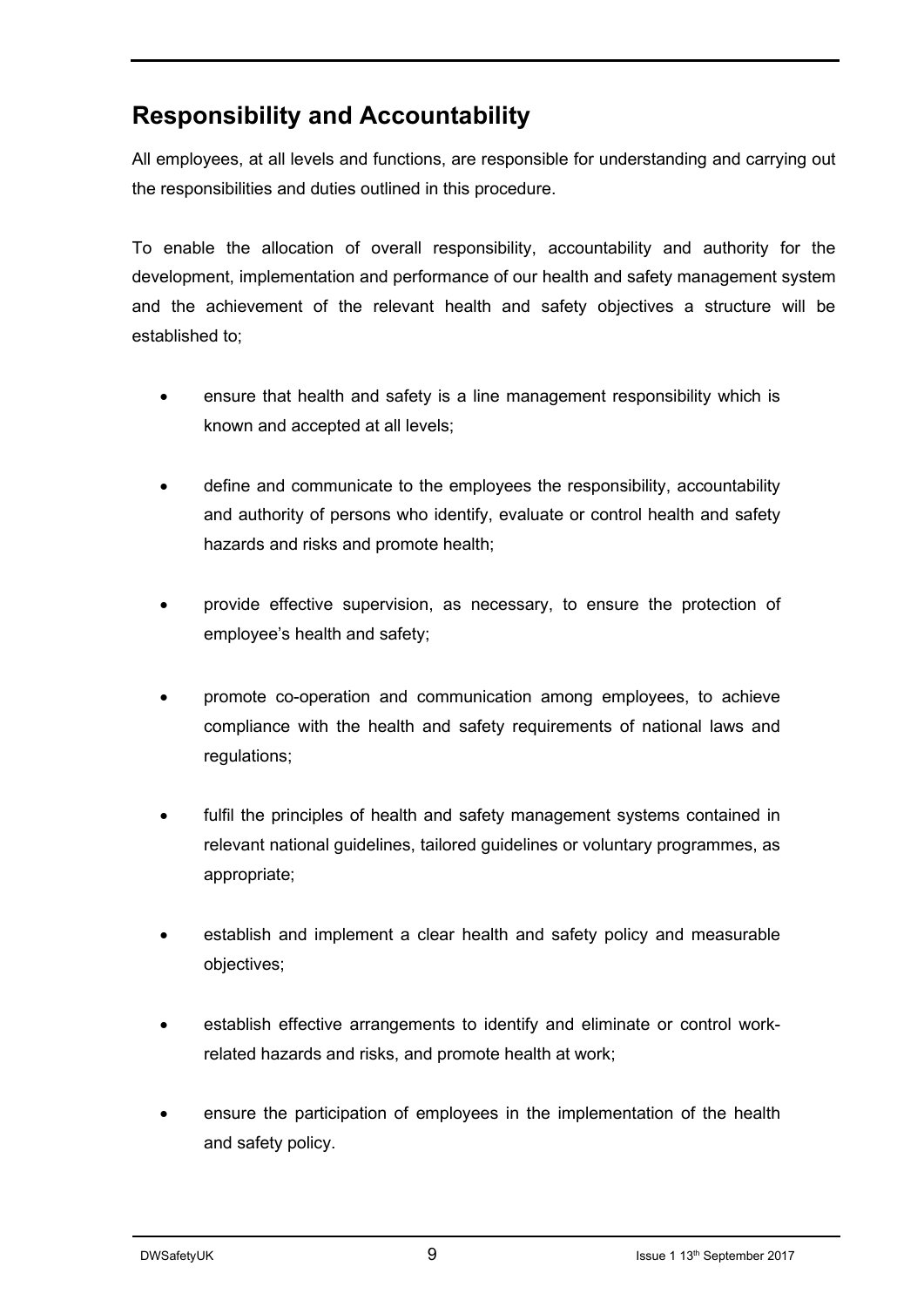## **Management Responsibilities**

The ultimate responsibility for health and safety rests with the highest level of management, the Councillors. However, responsibilities will be delegated to all levels, identifying those individuals with particular safety responsibilities for their areas of control.

These functions will also include ensuring that:

- A representative is appointed to ensure that the health and safety management system is established, implemented and maintained in accordance with relevant health and safety standards;
- An organisation chart is prepared identifying the management structure;
- Policies are developed and communicated throughout the organisation;
- An understanding and awareness of the system is promoted throughout the organisation;
- Performance of the management system and any need for improvement is communicated to management;
- Sufficient resources exist to manage the daily operation within the organisation;
- Job descriptions are prepared clearly outlining the key tasks to be managed by the individual;
- All employees are made aware of their responsibilities and these can only be delegated to those with suitable training and competence;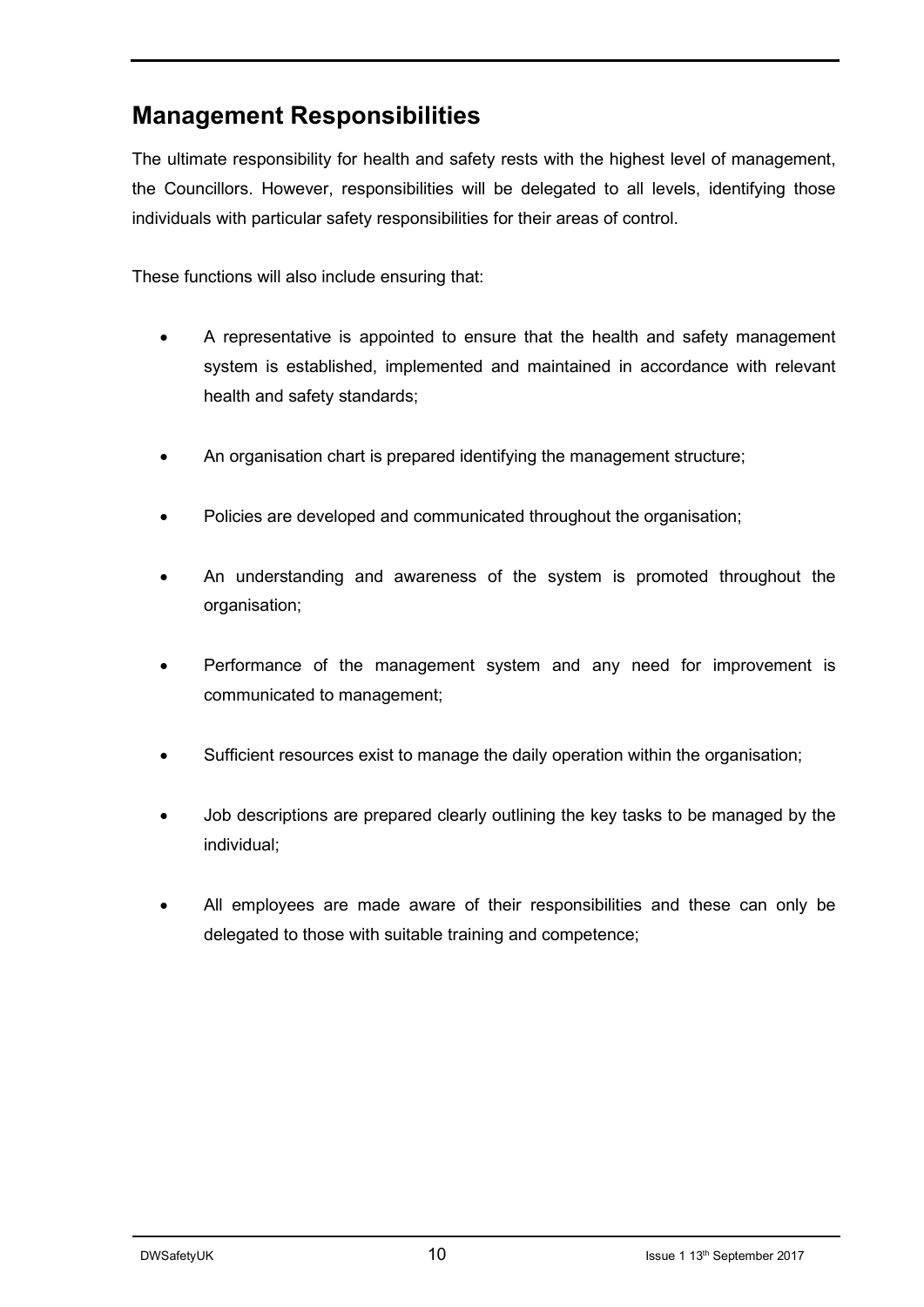## **Employee Responsibilities**

All our employees, regardless of position or occupation, have general duties under Sections 7 and 8 of the Health and Safety at Work etc. Act and other relevant legislation.

Employee duties will be clearly identified, and will be specific in their nature and clearly understood by individuals.

## **Disciplinary Procedures**

It is our policy to discipline those who do not fulfil their health and safety responsibilities adequately. All employees will be given comprehensible information, instruction and training to ensure that they are fully aware of their duties.

We will not hesitate to instigate disciplinary procedures against any employee at any level who fail in their responsibilities in respect of health and safety. This will occur even if they have been injured as a result of an accident caused by their own carelessness.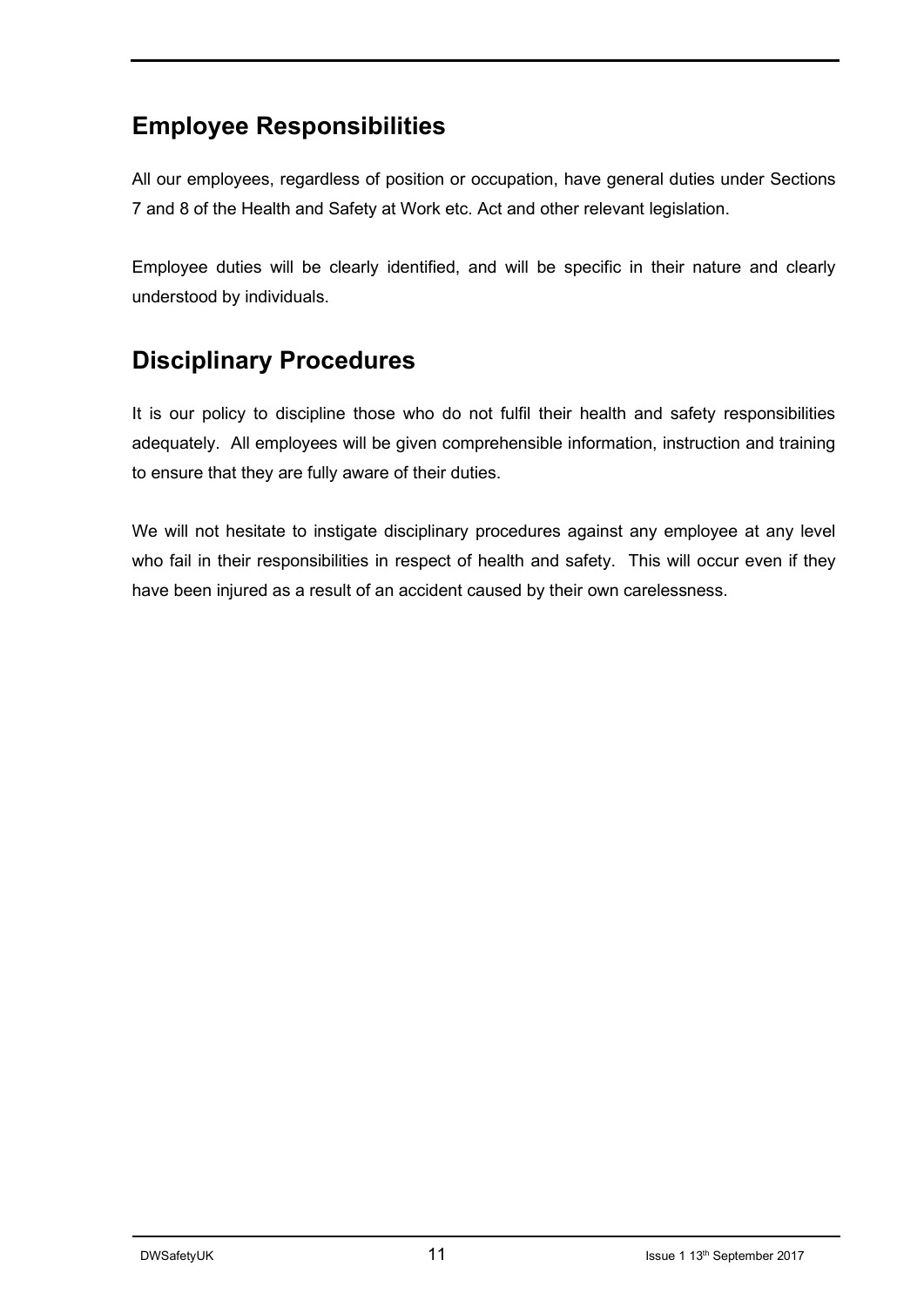## **HEALTH & SAFETY ORGANISATION CHART**

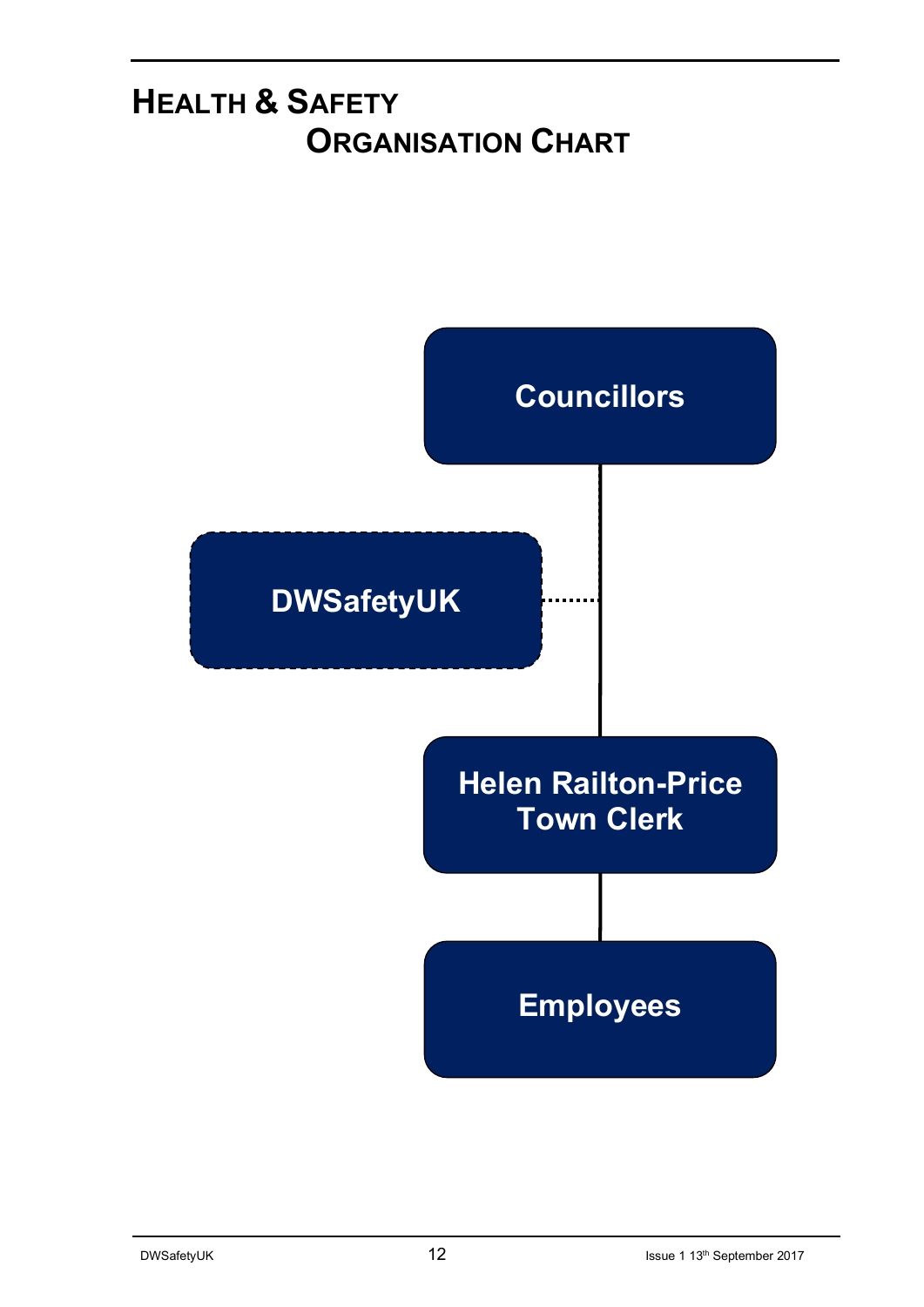## **Assignment of Individuals**

In order for our arrangements to be effective, individual duties and responsibilities will be clearly identified.

There will be a logical delegation of duties throughout the organisation with the Director assuming a policy-making and guiding role with line managers taking a more active part in day-to-day management issues.

The individuals listed below, have been allocated general and specific health and safety responsibilities within our policy.

Responsibilities will fall into two categories:

- **GENERAL RESPONSIBILITIES**
- **SPECIFIC RESPONSIBILITIES**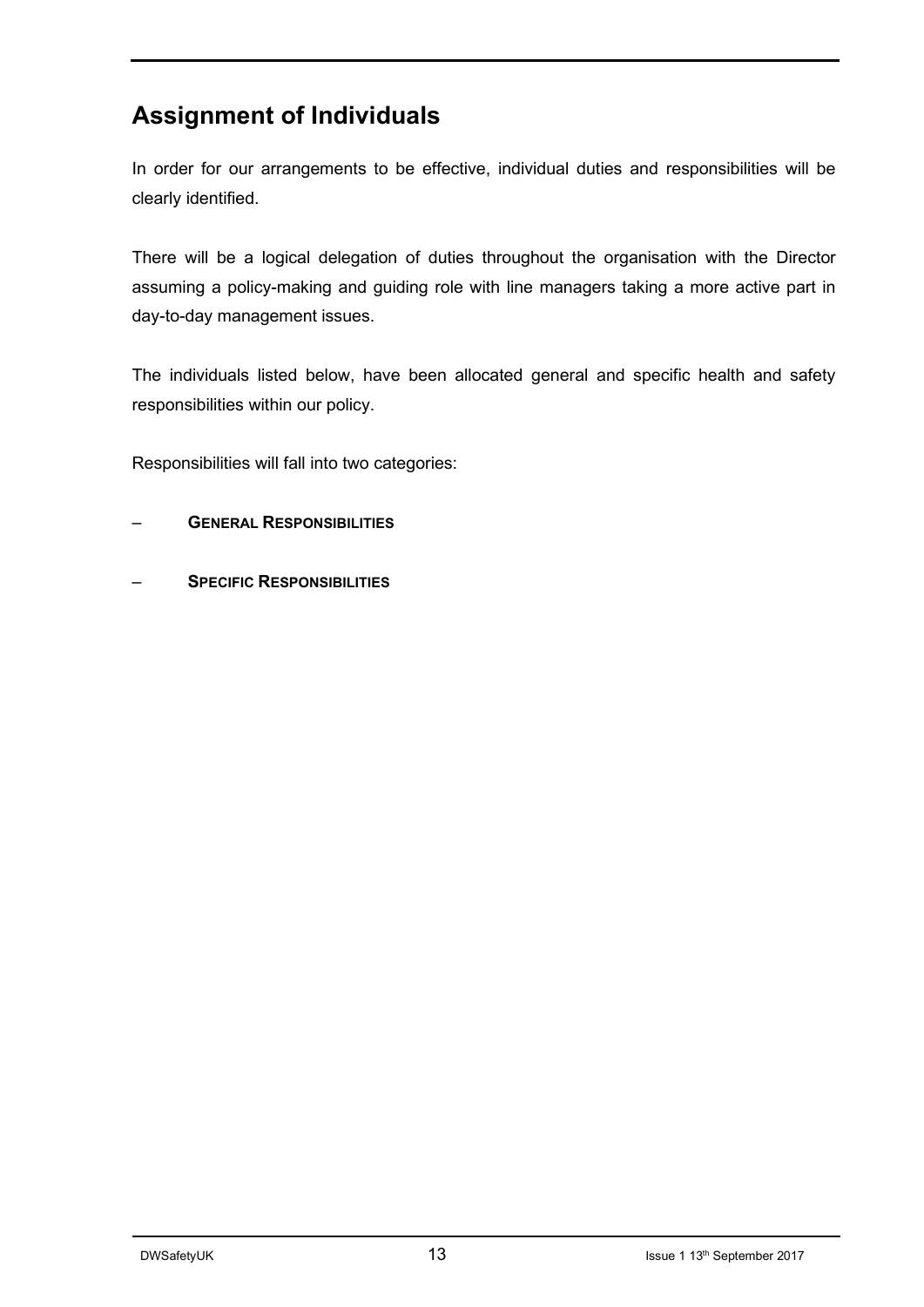## **General Responsibilities**

The following individual posts have been allocated general health and safety responsibilities within the terms of our policy:

- Councillors
- Clerk
- **Employees**

They will also be required to monitor their areas of control as well as the performance and activities of subordinates to ensure that acceptable standards are maintained.

The Councillors shall be responsible for ensuring;

- The objectives outlined within our health and safety management system are fully understood and observed by persons under their control.
- Responsibilities for health and safety are clearly defined and allocated/delegated to the appropriate levels within the organisation.
- The health and safety policy is regularly reviewed and amended as necessary and any changes are brought to the attention of all persons under their control.
- They make a commitment to improving health and safety in the organisation and demonstrate this by the priority which they give to safety issues, and by their own behaviour
- The health and safety policy is brought to the attention of all employees under their control, and ensure that they are made aware of all hazards and the means of controlling those hazards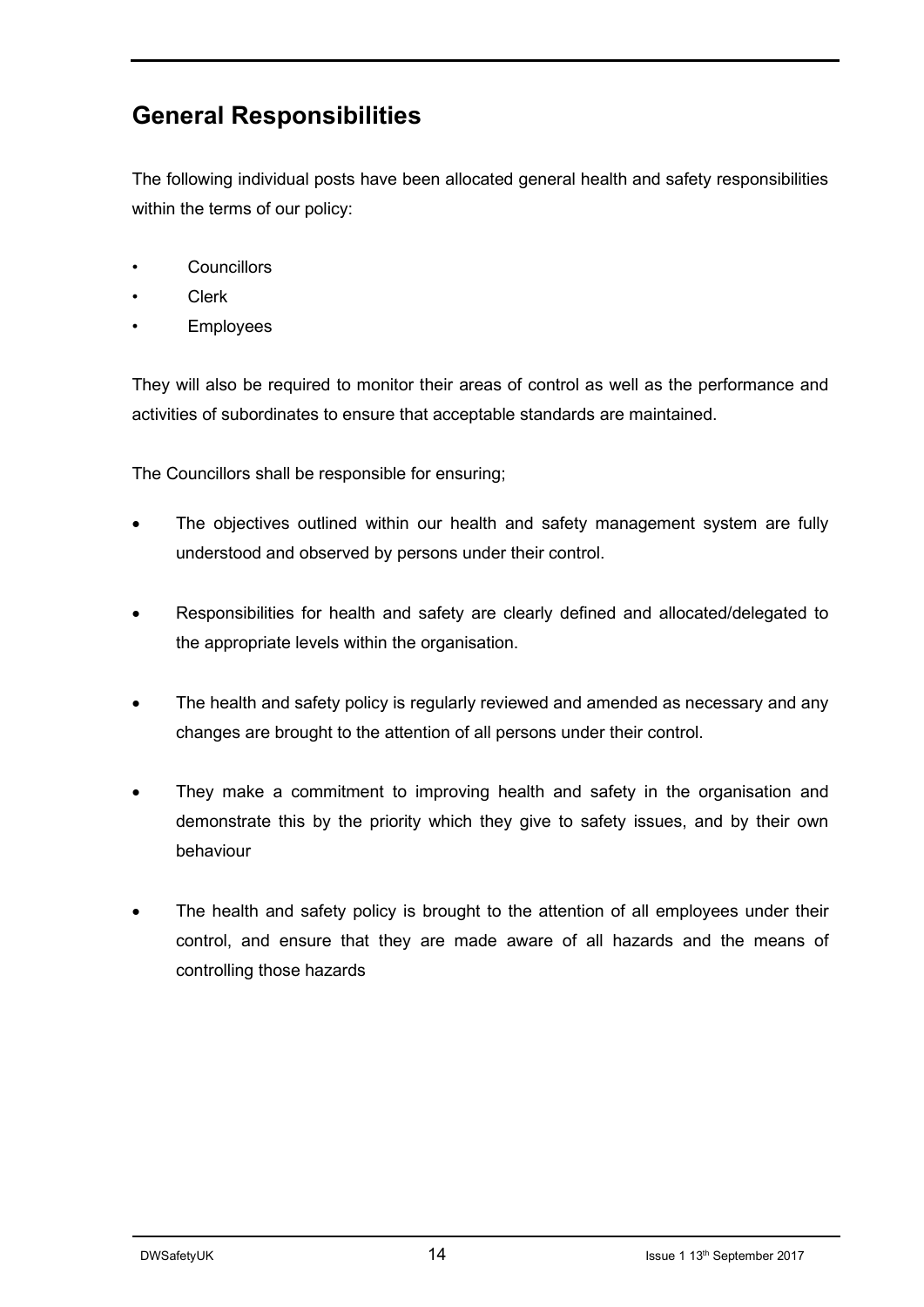The Town Clerk shall be responsible for ensuring;

- They make a commitment to improving health and safety in the organisation and demonstrate this by the priority which they give to safety issues, and by their own behaviour
- They bring the health and safety policy to the attention of all employees under their control, and ensure that they are made aware of all hazards and the means of controlling those hazards
- That competent persons are employed to assist the employer in carrying out his statutory responsibilities
- The development of health and safety procedures and objectives and adequate resources are made available
- That managers are adequately trained and capable
- They carry out audits of their areas of responsibilities/organising audits to be carried out
- The objectives outlined within our health and safety management system are fully understood and observed by persons under their control.
- Persons under their control carry out their assigned responsibilities and review their performance accordingly.
- The allocation of the necessary resources within their control and ensure that appropriate equipment is available.
- That accidents and near-misses are recorded and investigated and all relevant documentation are kept
- That audits and workplace inspections are undertaken and equipment is maintained in a safe condition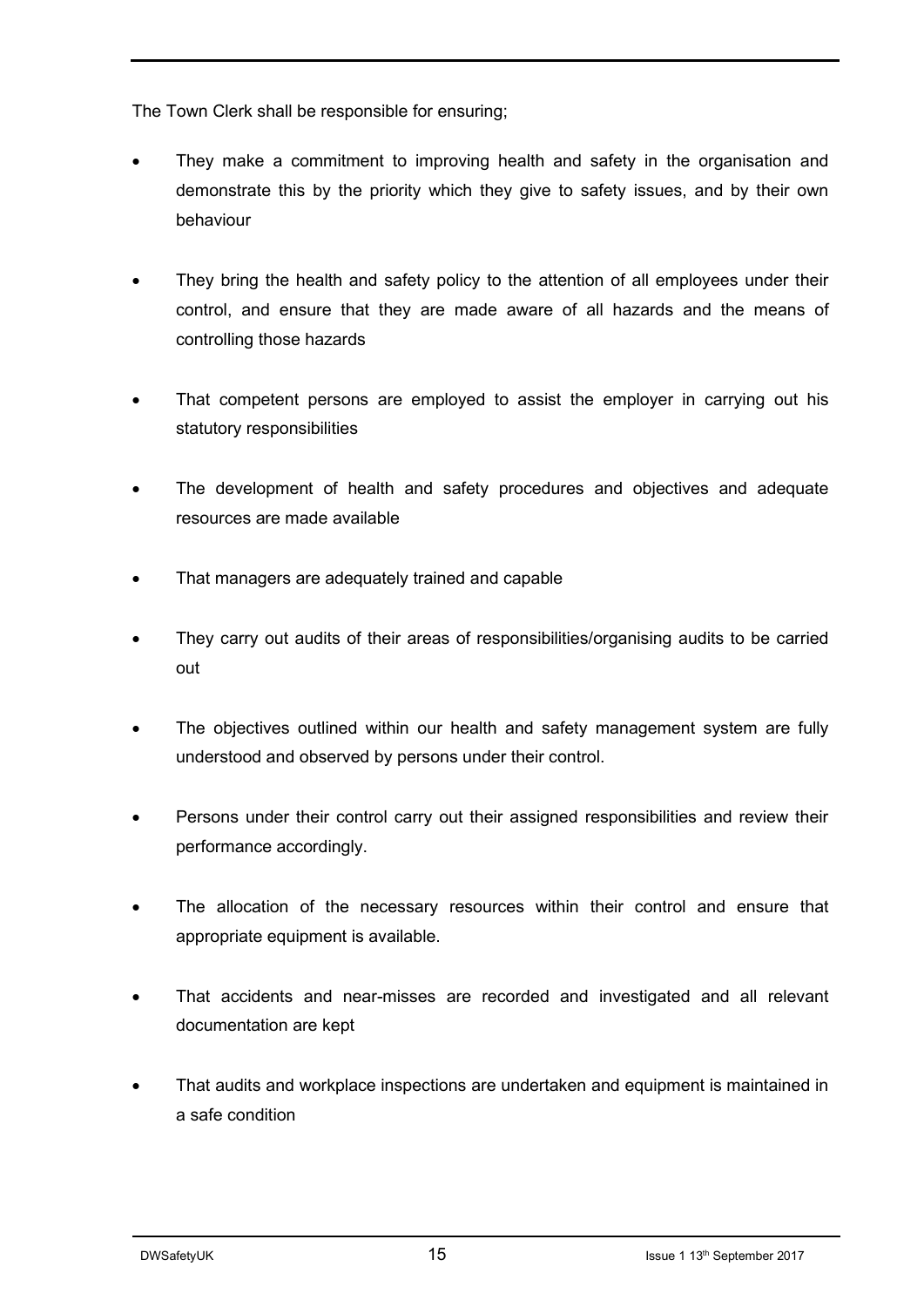The Employees shall;

- Take reasonable care of their own health and safety and that of others who may affected by their actions
- Co-operate with management to meet the employer's legal duties and work in accordance with our procedures
- Not intentionally or recklessly interfere with or misuse anything provided in the interest of health, safety or welfare and refrain from actions (or inactivity) which might endanger themselves, or others
- Demonstrate their commitment by their behaviour and co-operate in the investigation of accidents and incidents
- Use all equipment safely, including that provided for their personal protection and report to management any defects in equipment or other dangers immediately, or as soon as it is safe to do so
- Comply with all safety instructions or procedures and not undertake any tasks that they are not trained for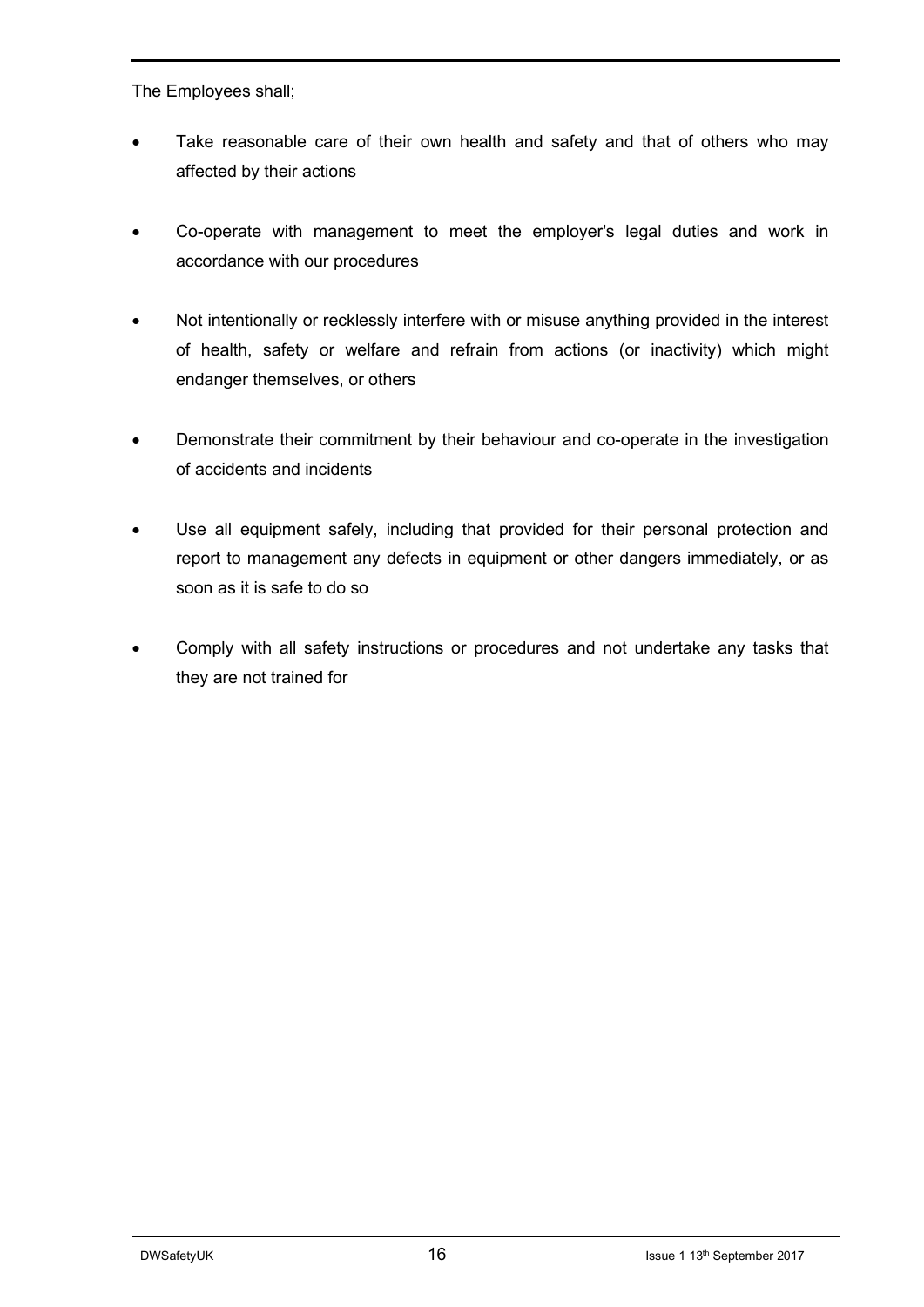## **Specific Responsibilities**

Individual posts have been allocated SPECIFIC Health and Safety responsibilities within the terms of our Health and Safety Policy.

Specific responsibilities have been identified within each operational control procedures by the person ultimately responsible for health and safety.

These have been identified and evaluated from our Risk Management procedures and are listed in Part 3 of our health and safety management system.

They will be required to monitor their areas of control as well as the performance and activities of subordinates to ensure that acceptable standards are maintained.

### **Health and Safety Assistance**

To assist us in our undertaking we have appointed DWSafetyUK as Health and Safety Consultants to provide competent advice and guidance.

## **Communication**

The responsibilities identified above shall be communicated to all employees in line with operating procedure internal and external communication.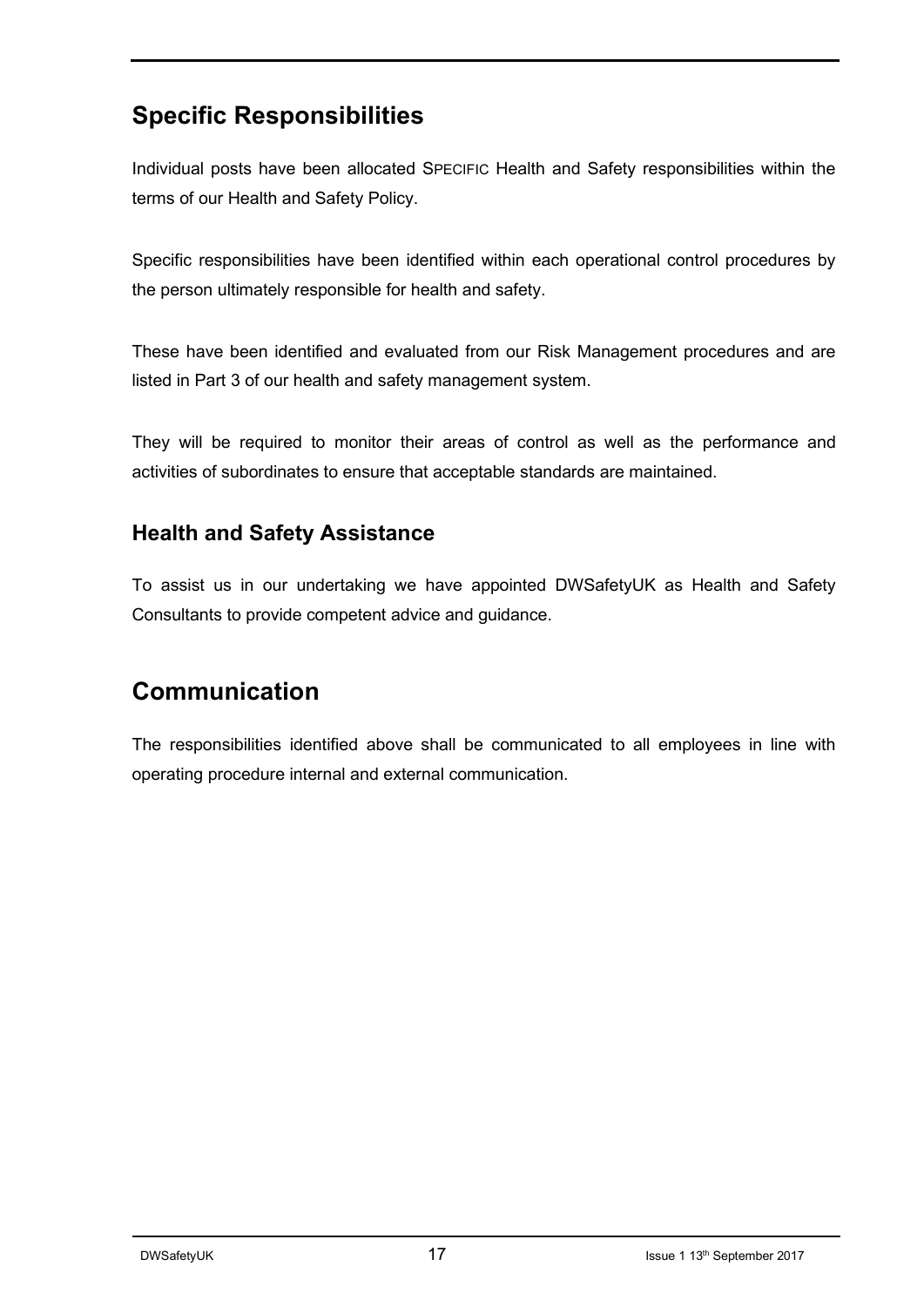# **SECTION 3**

## **HEALTH & SAFETY INFORMATION**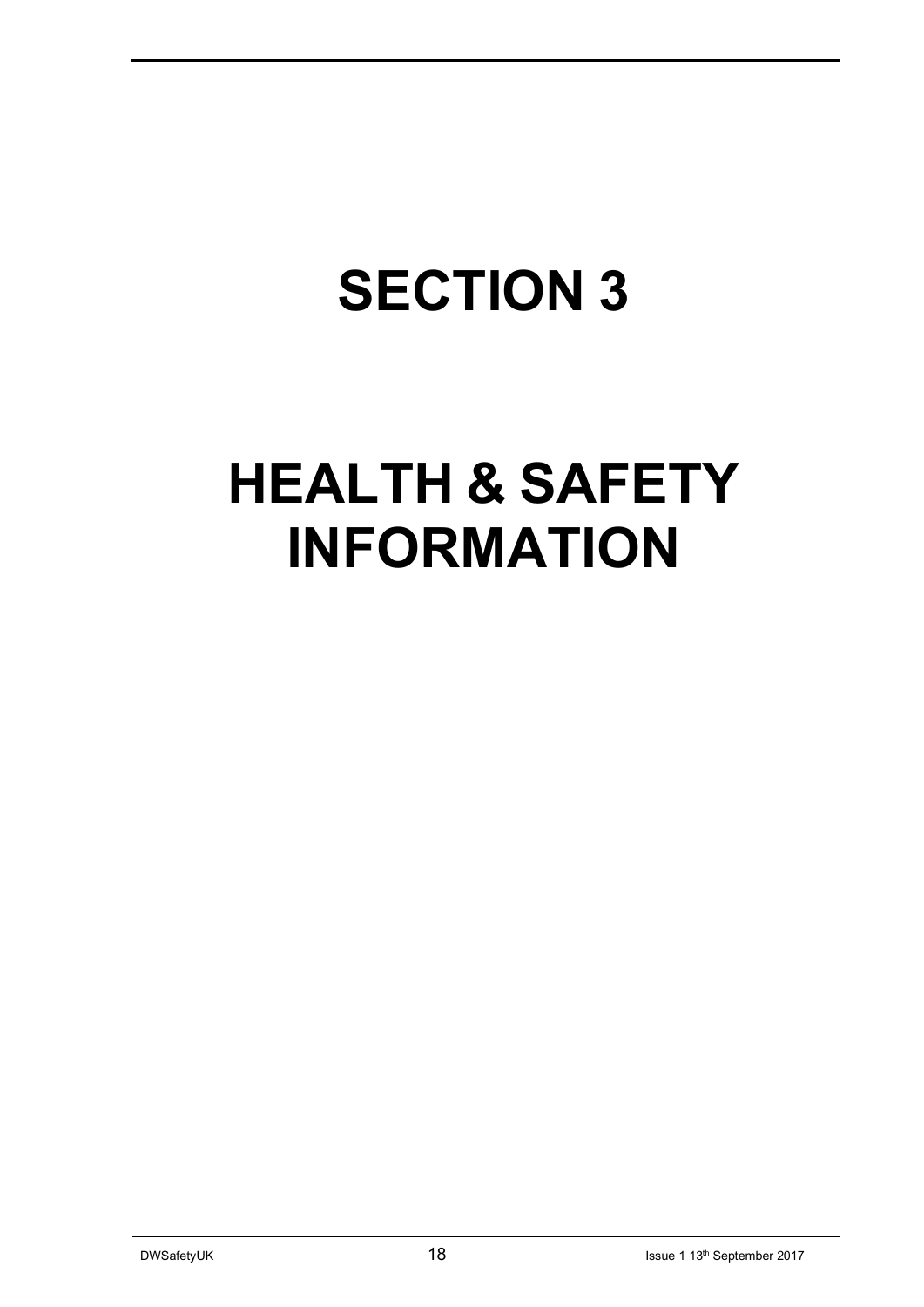#### **3.1 CODE OF CONDUCT – GENERAL SITE RULES**

The Code of Conduct set out below is designed to cover the main areas of the required standards of behaviour and performance. The code includes our General Site Rules, which all employees are required to comply with, and examples of misconduct which the organisation normally regards as Gross Misconduct. A breach of our rules will render an employee liable to disciplinary action in accordance with the Disciplinary Procedure. An instance of Gross Misconduct may render an employee liable to dismissal without notice.

The rules below and the examples of misconduct are not exhaustive. Employees are under a duty to comply with the standards of behaviour and performance required by the organisation, and to behave in a reasonable manner, at all times.

#### General Health and Safety Rules

- 1. Whilst at Tewkesbury Town Hall and Watson Hall ensure all the safety signs and notices are obeyed.
- 2. Ensure all bags and clothing is stored appropriately using the designated areas provided.
- 3. Do not act in any way which could endanger yourself or others.
- 4. Only suitably trained and authorised persons are permitted to use the tools, equipment whilst on site.
- 5. Before using any item for the first time (once authorised) please read the appropriate risk assessment. If you do not understand any area of the assessment, please contact the health & safety representative.
- 6. Do not invite any persons into the building without authorisation from management.
- 7. Report unsafe conditions to management or the Health and Safety representative immediately.
- 8. Do not leave items in aisles, walkways stairways, work areas, or other points of egress.
- 9. Never block or obstruct fire escape routes and exits. Practice good housekeeping at all times.
- 10. Promptly report all accidents/injuries/incidents to management and the designated first aider/appointed person.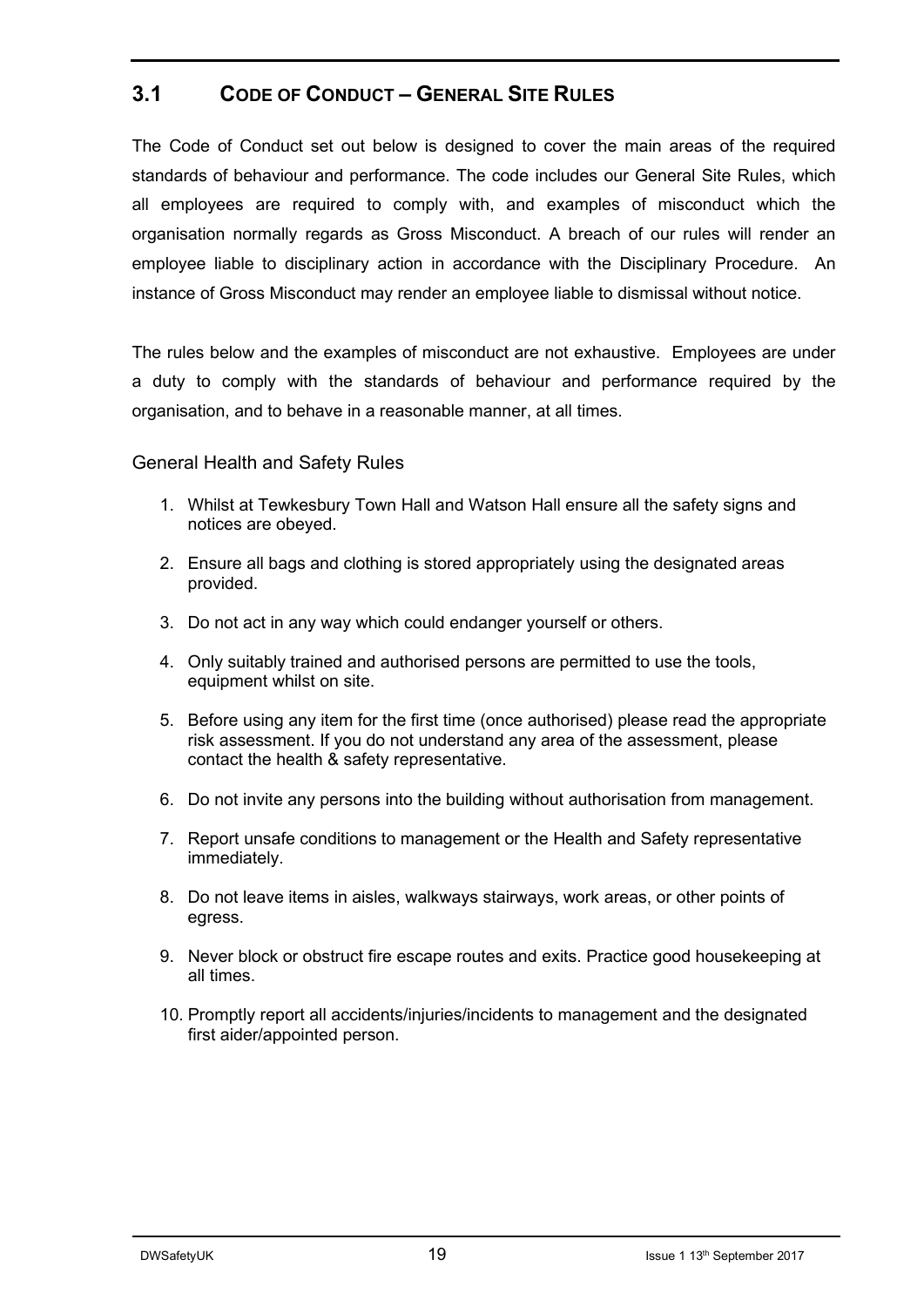- Site Specific
- 1. All staff must ensure they are inducted onto the site prior to work commencing.
- 2. When applicable, ensure the lone working procedure is complied with at all times and regular contact is maintained with your management.
- 3. Ensure all relevant personal protective equipment when required.
- 4. It is forbidden to possess or consume alcohol, drugs or other intoxicants on site or to be under their influence.
- 5. Smoking is forbidden other than in designated areas identified by smoking permitted signs.
- 6. All accidents / incidents / near misses must be reported to the Town Clerk Immediately.
- 7. Report unsafe conditions the Town Clerk or the Health and Safety representative immediately.
- 8. All waste must be deposited in the correctly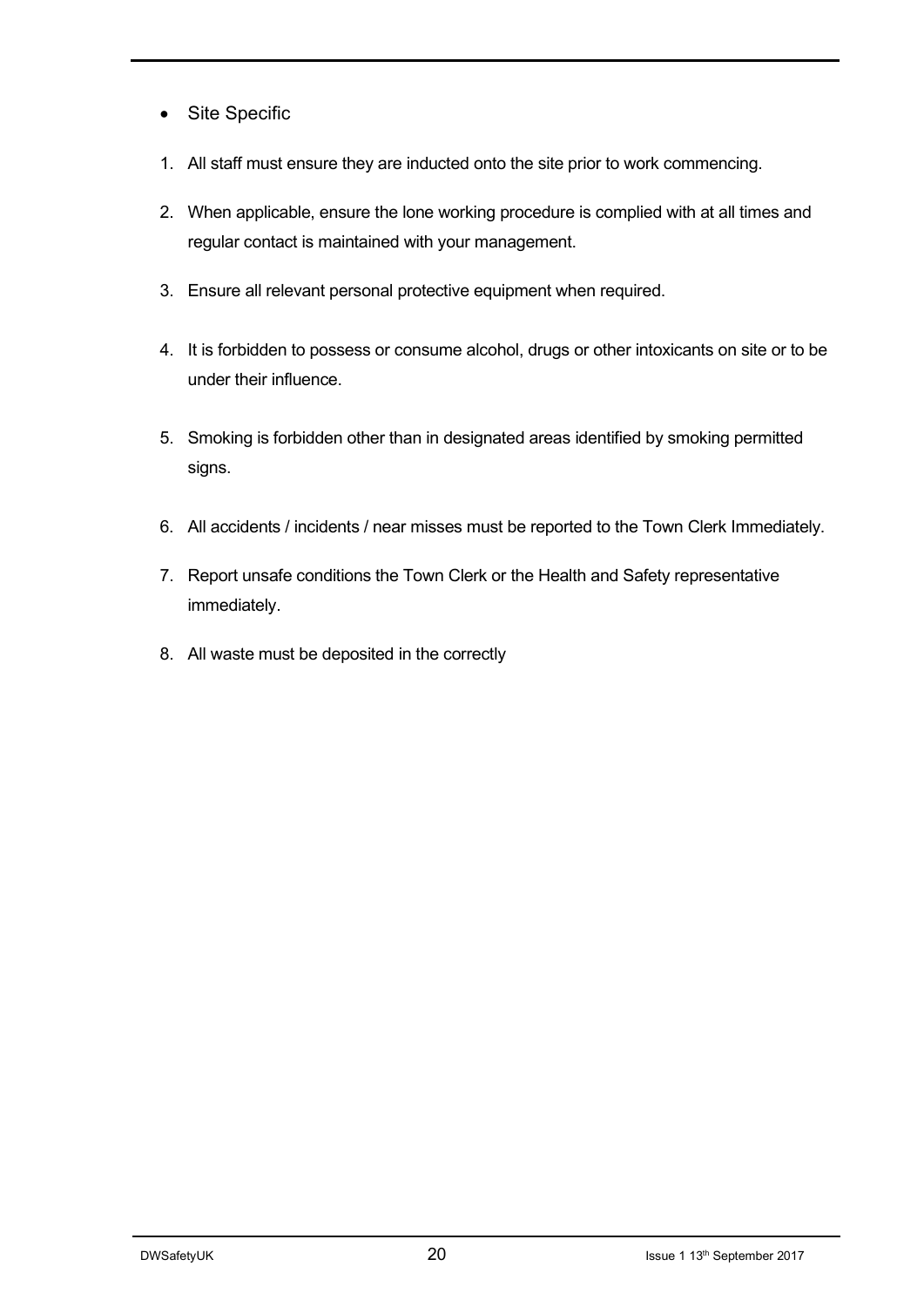### **3.2 GENERAL SAFETY - HOUSEKEEPING**

Employers have a duty to provide and maintain a safe working environment. Employees can play an important part in this.

### Housekeeping

#### **General**

- Do not rush about, this causes accidents.
- Do not run on site.
- Don't fool around. Horseplay causes accidents.
- Do not rush around blind corners, especially if you are pushing or carrying a load in front of you.

#### Waste and rubbish

- All site areas should be kept clean and in a tidy condition.
- Accumulations of waste and rubbish can cause slip, trip and vermin problems. There is a legal requirement to remove accumulations of rubbish on a daily basis
- If you cause any rubbish or waste or spill anything, YOU are responsible for clearing it up.
- Use the appropriate skips remembering that some rubbish has to go into dedicated skips for waste removal and recycling purposes.

#### Spillages

- If you cause a spillage, take the appropriate steps to clean it up.
- If you come across a spillage, don't just leave it for someone else to fall over it. Take whatever action is necessary to clear it up. Tell your manager, warn employees, barrier off the area.
- Always report chemical spills immediately.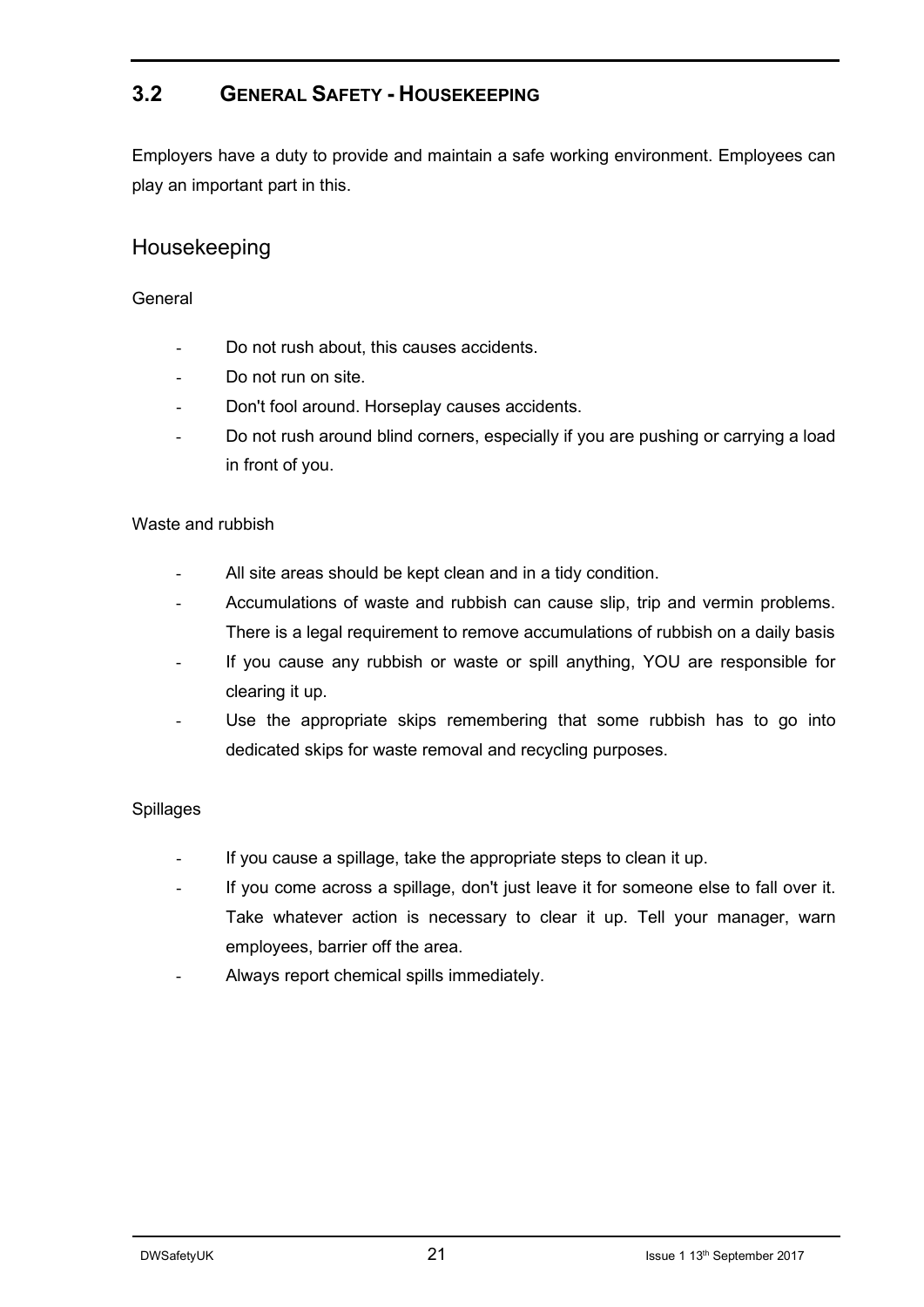#### **Obstructions**

- Never cause an obstruction to any walkway, stairwell, fire exit, fire point, first aid box or any area where someone might need emergency access.
- Don't allow gangways to be obstructed by items projecting onto them.
- Close all filing cabinet drawers.
- Close doors behind you.

#### Storage

Ensure that all items are stored in their correct location.

Don't leave things lying about; do not overload cabinets, drawer's etc; do not place articles on the top of filing cabinets, cupboards etc.

#### **Two areas of particular importance are:**

- Slips and trips
- Working at height

#### **Slips and trips**

Slips and trips are the most common cause of major injuries at work. They occur in almost all workforces. 95% of major slips result in broken bones and they can also be a precursor of other accident types such as falls from height.

#### Remember:

- Keep walkways clear
- Avoid trailing cables
- Report trip hazards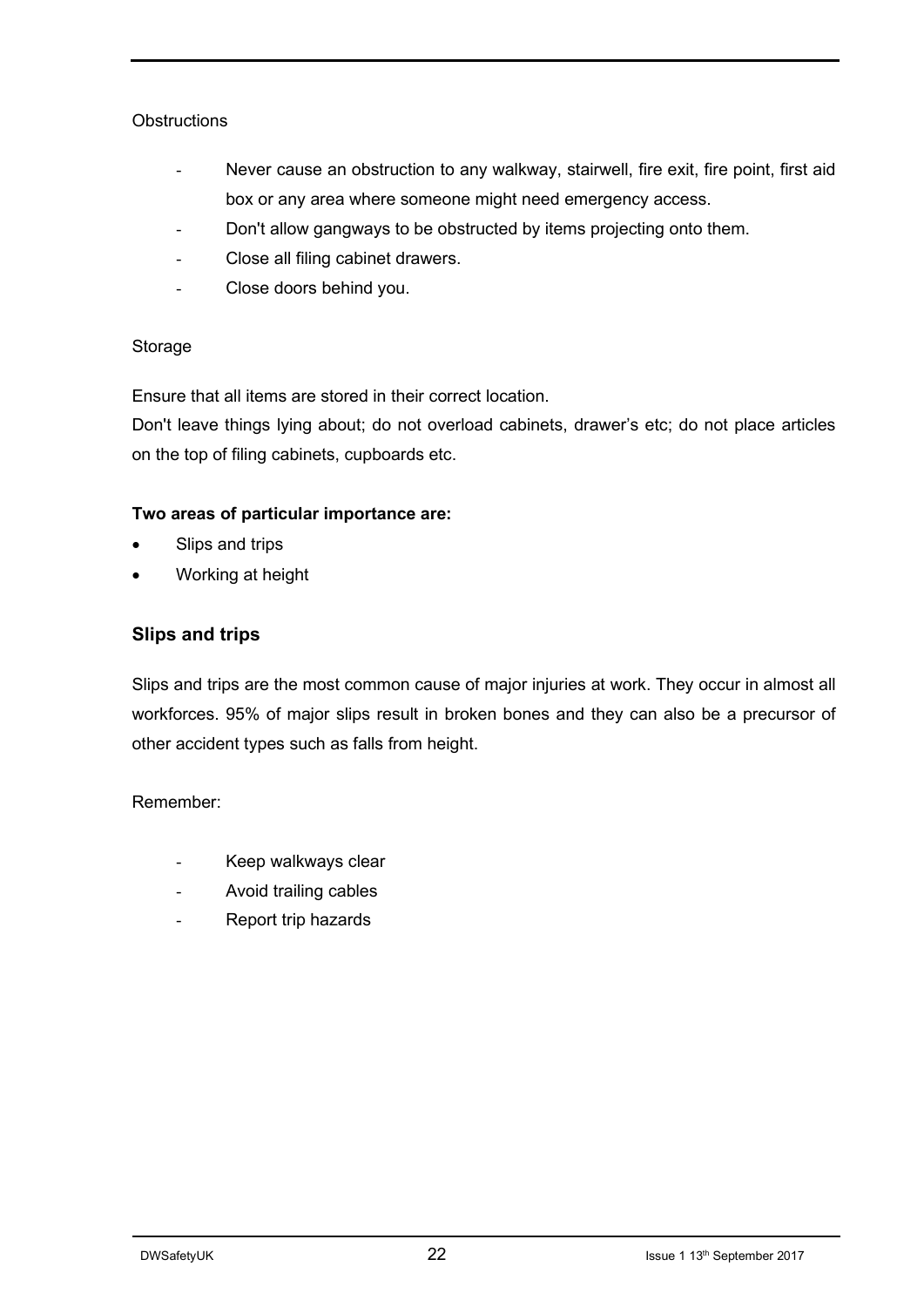#### **Working at height**

Falls from height are the most common cause of fatal injury and the second most common cause of major injury to employees. The Working at Height Regulations require employers have a duty to carry out risk assessments, avoid working at height wherever possible, provide safe platforms and arrest systems (if necessary) and ensure that employees are appropriately trained.

Main areas of concern are

- Falls from height when changing the flag over. Fall restraint to be used. Steps are to be used when accessing and egressing this area. High risk
- Accessing the roof space in Watson Hall. High Risk
- Only trained employees to use ladders and steps.

For the majority of employees, working at height involves the use of leaning ladders or stepladders. Here are a few safety tips:

Leaning Ladders set-up

- Do a daily pre-use check (include ladder feet)
- Secure ladders
- Ground should be firm and level
- Have a strong upper resting point (not plastic guttering)
- Floors should be clean and not slippery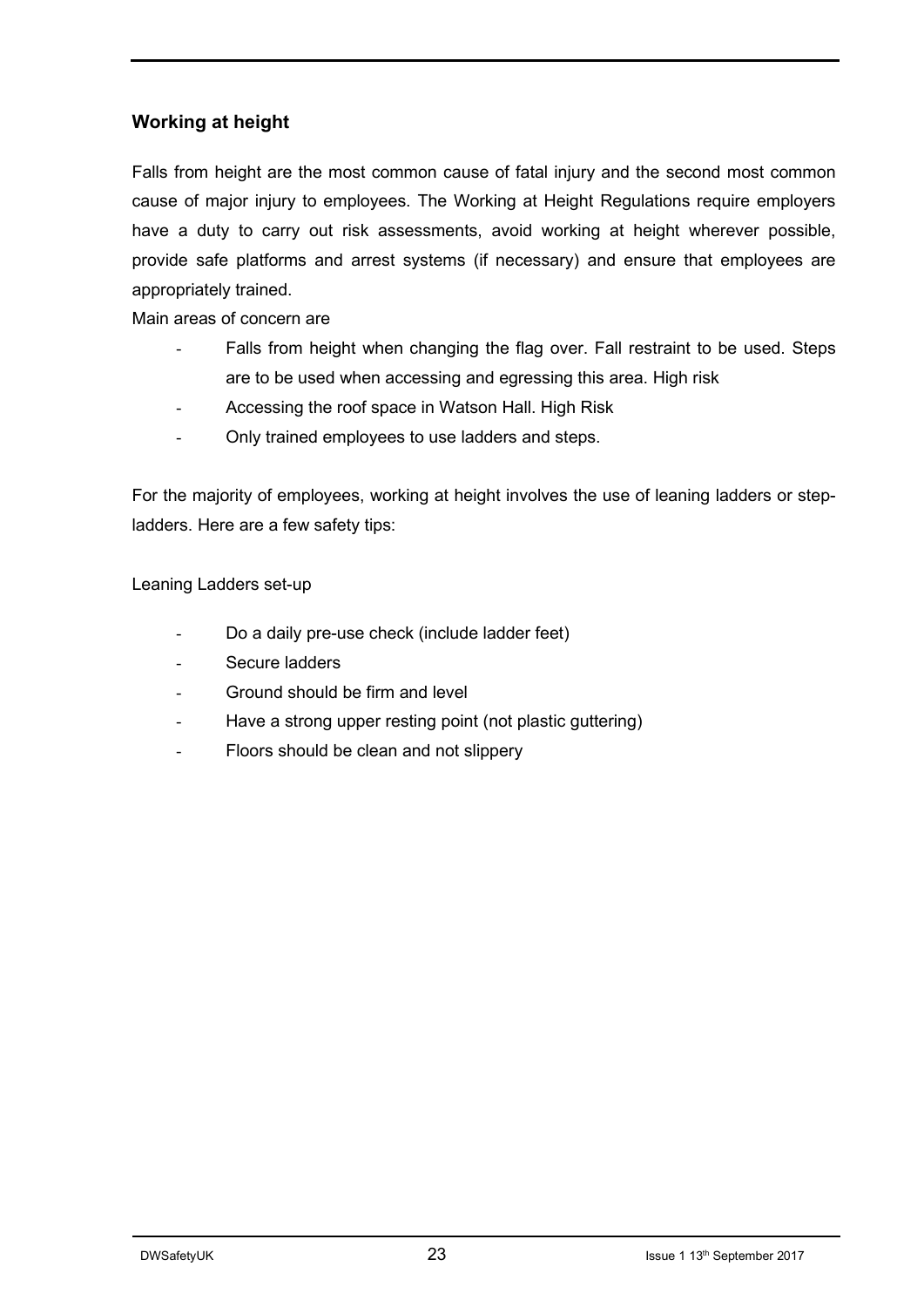#### Leaning Ladders in-use

- Short duration work (maximum 30 minutes)
- Light work (up to 10 kg)
- Ladder angle  $75 1$  in 4 rules (1 unit out for every 4 units up)
- Always grip the ladder when climbing
- Do not overreach
- Do not work off the top three rungs

#### Stepladders set-up

- Daily pre-use check (feet included)
- Ensure there is space to fully open
- Use any locking devices
- Ground should be firm and level
- Floors should be clean and not slippery

#### Stepladders in-use

- Short duration work (maximum 30 minutes)
- Light work (up to 10 kg)
- Do not work off the top two steps (top three steps for swing-back/double-sided stepladders) unless you have a safe handhold on the steps
- Avoid side-on working
- Do not overreach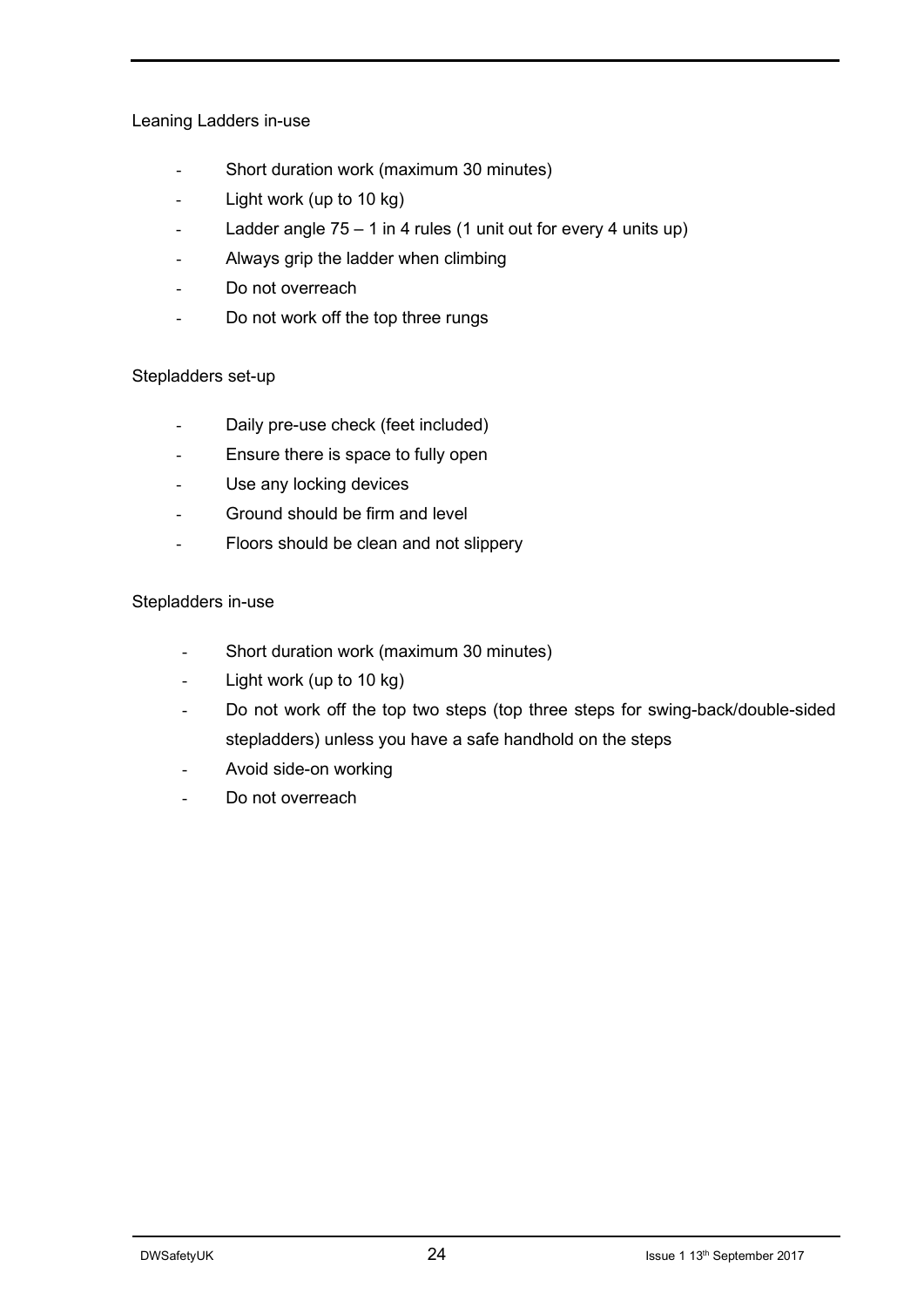#### **3.3 FIRE**

Fire safety at work is always vitally important. You should make sure you know what to do to prevent a fire in the workplace and your means of escape if a fire does break out.

You should:

- Know what action to take on discovering a fire or hearing the fire alarm and the arrangements for calling the fire brigade. Read your "Fire Action Notice".
- Know the evacuation procedures and assembly points.
- Familiarise yourself with escape routes and fire exit signs. Never obstruct escape routes, gangways or passages.
- Know the locations and types of fire extinguisher available and how to use them.
- Report any instances of increased risk.
- Keep fire doors closed to stop the spread of fire, heat and smoke.
- Smoking is prohibited at all work places.
- Make sure cigarettes are fully extinguished.
- Report any thoughts you may have on reducing risk.
- Remind yourself on a regular basis of fire safety issues.
- Set a personal example of good fire safety.





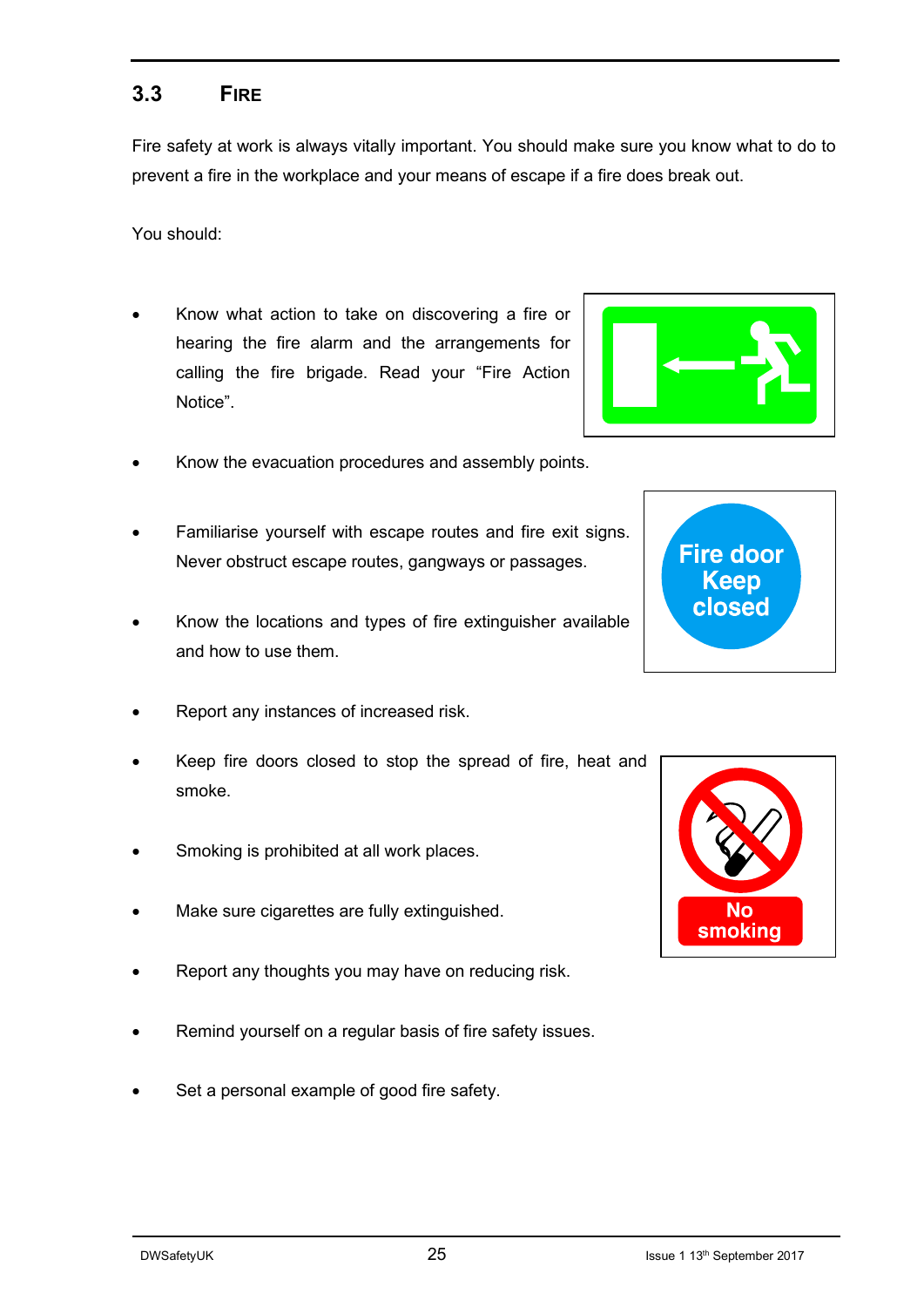#### Types of Fire Extinguishers

There are several types of fire extinguisher available and your place of work should have sufficient types and numbers suitable for the risks present.

Water extinguishers - Red body or Red Body with Red Label

- Used for general types of fire involving paper, wood, cardboard, etc. 'Class A fires'.
- These extinguishers must not be used for fires involving electricity or flammable liquids or for fat fires.
- They are operated by aiming the nozzle at the base of the fire. The fire is extinguished using a sweeping action. As progress is made, the jet is directed progressively higher until the fire is out.

Carbon Dioxide extinguishers - Black body or Red body with Black Label

- Carbon dioxide extinguishers are mainly used for fires involving electrical equipment 'Class C fires', but to some degree can be effective on other fire types.
- Carbon dioxide extinguishes flames by depriving them of oxygen. As with most extinguishers, the jet should be aimed at the base of the fire but care should be taken to ensure that the flames are driven away from you.
- It should be remembered that gas makes a loud noise when the extinguisher is used, getting louder as it empties
- The gas coming out of the nozzle is very cold and often freezes like snow.
- Care must be taken to ensure that the skin does not come into contact with the gases as cold injury can occur. Always hold the nozzle at the correct place, taking care not to put your fingers near or over the end. Do not hold the black horn if a rigid pipe and horn is fitted.
- Squeeze the trigger in bursts to extinguish the flames.
- Although carbon dioxide is not poisonous, it will decrease the amount of oxygen in the air so should not be used in a confined space or suffocation may result. Likewise it should not be directed at persons.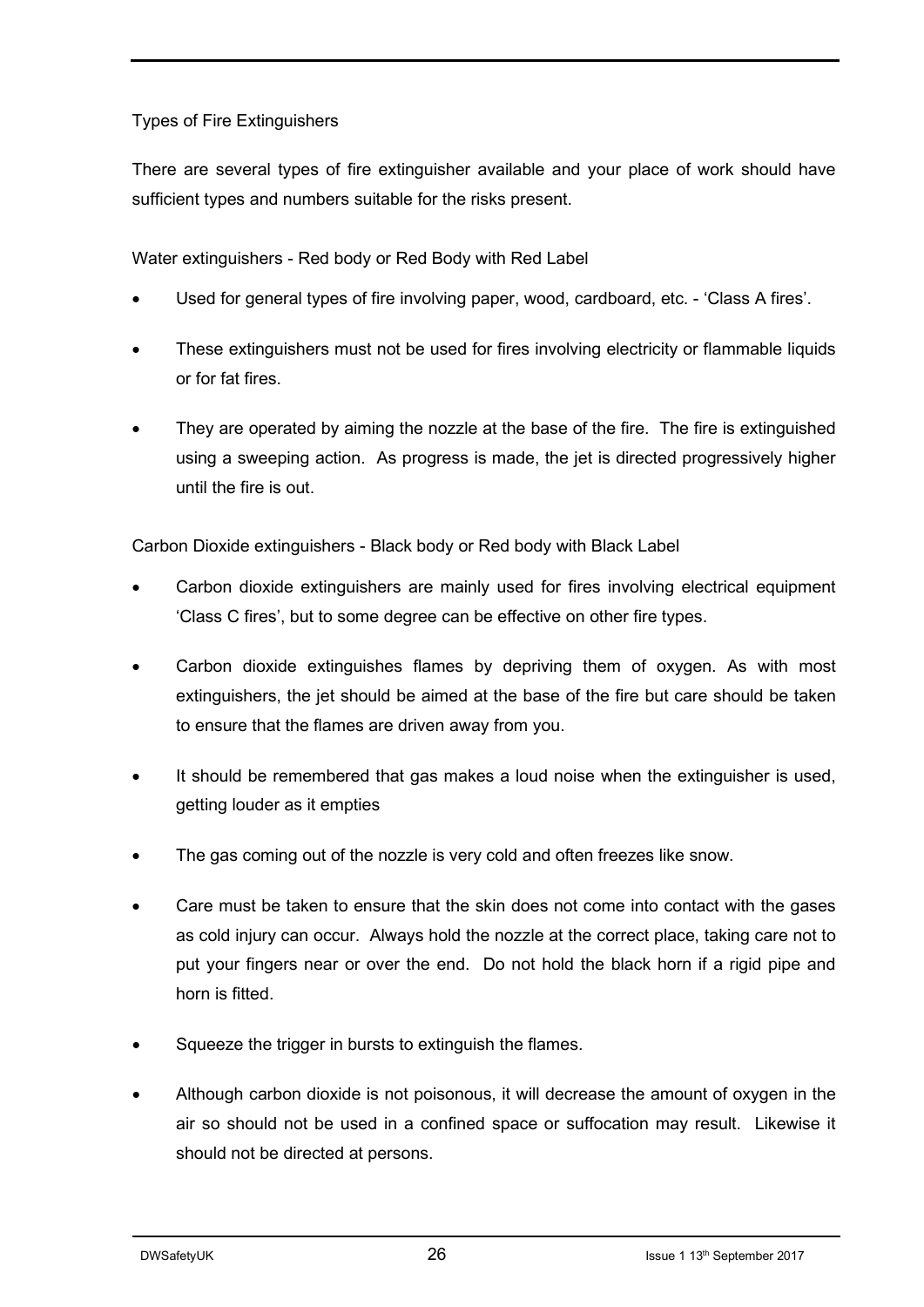Dry Powder extinguishers - Blue body or Red body with Blue Label

- Normally these are used for flammable liquid fires
- They can be used for Flammable Gas fires 'Class C fires' however it is not advisable to extinguish gas fires unless the gas supply can definitely be shut off (or a serious explosion risk may be created) – it is recommended you leave this type of fire to the Fire Services.
- They can also be used for paper, wood, cardboard, etc. 'Class A fires'.
- They should be used in a similar way to water by directing the nozzle at the base of the fire. The flames are then forced down and away from you.
- Be careful when using powder extinguishers in a confined space as the dust can form clouds which can be difficult to see through, and may affect breathing.
- Some specialised powders are for flammable metals 'Class D fires' and should be used as directed on the extinguisher

Foam extinguishers (including Aqueous Film-Forming Foam (AFFF)/Spray foam) - Cream body or Red body with Cream Label

- Foam extinguishers are ideal when used on a contained burning liquid as 'Class B (I) fires. If used correctly, they form a blanket over the liquid preventing oxygen reaching the liquid, thereby extinguishing the flames.
- Correct operation is essential, as the foam has to be directed to the sides of the container allowing it to fall onto the liquid and spread across the surface.
- N.B. If directed at the surface it will usually sink.
- Foam can also be used instead of water. AFFF is frequently is considered a suitable replacement for water.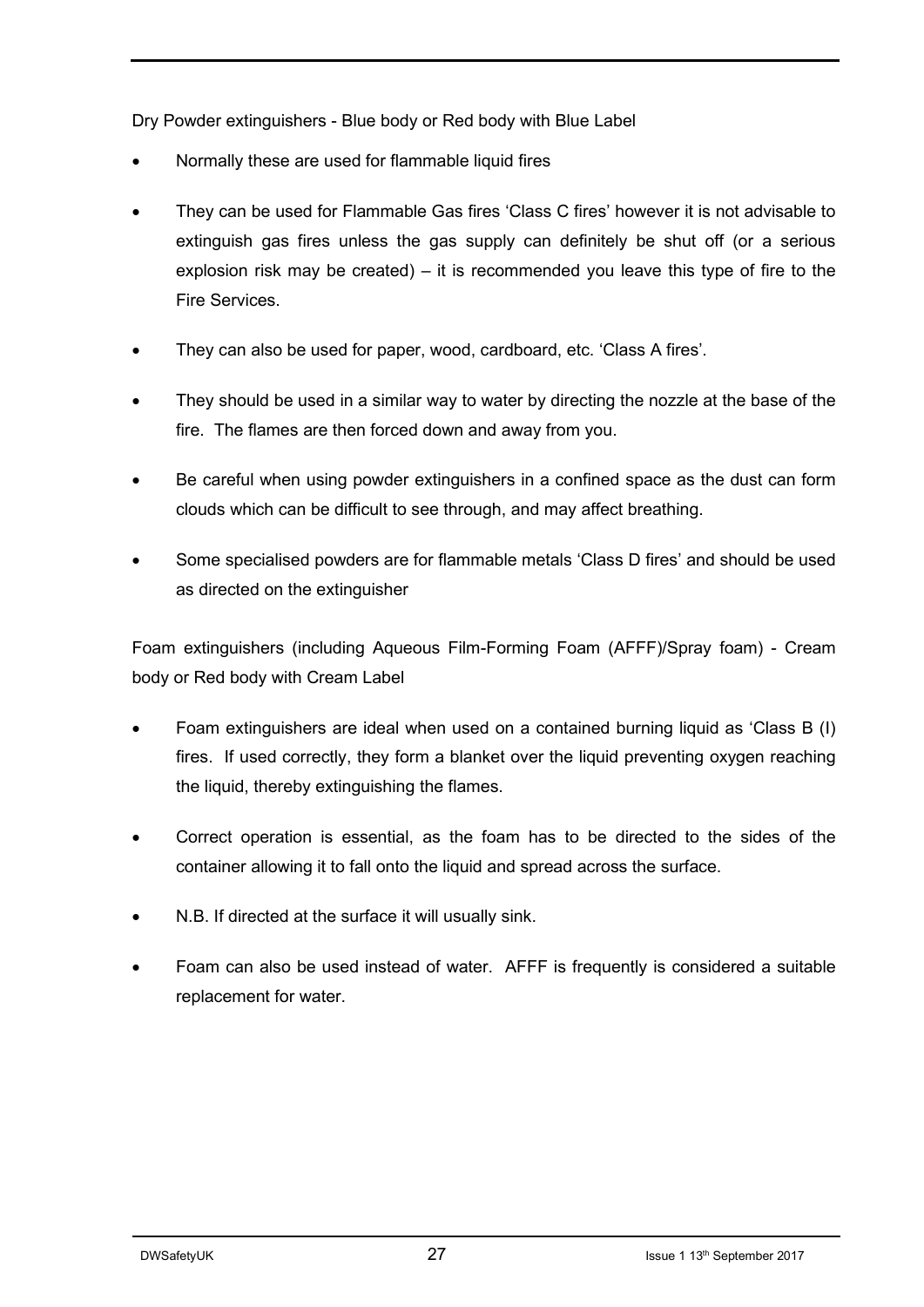| <b>Fire Extinguisher Chart</b> |                            |                                           |                |                               |                         |                                        |                                                                      |
|--------------------------------|----------------------------|-------------------------------------------|----------------|-------------------------------|-------------------------|----------------------------------------|----------------------------------------------------------------------|
| Extinguisher                   |                            | Type of Fire                              |                |                               |                         |                                        |                                                                      |
| Colour                         | Type                       | Solids<br>(wood,<br>paper,<br>cloth, etc) | Liquids        | Flammable Flammable<br>Gasses | Electrical<br>Equipment | Cooking<br>Oils & Fats                 | Special<br><b>Notes</b>                                              |
|                                | Water                      | Yes                                       | ×<br><b>No</b> | $\mathbf x$<br><b>No</b>      | ×<br><b>No</b>          | $\boldsymbol{\mathsf{x}}$<br><b>No</b> | Dangerous<br>if used on<br>'liquid fires'<br>or live<br>electricity. |
|                                | Foam                       | Yes                                       | Yes            | Х<br><b>No</b>                | X<br><b>No</b>          | <b>Yes</b>                             | <b>Not</b><br>practical<br>for home<br>use.                          |
|                                | Dry<br>Powder              | Yes                                       | Yes            | Yes                           | Yes                     | Х<br><b>No</b>                         | Safe use<br>up to<br>1000v.                                          |
|                                | Carbon<br>Dioxide<br>(CO2) | Х<br><b>No</b>                            | Yes            | K<br><b>No</b>                | Yes                     | Yes                                    | Safe on<br>high and<br>low<br>voltages.                              |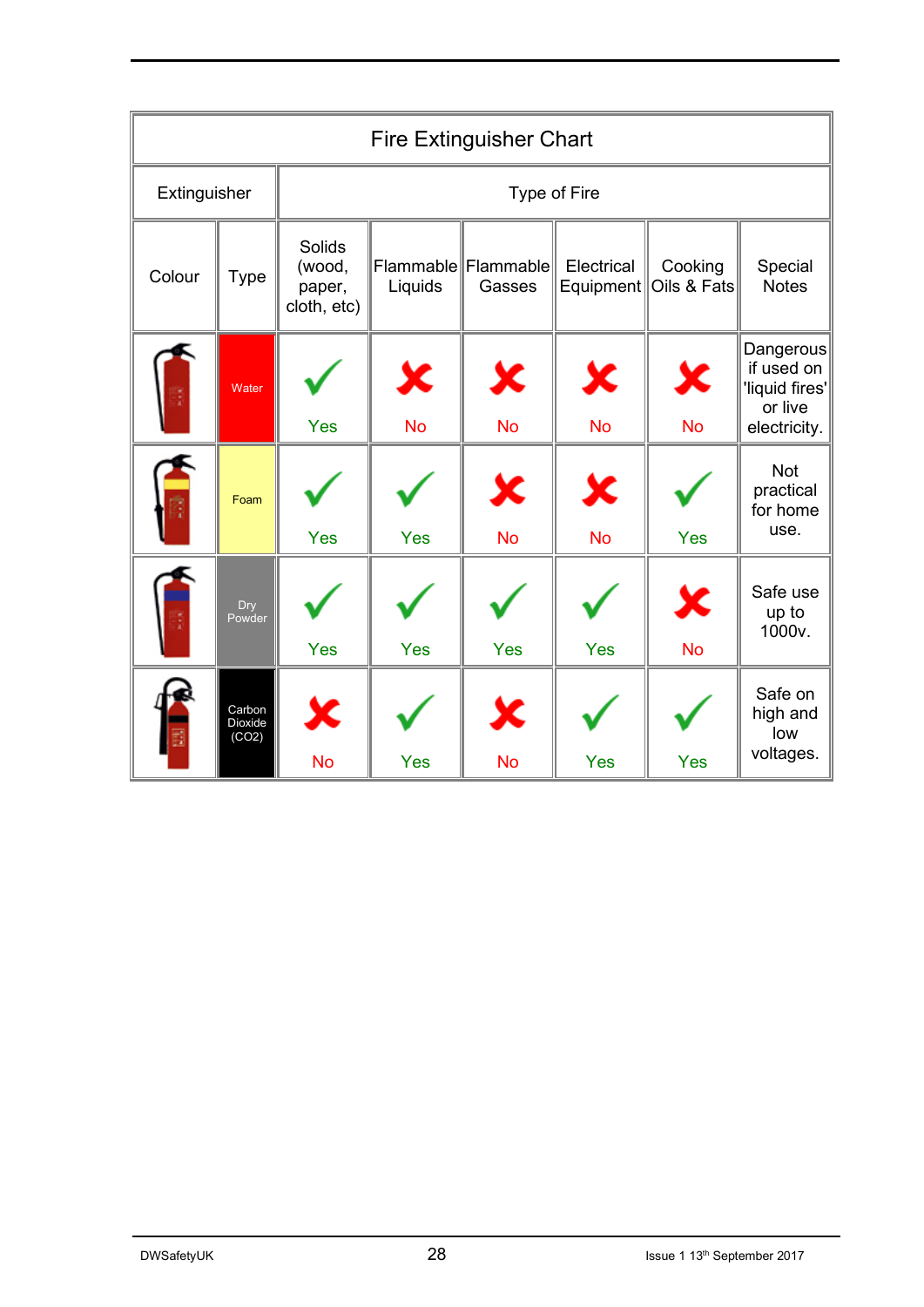#### **3.4 FIRST AID – ACCIDENT RECORDING**

People at work can suffer injuries or fall ill. It is important that they receive immediate attention and that an ambulance is called in serious cases. First aid can save lives and prevent minor injuries become major ones. It does not include giving tablets or medicines to treat illness.



In first aid terms, an appointed person is the person who takes charge when someone is injured or falls ill,

including calling an ambulance if required. They should also look after the first aid equipment e.g. re-stocking the first aid box. Appointed persons should not attempt to give first aid for which they have not been trained.

A first aider is someone who has undergone a training course administering first aid at work and holds a current first aid at work certificate. A first aider can undertake the duties of an appointed person.

Remember:

- Find out who the appointed persons or first aiders are
- Find out where the nearest first aid box is kept

FIRST AID PERSONNEL

It is a lawful requirement for an employer to provide an adequate number of suitably trained persons.

When considering your risk, the following should be evaluated and appropriate allowances made -

- The operations undertaken at the place of work,
- Your location in relation to obtaining medical assistance response time(s),
- The number of persons employed/present at any one time,
- Holiday and or periods of sickness/absence cover,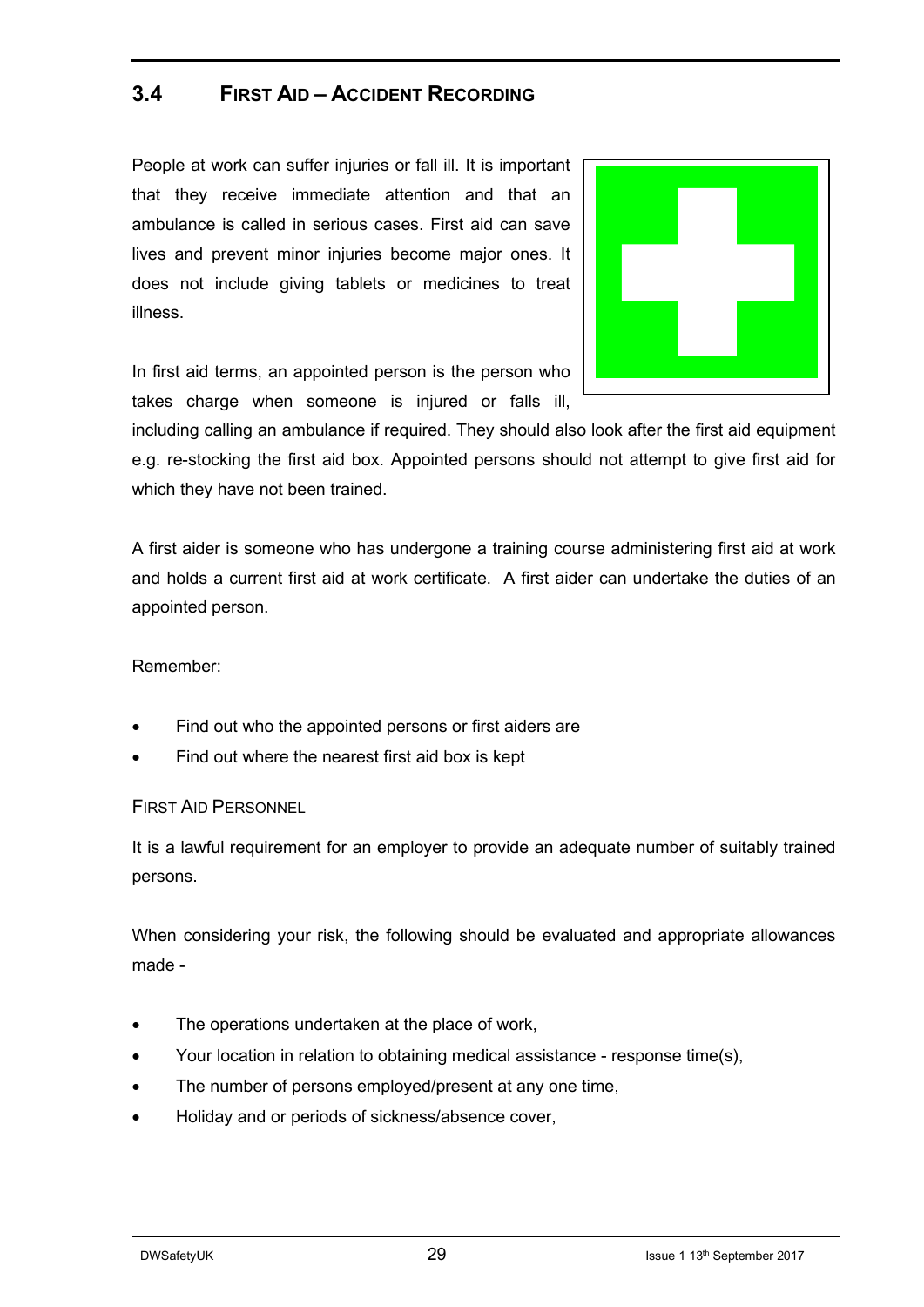The persons selected should be trained to the required standard by an authorised/recognised body for this purpose, either to the standard of 'First Aider' or an 'Appointed Person'.

Training should be provided through an agency approved by the Health and Safety Executive; usually the local St John Ambulance, St Andrew's Ambulance or the Red Cross provides local training courses.

The number of persons depends on the number of employees and the risks to which they are subjected. A high number of office personnel may require less cover than substantially lower numbers in engineering where the risks are likely to be greater. However, cover should be provided even for a low number. Even though the risk of an accident is low, there is always the possibility of a serious medical condition such as a heart attack, epilepsy or diabetes.

#### FIRST AID MATERIALS AND CONTAINERS/KITS

The details of first aid materials/supplies are stated on a preceding page.

It is general practice for a recognised and qualified person to take care of the first aid containers/kits supplied by Tewkesbury Town Council.

It is good practice to have extra first aid containers/kits for the temporary replacement of an under-stocked or soiled one.

This is particularly appropriate for first aid boxes kept in vehicles.

A record should be kept of the date it was inspected and the required contents of the box.

Additional first aid materials and equipment may be required such as:

- Scissors,
- Adhesive tape,
- Disposable aprons,
- Individually wrapped moist wipes,
- Sterile eye solution (minimum 1 litre),
- Blankets, and
- Specific personal protective equipment for the first aid personnel attending.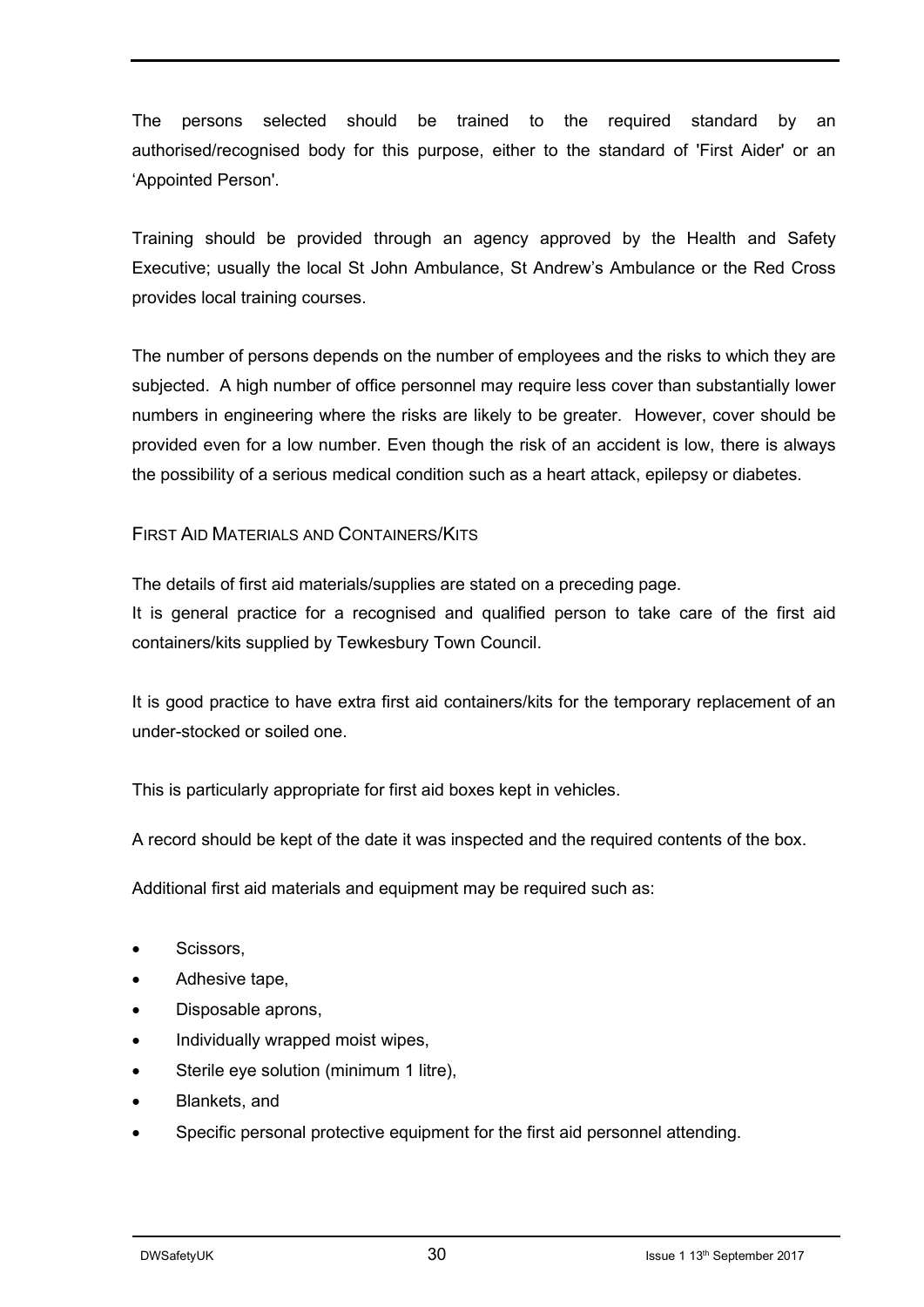#### ACCIDENT RECORDING

The qualified person who carries out the first aid treatment should ensure that the injured person or his representative makes the appropriate entry in the accident/incident record book.

A nominated member of staff will inspect the accident/incident record books periodically and update accident statistics. This periodic review will assist in allowing formal remedial action to be taken to reduce the risk of a repeat accident.

All accidents, no matter how small, should be reported in writing in the Accident Report Book. It is the responsibility of the injured person to ensure that this is done.

The first aider should keep a treatment register giving details of dates/times and type of treatments administered.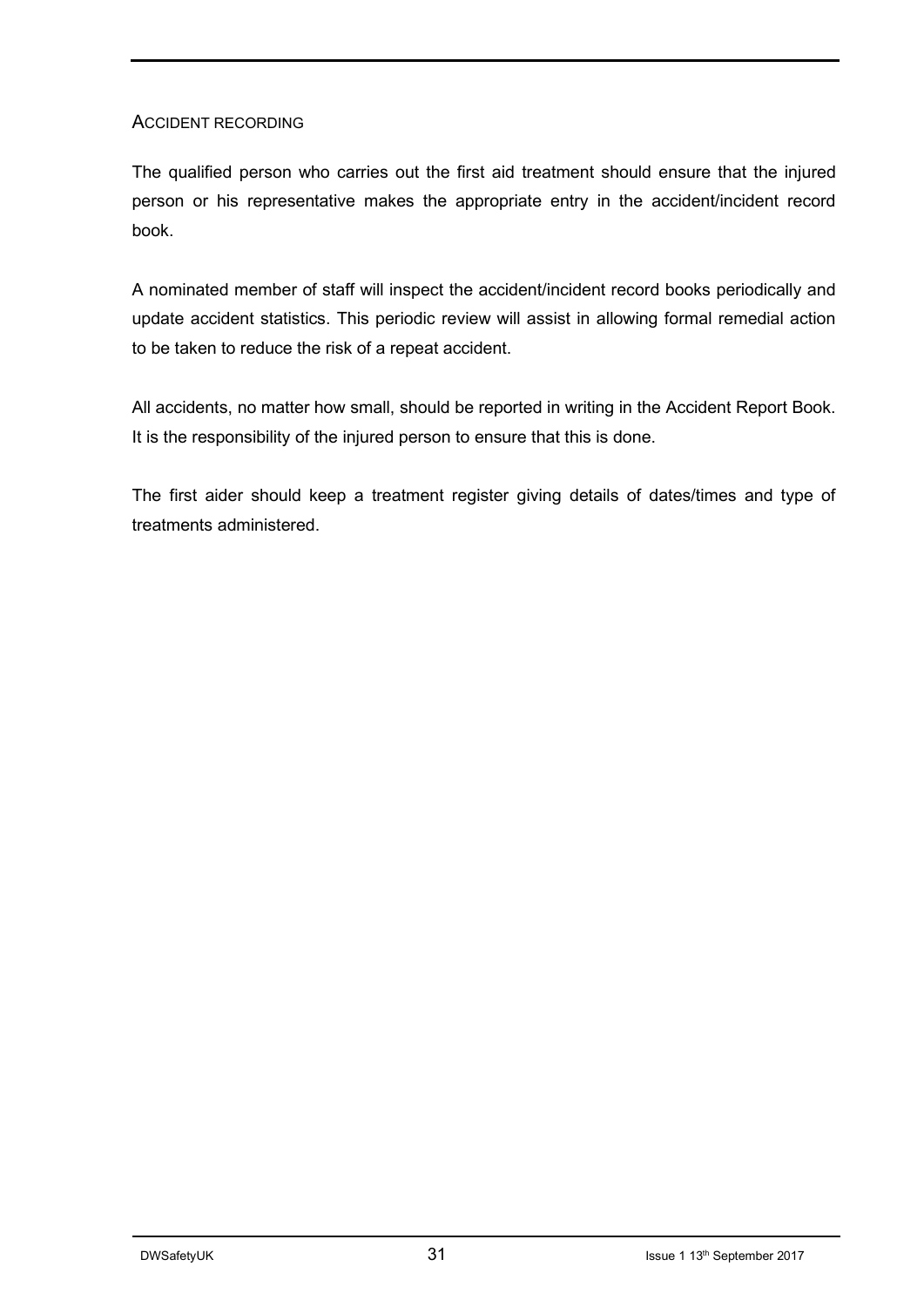#### CONTENTS OF BASIC FIRST AID KITS/CONTAINERS Our First Aid boxes contain the following:

| <b>Number</b> |
|---------------|
|               |
| 20            |
| 2             |
| 4             |
|               |
| 6             |
|               |
| 2             |
|               |
| 6             |
| 10            |
|               |

First aid boxes are inspected monthly and the results recorded on the appropriate form.

All deficiencies must be reported to a responsible person so that replacement items can be arranged.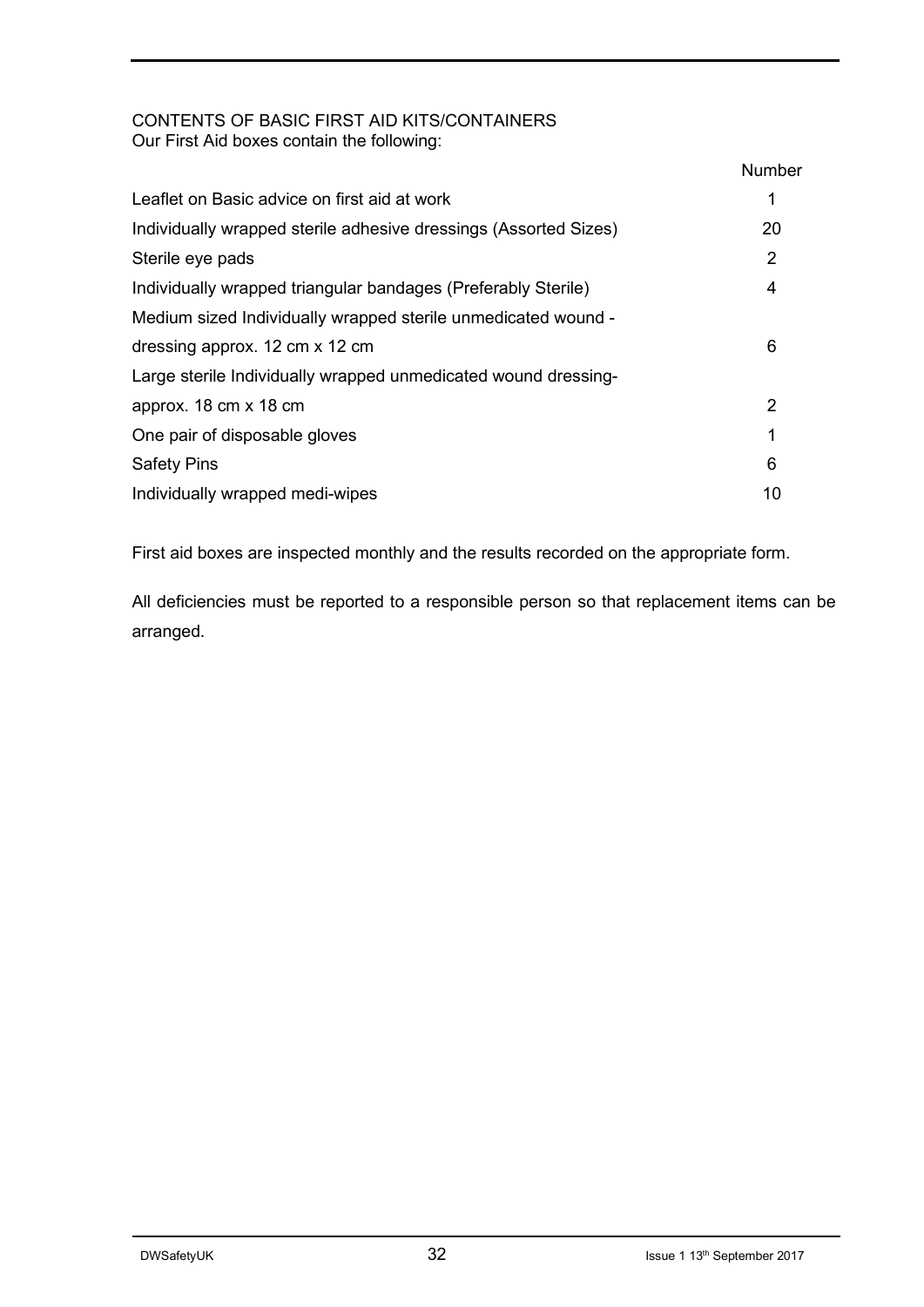#### **3.5 WORK EQUIPMENT**

Work equipment is almost any equipment used by an employee at work including:

- hand tools such as screwdrivers, knives
- other equipment such as ladders and water pressure cleaners.

Employer's duties include ensuring that work equipment is:

- suitable for use, and for the purpose and conditions in which it is used;
- maintained in a safe condition for use so that people's health and safety is not at risk;
- inspected in certain circumstances to ensure that it is, and continues to be, safe for use. Any inspection should be carried out by a competent person and a record kept until the next inspection. You may be required to carry out and record daily inspections on certain items of work equipment.

Employers also need to ensure that people using work equipment have received adequate training for the particular equipment.

Risks created by the use of work equipment should be eliminated where possible or controlled by:

- taking appropriate 'hardware' measures, e.g. providing suitable guards, protection devices, markings and warning devices, system control devices (such as emergency stop buttons) and personal protective equipment;
- taking appropriate 'software' measures such as following safe systems of work (e.g. ensuring maintenance is only performed when equipment is shut down etc), and providing adequate information, instruction and training.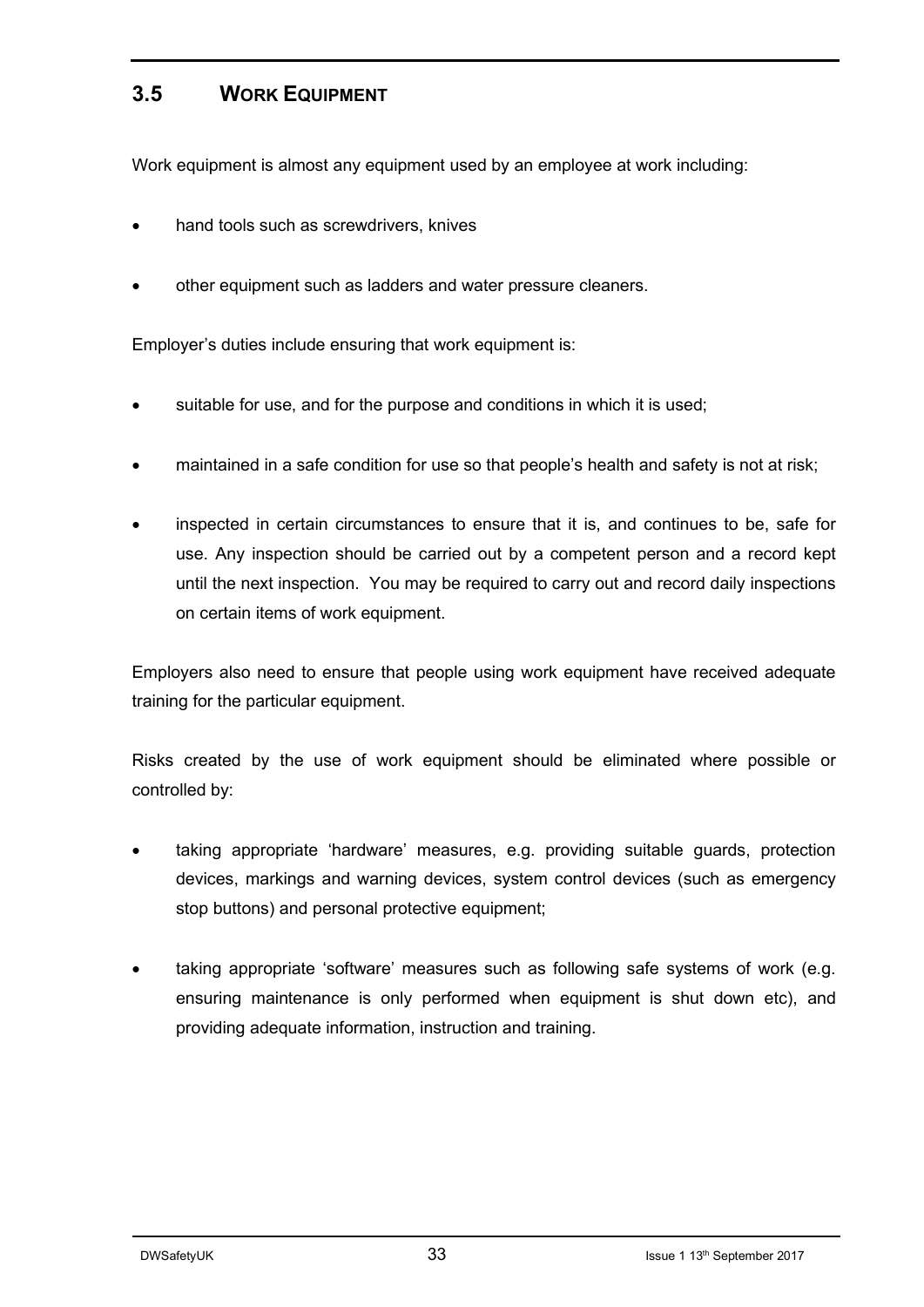#### Remember

- Read and understand your employer's risk assessment
- Ensure that you only operate (or maintain) work equipment where you are competent to do so
- Work within any safe system of work
- Use guards at all times
- Ensure maintenance is carried out safely e.g. isolate or remove the power source

#### **Training**

Before someone uses an item of plant, machinery or equipment you must be adequately trained and in some circumstances, be of a certain age.

The operator of the equipment should be trained in the hazards associated with the machine as well as in the method of operating it.

#### Operating

The machine must be operated in the prescribed manner and in conformance with the manual supplied by the manufacturer or supplier of the machinery.

It is illegal to remove anything from the machine that is provided in the interests of safety. It is also very dangerous.

Ensure that you know how to stop the machine before starting it and how to disconnect it from its power sources, electricity, gas, air, etc. before operating it.

Report any dangerous situations you observe and do not operate the machine until the hazard has been removed.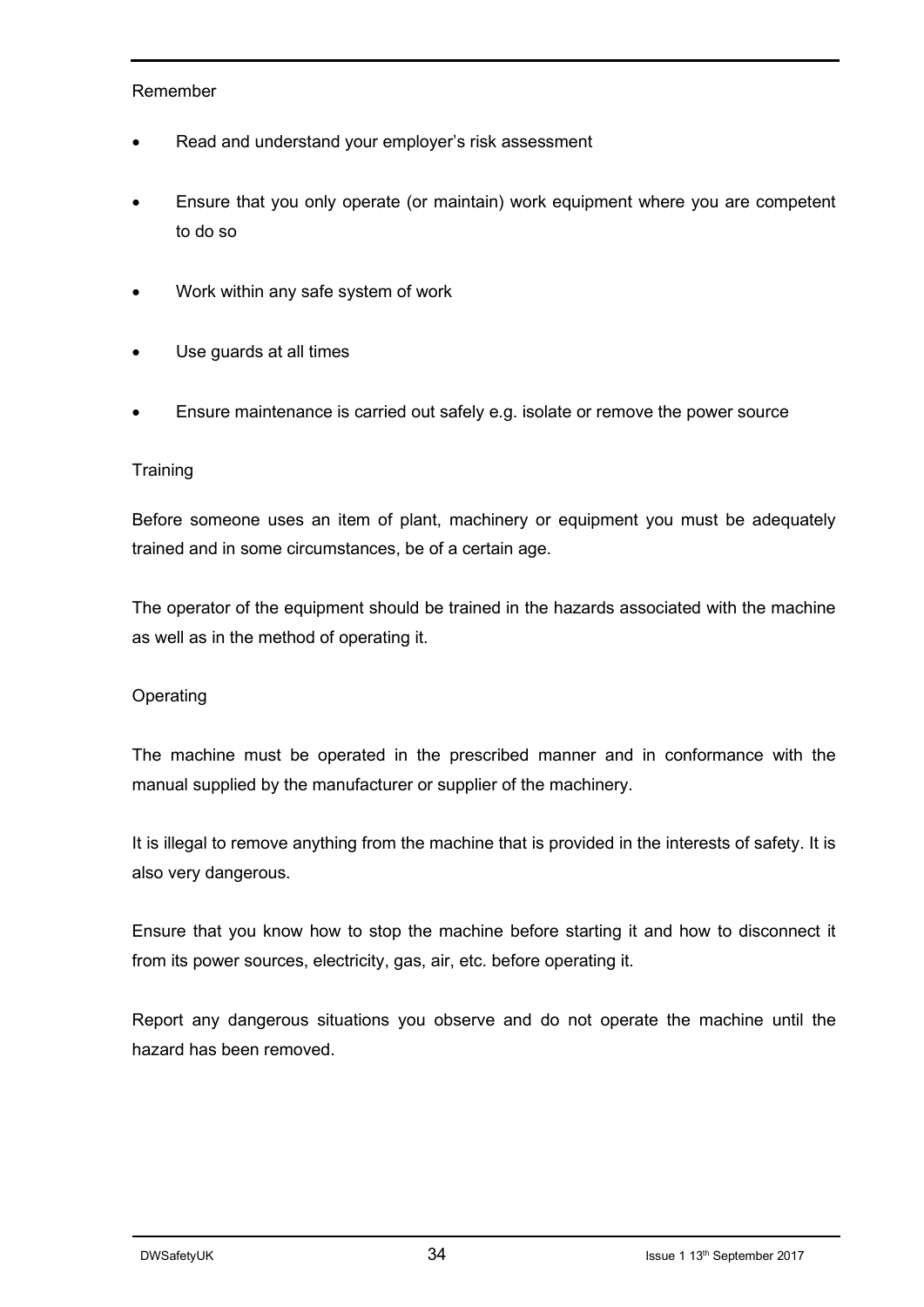### **3.6 Manual Handling**

#### **General**

Everyone who has to lift or carry, and that includes most employees should be trained in the correct way to do it.

Every person should follow the guidance below when lifting or carrying.

#### Method

- Keep your back straight, bend the knees and lift using the strong muscles in the leg.
- Keep objects as close to your body as you can, ensuring that where possible, the narrowest side is facing forward.
- When pushing or pulling keep your back and arms straight, tuck your chin in and use your front foot to balance you whilst you thrust with your back foot.
- Wherever possible use mechanical means of lifting.
- Remember when carrying large items, you may be unable to see where you are walking. Always check your route before starting.
- Keep the heaviest part of the load to the body when lifting or carrying.
- Wear suitable protective equipment but remember that gloves which are too big may cause problems if your fingers do not reach the end. Never 'snatch' a load or drag it off a surface when lifting. If it is too heavy, you will drop it or cause serious injury.

Manual handling injuries can occur wherever people are at work – on farms and building sites, in factories, offices, warehouses, hospitals, banks, laboratories, etc. Manual handling injuries are the most common reason for absence from work.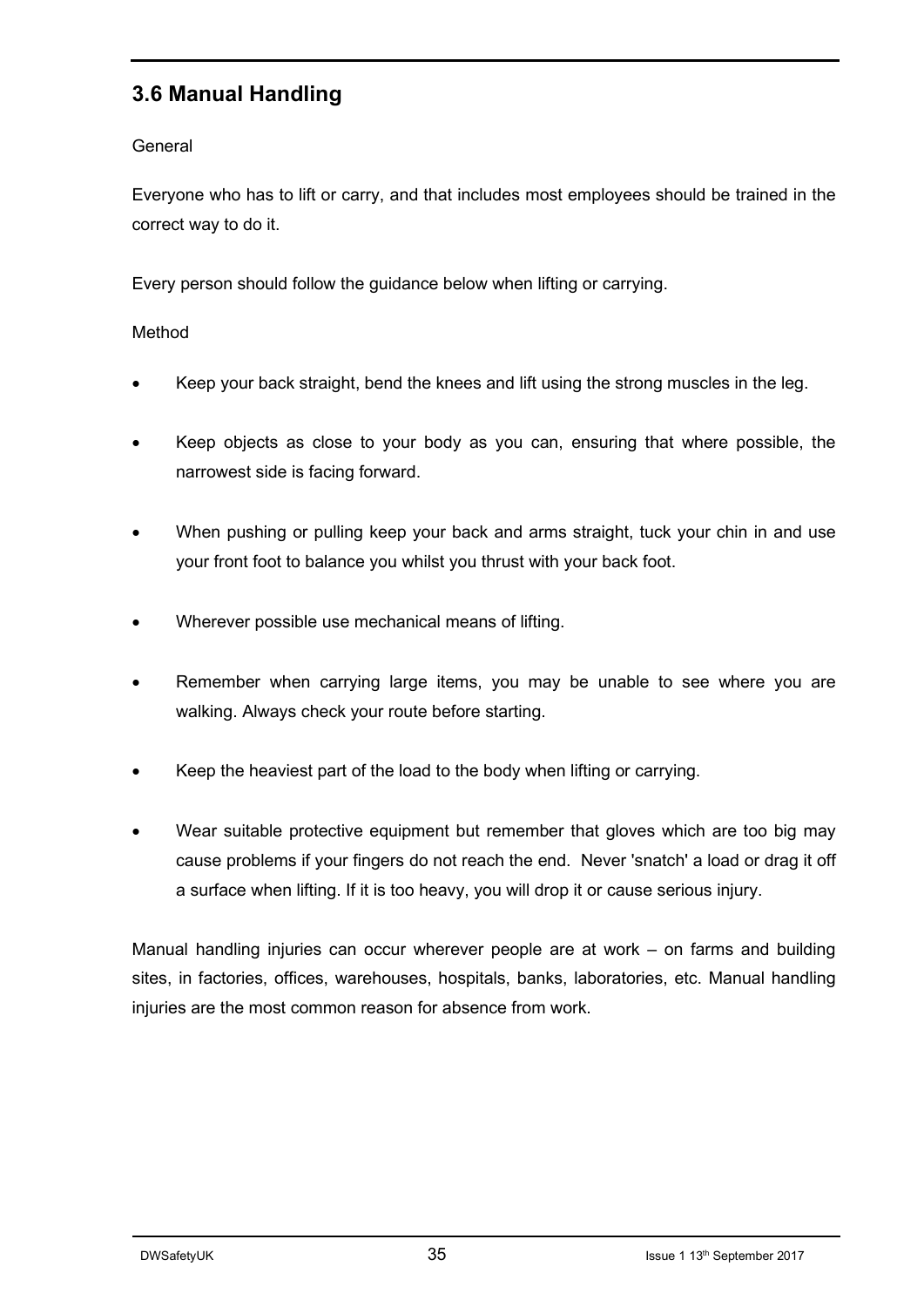Here are some practical tips for good handling technique for lifting:

- *Think before lifting/handling.* Plan the lift. Can handling aids be used? Where is the load going to be placed? Will help be needed with the load? Remove obstructions such as discarded wrapping materials. For a long lift, consider resting the load midway on a table or bench to change grip.
- *Keep the load close to the waist.* While lifting keep the load close to the body for as long as possible. Keep the heaviest side of the load next to the body. If a close approach to the load is not possible, try to slide it towards the body before attempting to lift it.
- *Adopt a stable position.* The feet should be apart with one leg slightly forward to maintain balance (alongside the load, if it is on the ground). You should be prepared to move your feet during the lift to maintain your stability. Avoid tight clothing or unsuitable footwear which may make this difficult.
- *Get a good hold.* Where possible the load should be hugged as close as possible to the body. This may be better than gripping it tightly with hands only.
- *Start in a good posture.* At the start of the lift, slight bending of the back, hips and knees is preferable to fully flexing the back (stooping) or fully flexing the hips and knees (squatting).
- *Don't flex the back any further while lifting.* This can happen if the legs begin to straighten before starting to raise the load.
- *Avoid twisting the back or leaning sideways* especially while the back is bent. Shoulders should be kept level and facing in the same direction as the hips. Turning by moving the feet is better than twisting and lifting at the same time.
- *Keep the head up when handling.* Look ahead, not down at the load, once it has been held securely.
- *Move smoothly.* The load should not be jerked or snatched as this can make it harder to keep control and can increase the risk of injury.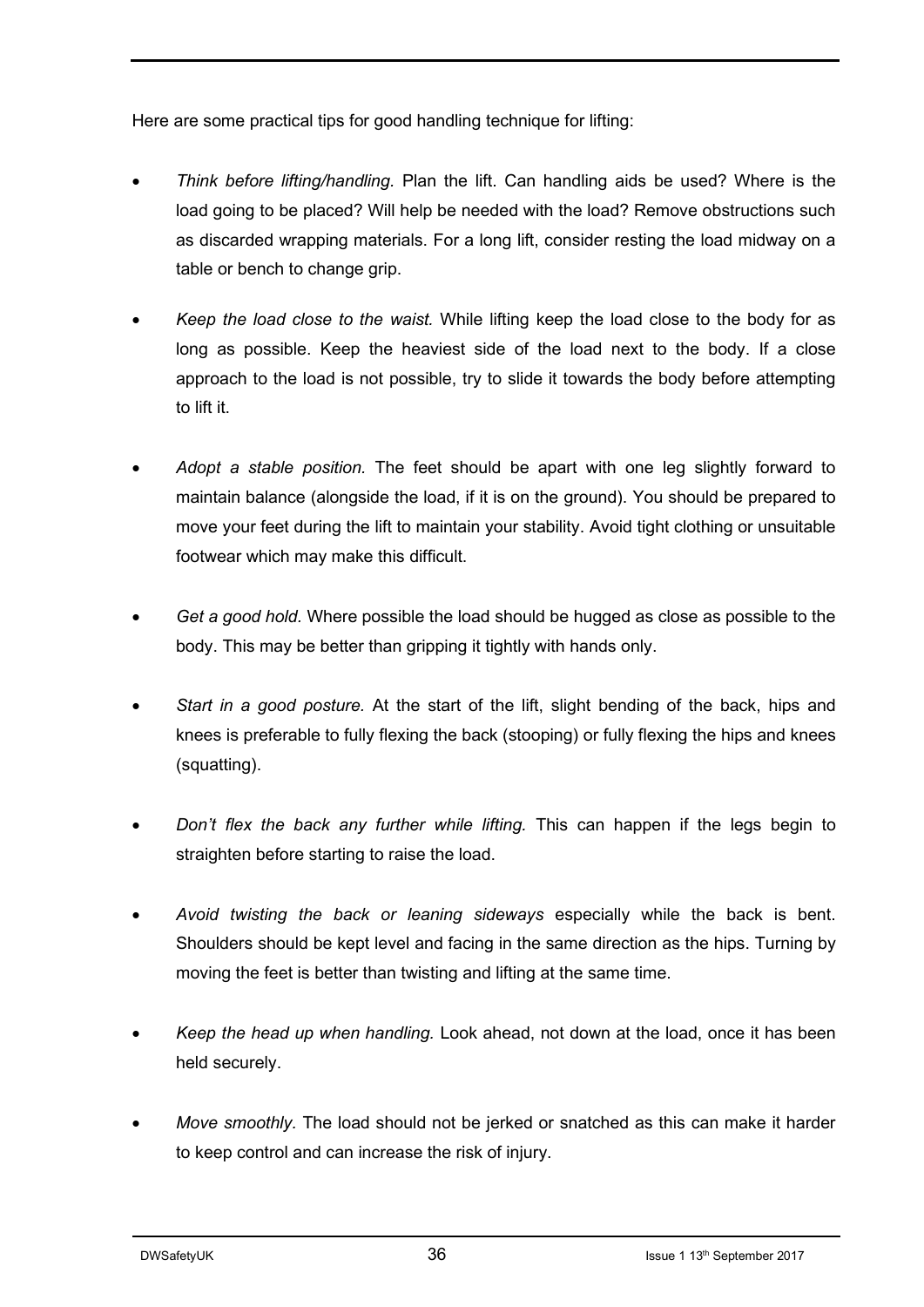- *Don't lift or handle more than can be easily managed.* There is a difference between what people can lift and what they can safely lift. If in doubt, seek advice or get help.
- *Put down,* then *adjust.* If precise positioning of the load is necessary, put it down first, then slide it into the desired position.
- Here are some practical points to remember when loads are pushed or pulled.
- *Handling devices.* Aids such as barrows and trolleys should have handle heights that are between the shoulder and waist. Devices should be well-maintained with wheels that run smoothly.
- *Force.* As a rough guide, the amount of force that needs to be applied to move a load over a flat, level surface using a well-maintained handling aid is at least 2% of the load weight. You should try to push rather than pull when moving a load, provided you can see over it and control steering and stopping.
- *Slopes.* You should enlist help from another worker whenever necessary if you have to negotiate a slope or ramp, as pushing and pulling forces can be very high.
- *Uneven surfaces.* Moving an object over soft or uneven surfaces requires more force. Again, you should enlist help from another worker whenever necessary.
- *Stance and pace.* You should keep your feet well away from the load and go no faster than walking speed. This will stop you becoming too tired too quickly.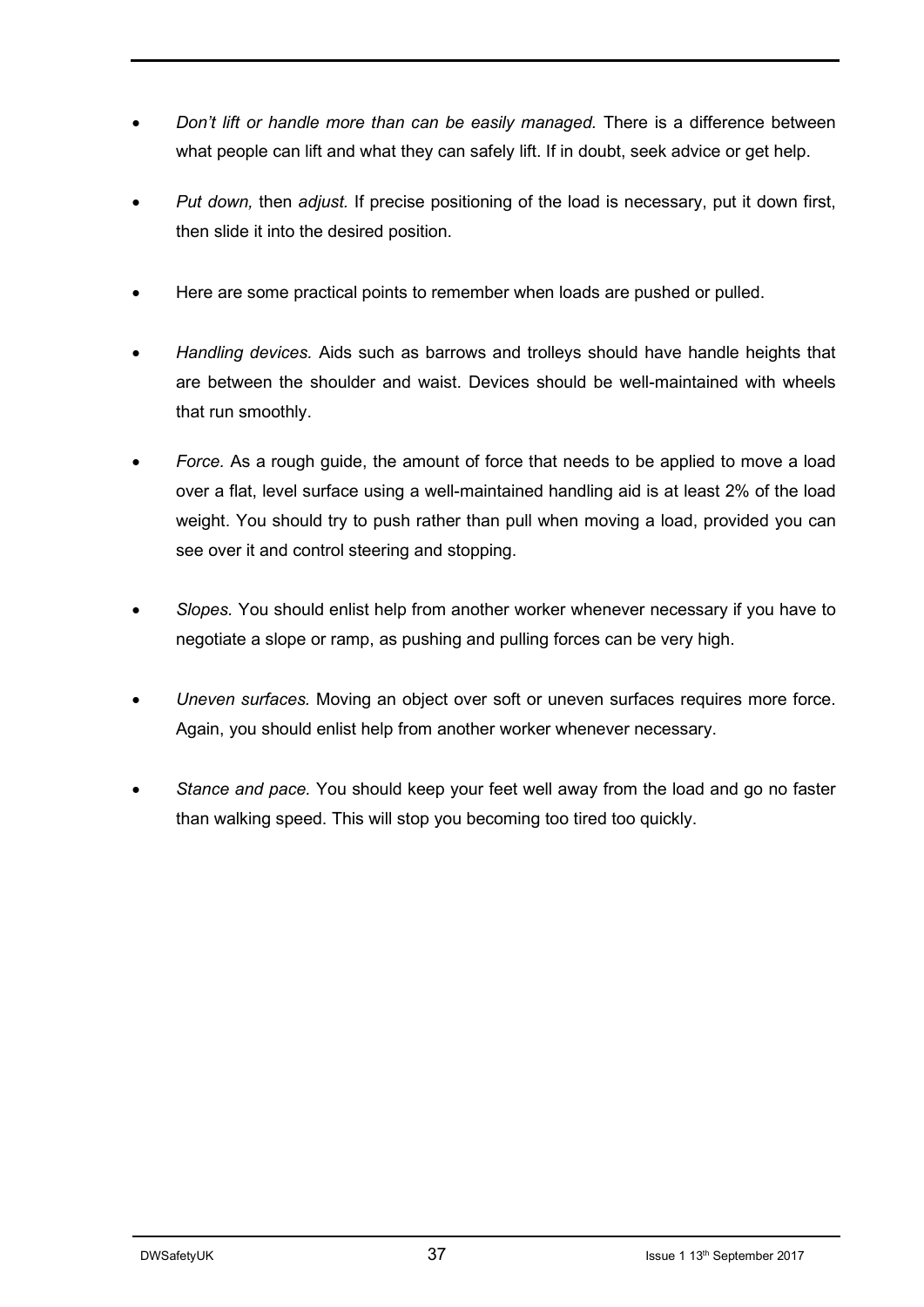## **3.7 DSE – Display Screen Equipment**

Definition of a designated "User" of DSE:

Employees will be considered to be "users" when one or more of the following criteria apply:

- they use DSE regularly and continuously, typically for more than an hour at a time
- they depend on display screen equipment to do the job, i.e. there is no alternative way of doing the job
- they need additional training and/or particular skills in the use of display screen equipment to do the job
- fast transfer of information between operator and screen is important
- the work being done requires a high level of attention and concentration and the consequences of error may be serious for the business.

Designated "Users" will be entitled to:

#### DSE Assessment

- a formal and recorded DSE assessment of their DSE work-station and their DSE duties before commencement of DSE work and at a reasonable frequency (normally 12 months unless otherwise specified).
- Adequate health and safety training in the use of the workstation upon which they are required to work

DSE Eyesight checks and Corrective appliances

- a DSE eye and eyesight check at the employer's expense (*Max. cost - limit applies*) on request, either whilst using DSE equipment or prior to becoming a user and at a reasonable frequency (normally approximately 2 yearly - with a minimum interval of 12 months unless otherwise specified by an optometrist)
- a basic set of corrective appliances (usually single focal length pair of spectacles) at employer's expense (*Max. cost - limit applies*) on request at a reasonable frequency if required for DSE work (normally approximately 2 yearly - with a minimum interval of 12 months unless otherwise specified by an optometrist).

You may/will normally be required to initially pay an optometrist for the eye and eyesight check and/or corrective appliances – claim reimbursement as below. If you voluntarily choose more expensive suitable option(s) you thereby agree to pay the associated extra cost(s).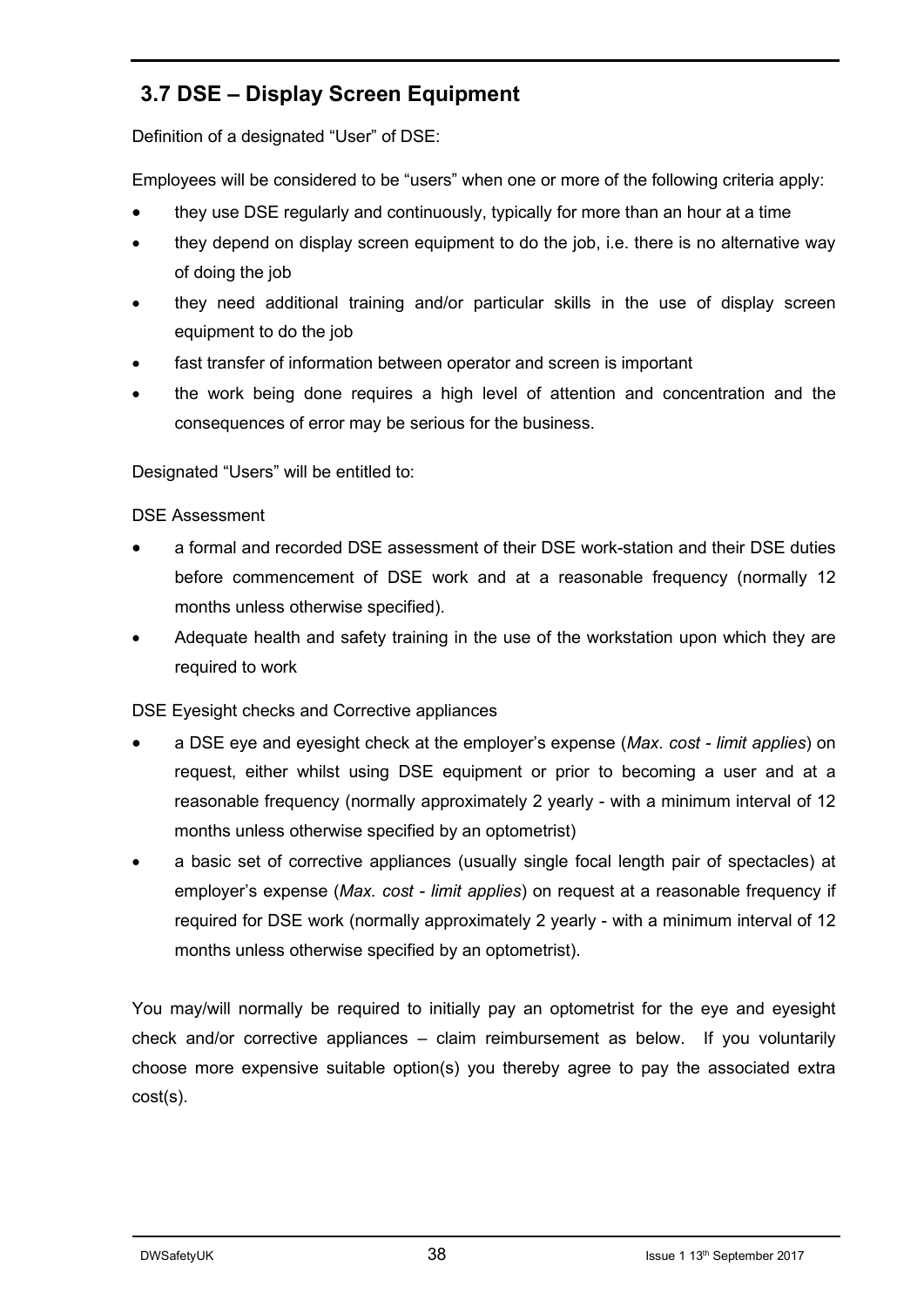Claim to entitlement and Claim for reimbursement:

- to claim entitlement to eyesight check and/or for corrective appliances you must apply to/get prior approval from your Manager to go for an eye and eyesight check etc. Frequency and cost limits etc. will be explained to you on your application to your Manager.
- to submit claim for reimbursement for eyesight check and/or corrective appliances you should apply to your Manager – Documentary evidence of eyesight check, and where appropriate requirement for and purchase of corrective appliances, from the optometrist must be presented with valid receipt(s) for any expenditure. Re-imbursement will be in line with reasonable policy, methods, timescales and financial limits.

The following points should be considered when using display screen equipment (DSE)

- Ensure that your chair is suitable and provided support for your back.
- The height should be adjustable, as should the back and back support height.
- Always set the chair to your own particular requirements.
- If your feet do not touch the ground with comfort, use a foot rest.
- Organise your work, if possible, so that you have occasional breaks away from the screen.
- Adjust the screen settings to suit yourself.
- Position the screen so that there is no glare.
- Report equipment or software faults immediately.
- Set the keyboard so that it is comfortable and use wrist supports when required.
- Use carefully positioned holders for your work when you are copy typing.
- Make full use of the equipment provided, and adjust it to get the best from it and to avoid potential health problems.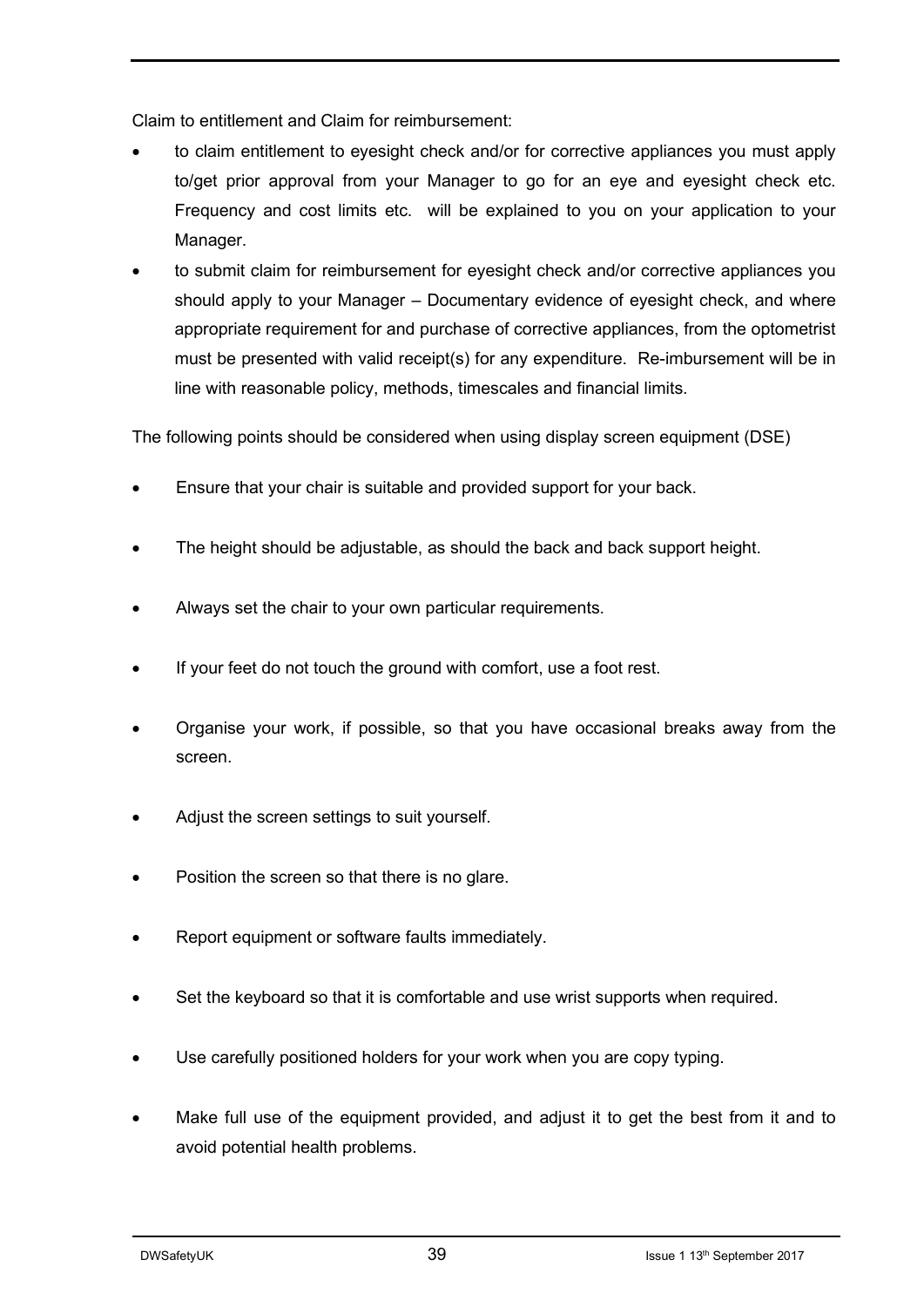Here are some practical tips:

#### Getting comfortable

- Adjust your chair and VDU to find the most comfortable position for your work. As a broad guide, your forearms should be approximately horizontal and your eyes the same height as the top of the VDU.
- Make sure you have enough work space to take whatever documents or other equipment you need.
- Try different arrangements of keyboard, screen, mouse and documents to find the best arrangement for you. A document holder may help you avoid awkward neck and eye movements.
- Arrange your desk and VDU to avoid glare or bright reflections on the screen. This will be easiest if neither you nor the screen are directly facing windows or bright lights. Adjust curtains or blinds to prevent unwanted light.
- Make sure there is space under your desk to move your legs freely. Move any obstacles such as boxes or equipment.
- Avoid excess pressure from the edge of your seat on the backs of your legs and knees. A footrest may be helpful, particularly for smaller users.

#### Keying In

- Adjust your keyboard to get a good keying position. A space in front of the keyboard is sometimes helpful for resting the hands and wrists when not keying.
- Try to keep your wrists straight when keying. Keep a soft touch on the keys and don't over-stretch your fingers. Good keyboard technique is important.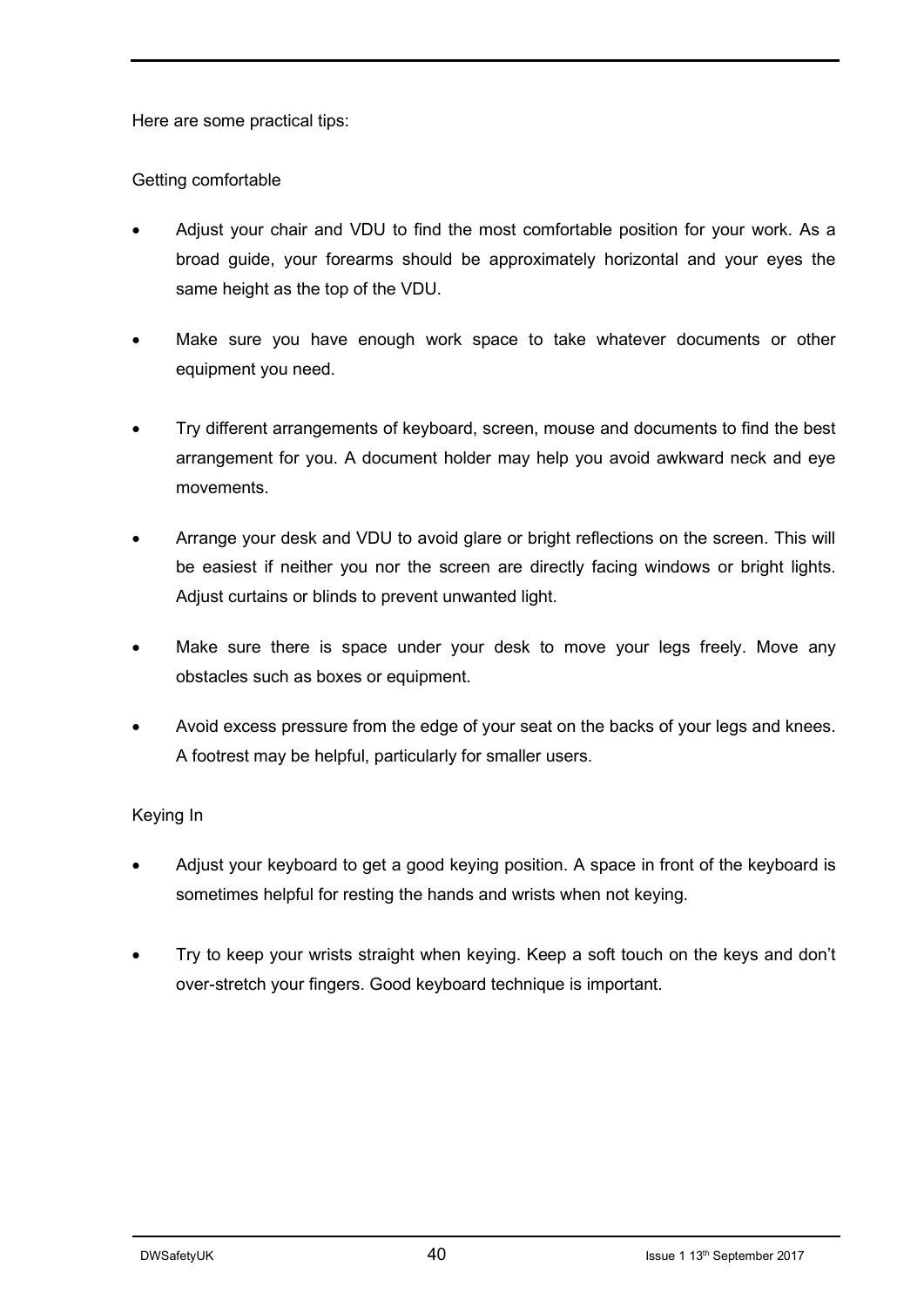#### Using a mouse

- Position the mouse within easy reach, so it can be used with the wrist straight. Sit upright and close to the desk, so you don't have to work with your mouse arm stretched. Move the keyboard out of the way if it is not being used.
- Support your forearm on the desk, and don't grip the mouse too tightly.
- Rest your fingers lightly on the buttons and do not press them hard.

#### Reading the screen

- Adjust the brightness and contrast controls on the screen to suit lighting conditions in the room.
- Make sure the screen surface is clean.
- Software should display text that is large enough to read easily on your screen, when you are sitting in a normal, comfortable working position. Select colours that are unlikely to cause eye strain (avoid red text on a blue background, or vice-versa).
- Individual characters on the screen should be sharply focused and should not flicker or move. If they do, the VDU may need servicing or adjustment.

#### Posture and breaks

- Don't sit in the same position for long periods. Make sure you change your posture as often as practicable. Some movement is desirable, but avoid repeated stretching to reach things you need (if this is frequent, rearrange your workstation).
- Most jobs provide opportunities to take a break from the screen, e.g. filing or photocopying. Make use of them. Frequent short breaks are better than fewer long ones.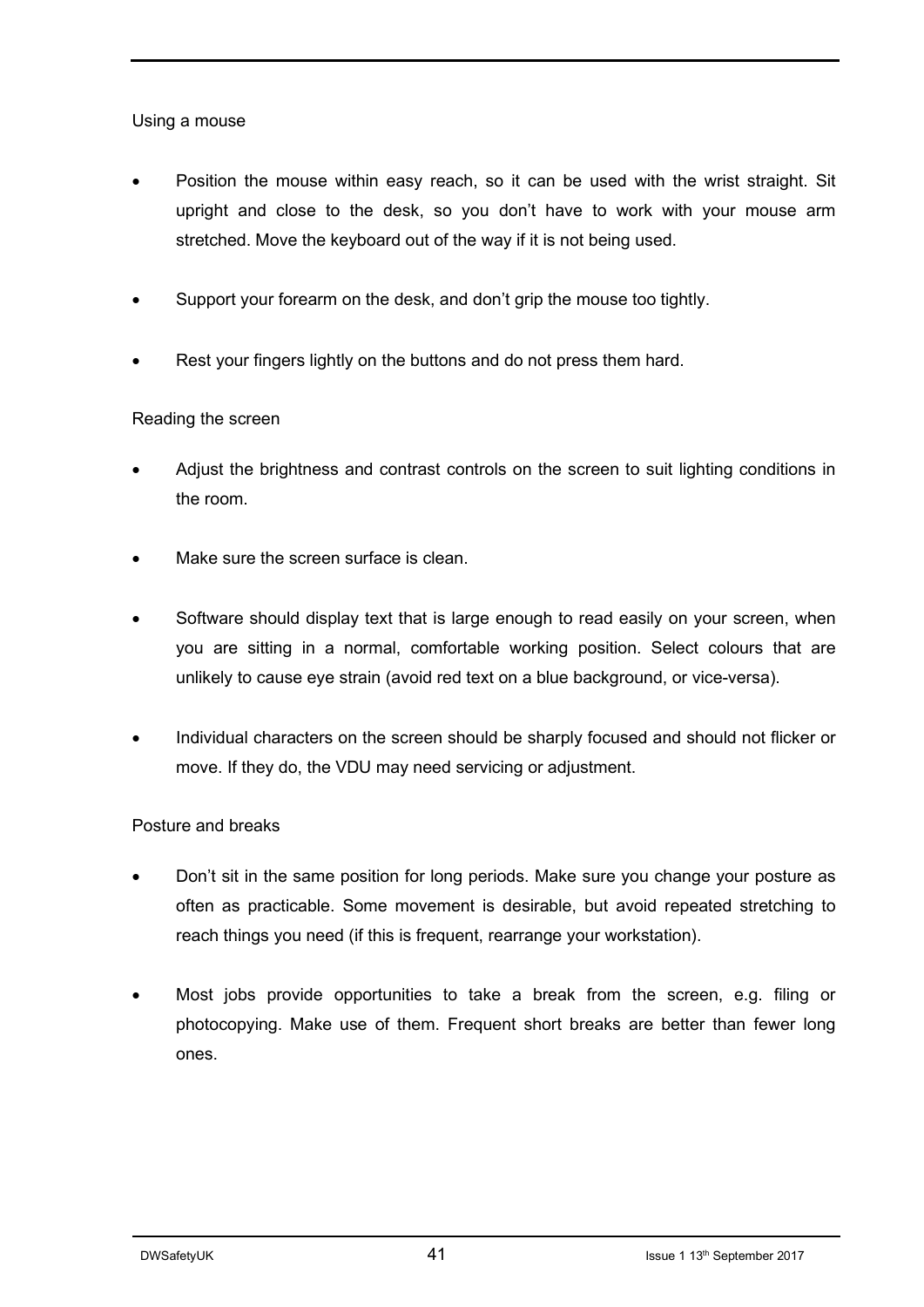### **3.8 PPE – PERSONAL PROTECTIVE EQUIPMENT**



#### **Clothing**

Clothing in this sense covers the things that people wear including jewellery etc.

The wearing of some jewellery can cause hazards to people whilst at work. Hanging chains can catch in moving machinery, rings can catch when lifting or carrying, earrings can affect the fitting of earmuffs, and watches can snag on moving machinery.

Loose clothing can get caught in moving machinery or be hooked onto passing vehicles. Hanging ties/cuffs can get caught in moving machinery.

If required, wear the protective overalls provided. These not only keep your personal clothing clean, but also reduce the risk of being caught. Sometimes there is a legal obligation to wear overalls.

#### **Issue**

All personal protective equipment (PPE) is issued on an individual basis. No one should use PPE issued to someone else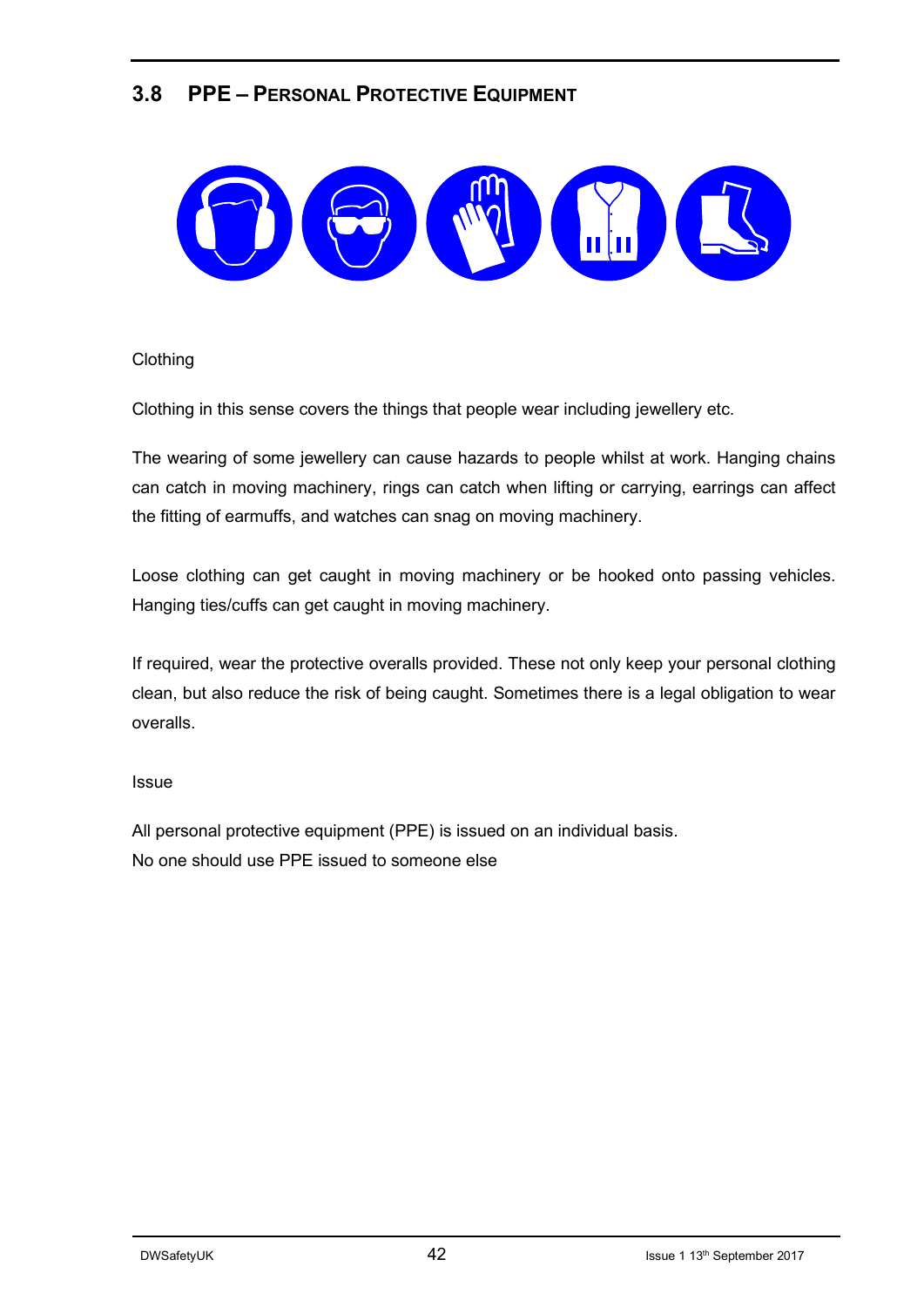#### Wearing PPE

Wherever possible, the necessity to wear PPE will be reduced by removing the reason at source. Where this is not possible, or where engineering solutions may take time to implement, the wearing of PPE may be compulsory.

Disciplinary action will be taken against anyone who is not using their PPE in the circumstances for which it has been issued and when it is required.

#### Care of PPE

There is a legal requirement on anyone issued with PPE to take care of it and to take steps to have it maintained or replaced when necessary. In some circumstances, the only way your health and safety can be ensured is by requiring you to use personal protective equipment (PPE). The decision to use PPE is only made when other means of controlling risks have been considered and found impractical. It is a last line of defence. You will be supplied with, and trained in the proper use of, suitable PPE and have the risks and control measures involved in your work will be explained to you. You will be expected to take care of the PPE issued to you, store it safely and report any defects to a responsible person.

Here are some examples of PPE

Head Protection:

- Helmets used to protect against falls.
- Helmets used to protect against falling objects or impact with fixed objects.

#### Eye/Face Protection:

- Safety spectacles.
- Goggles.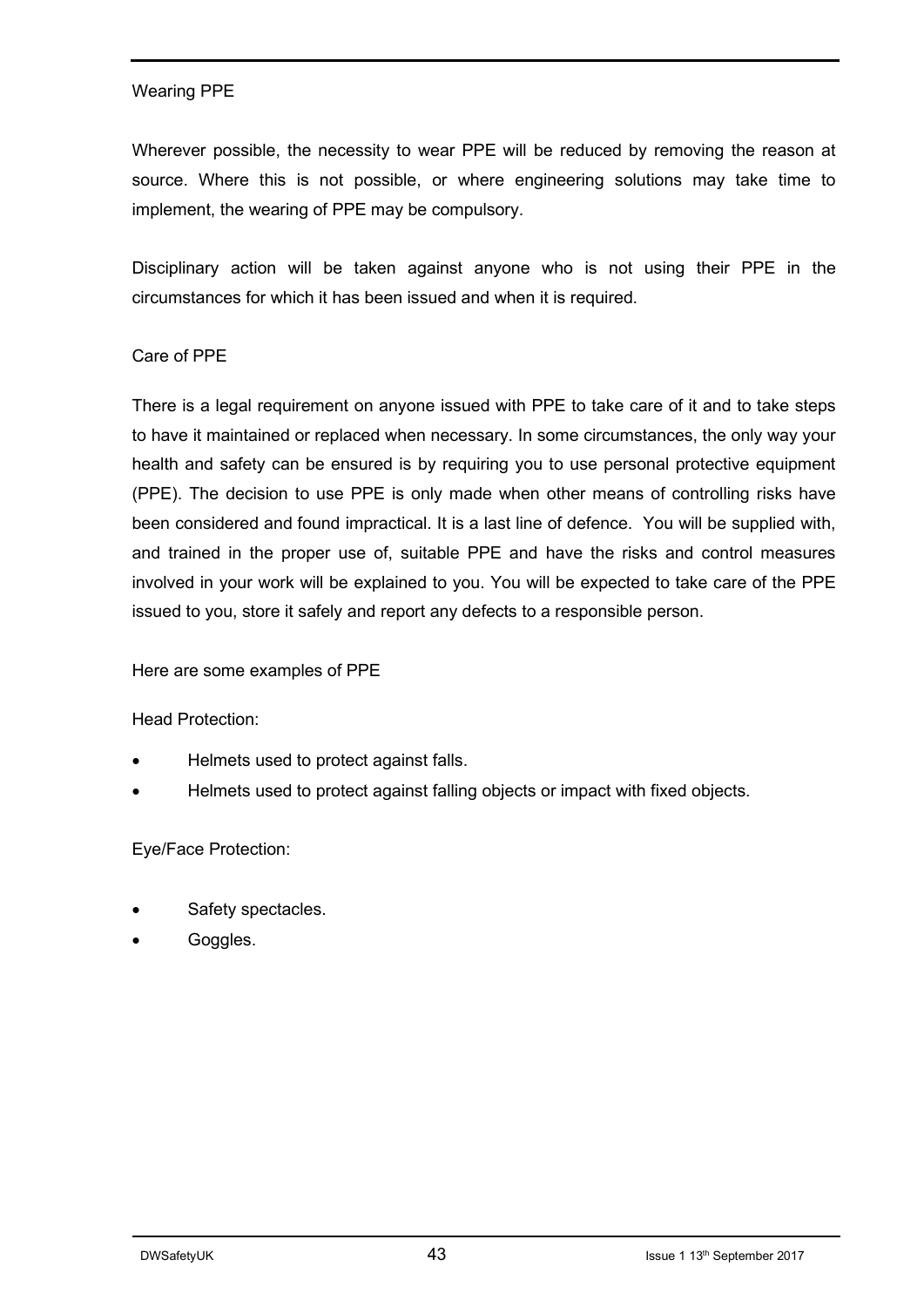#### Foot Protection:

- Safety boots and shoes.
- Clogs.
- Wellington boots.
- Anti-static footwear.
- Conductive footwear.

Hand & Arms:

Gloves and Gauntlets (protection against cuts, temperatures, hazardous chemicals), vibration, sharp objects etc.

Clothing for the Body:

- Overalls, etc., to protect against hazardous substances.
- Clothing to protect against, cold, heat, bad weather.
- High visibility clothing.

Once issued with PPE, you have a duty to wear it in circumstances for which you have been trained. You may be subject to disciplinary procedures if you do not do so.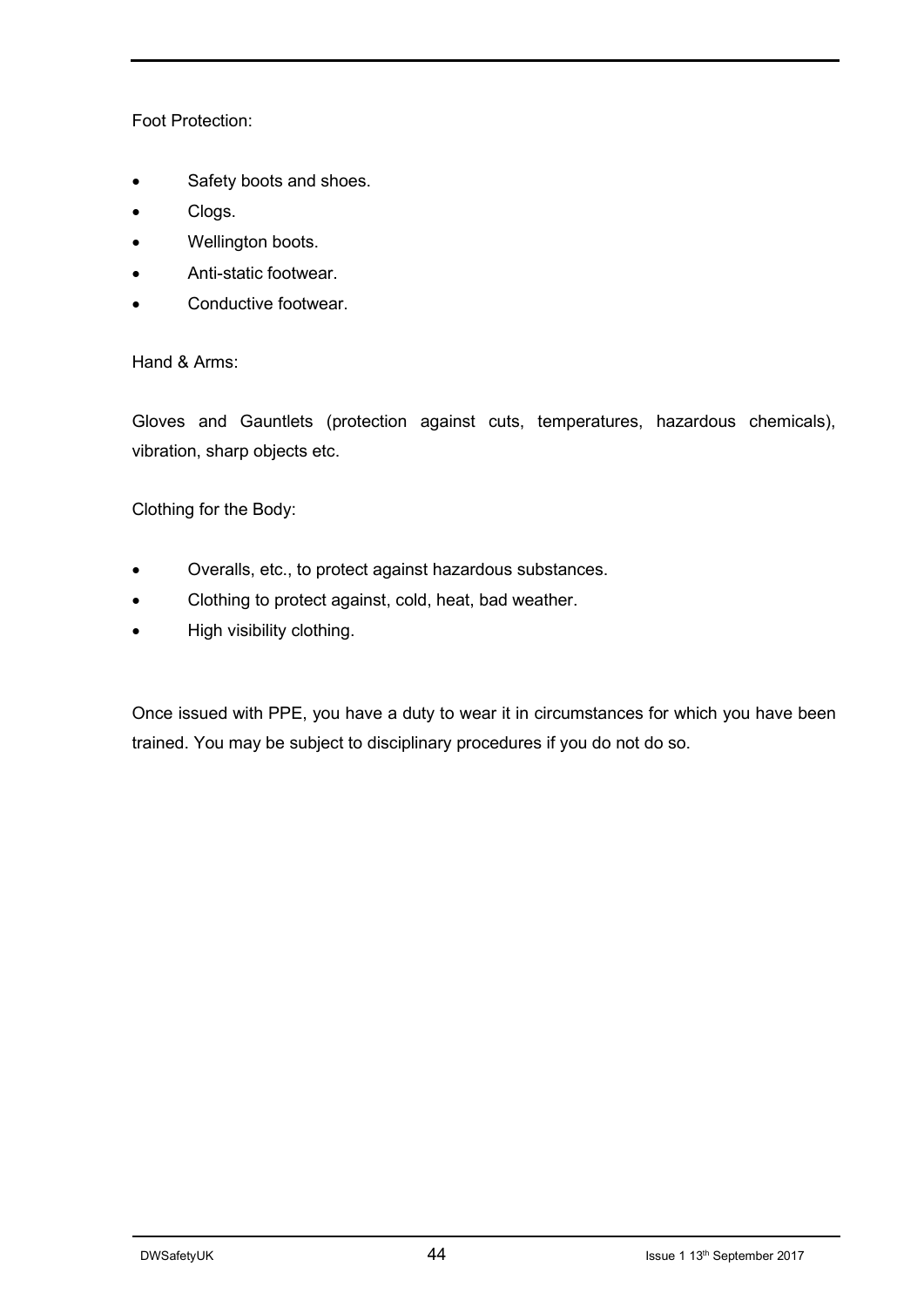## **3.9 Electricity**



Electricity can kill. It can also cause serious injury, burns, fires and other damage.

- Switch off appliances
- Unplug appliances that are infrequently used
- Only use the appliance for its intended purpose
- Use the appliance in a safe and stable position
- Check that portable electrical equipment that you use at work bears a current PAT test sticker.
- Do not place items on an electrical appliance that could cause it to overheat or obstruct cooling air supplies
- Position leads, extension leads and plugs to avoid tripping hazards.
- If you use a multi-socket extension lead, do not overload it and make sure it is fused
- One extension lead is enough! Never add a further extension lead
- Use an extension lead of appropriate length but always fully uncoil a wind-up extension lead before use
- Report any damaged sockets, light switches or other fittings and do not use them until they have been competently repaired
- Never attempt electrical repairs or alterations unless you have been trained and authorised to do them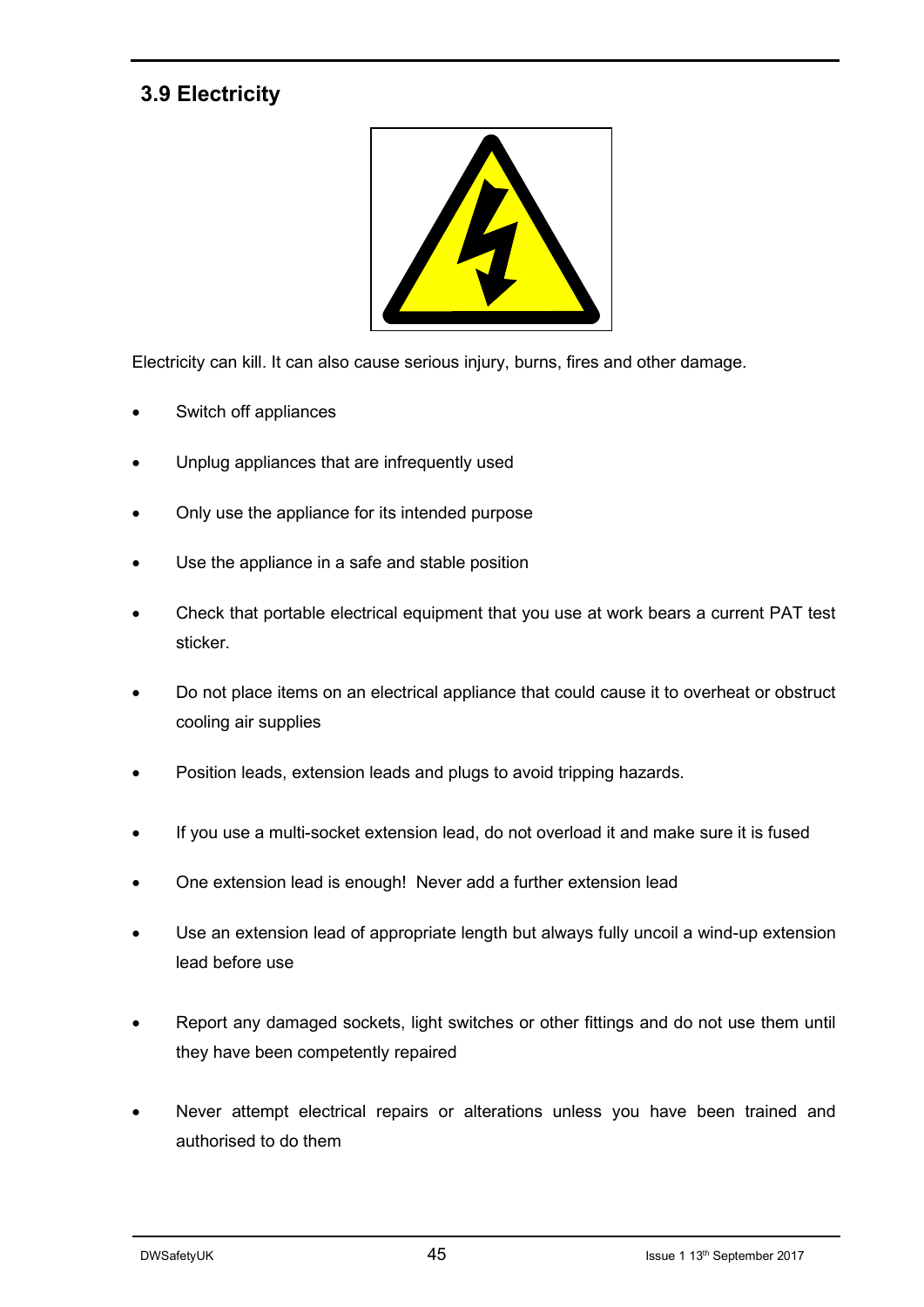- If you bring electrical equipment in from home it needs to be PAT tested before it is plugged in at work
- Visually check electrical appliances before use (see checklist below) and don't use any damaged items. (95% of faults on portable electrical appliances can be seen.)

Remember to switch off and unplug any appliance before you carry out the following visual checks:

#### **Appliance**

- Obvious damage to casing
- Obvious damage to grommet, sleeving or other protection at the point where the lead passes through the casing
- Obvious damage to switches
- Loose screws or other parts
- Water damage, evidence of past spills of liquid, or other contamination

#### Leads

- Cuts, punctures or abrasion
- Discolouration or distortion which might indicate overheating
- Hardening of the outer insulation
- Kinks
- Taped or other non-standard joints.

#### Plugs

- Physical damage, cracks, holes in casing, bent pins
- Discolouration or distortion which may indicate overheating
- Outer insulation layer of lead is not secured within the plug casing. In this case you may see the coloured insulation on the wires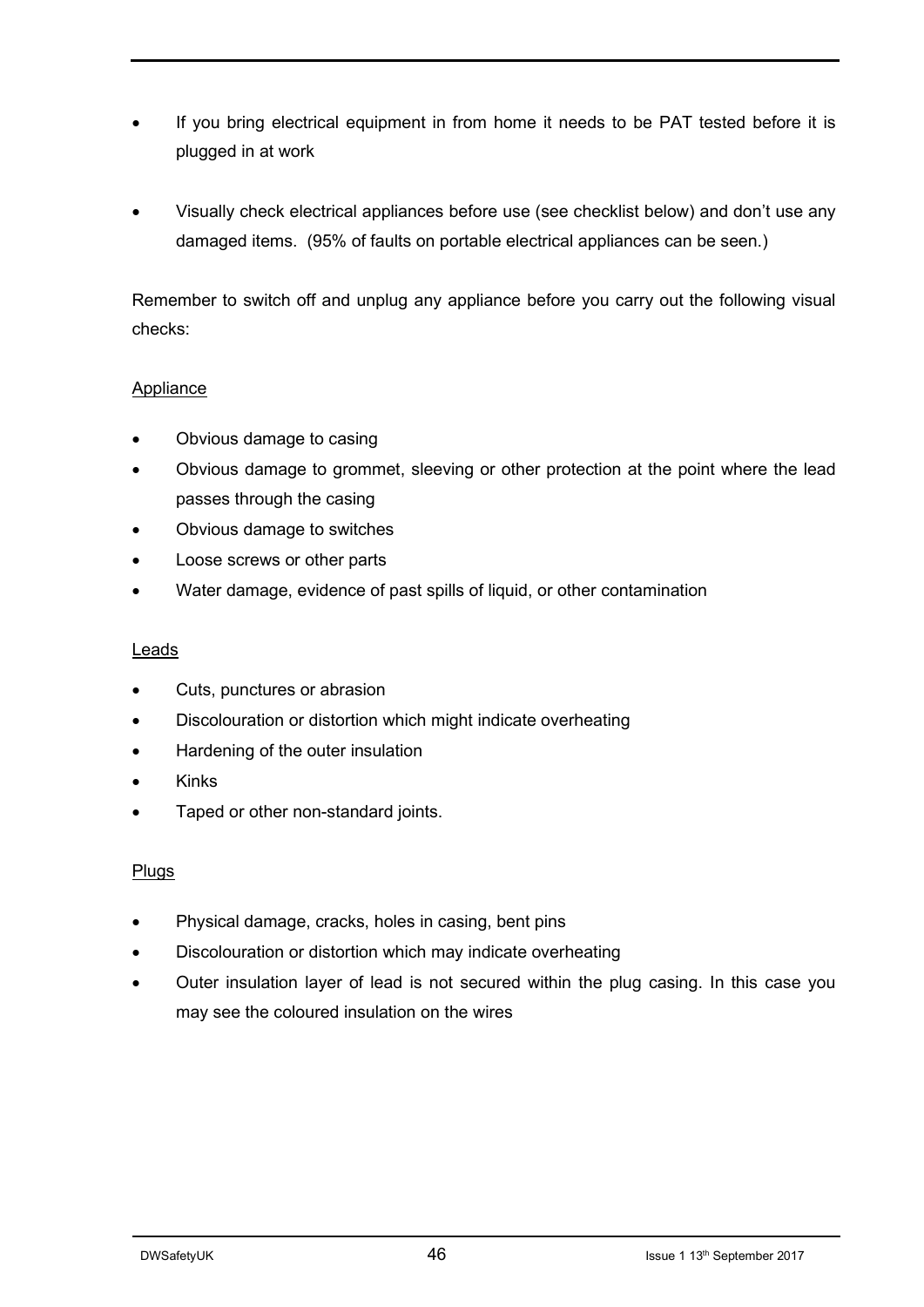#### **3.10 HAZARDOUS SUBSTANCES**

Use of hazardous chemicals

Only use hazardous chemicals if you are authorised to do so, have received adequate training in the risks associated with them and have the associated hazard data sheets available.

Only use hazardous chemicals for the task intended. Unauthorised use could result in mixed chemicals giving off dangerous fumes or undergoing a violent reaction

#### Storage of hazardous chemicals

Hazardous chemicals must only be stored in the containers intended for such storage. The hazard warning labels appropriate to the contents should be clearly displayed on the container.

#### Hazard Data Sheets

There must always be COSHH assessment sheets posted or available where hazardous chemicals are stored, handled, transported and or used.

These must be kept up to date and must describe the chemical, its reaction, what to do in an emergency, how to dispose of the chemical, how to dispose of the container etc.

#### Empty Container

Containers, which have held hazardous chemicals, can be as dangerous as the chemical itself if it contains residue.

Always follow the supplier's instructions when disposing of the empty container.

Buying hazardous chemicals

The person who buys or supplies hazardous chemicals within Tewkesbury Town Council has a duty to obtain the necessary hazard data sheet and to ensure that it is distributed.

#### What are hazardous substances?

Hazardous substances include most hazardous chemicals (including waste and byproducts), biological agents and any dust.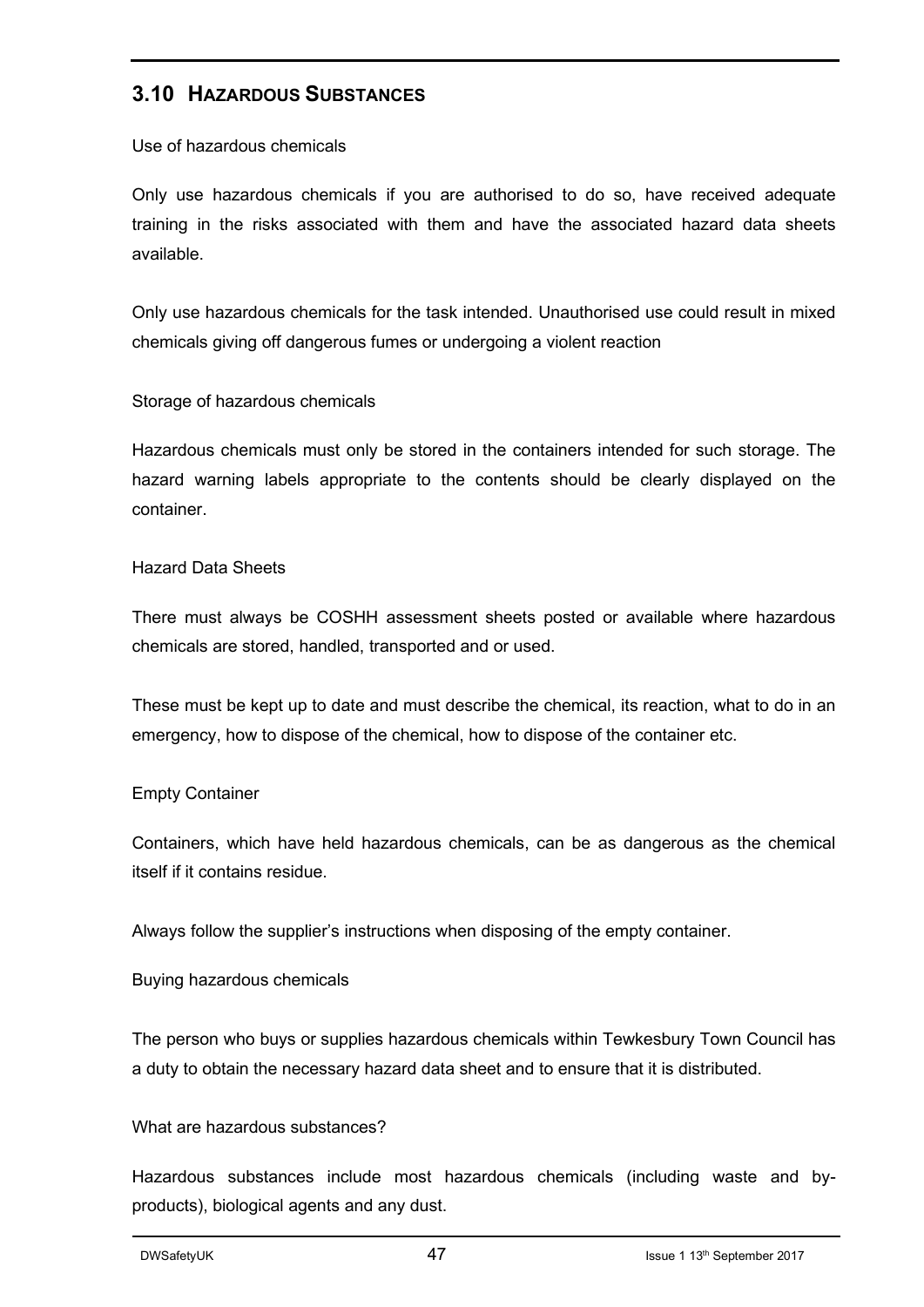Harmful substances that employees may come across and which are covered by COSHH (Control of Substances Hazardous to Health Regulations) include the vast majority of commercial chemicals, many of which have a warning label.

| <b>NEW Pictogram</b> | <b>Number</b>               | <b>Hazard Class (CLP)</b>                                                                                                                                                                                                                                           | <b>OLD 'CHIP'</b>                 |
|----------------------|-----------------------------|---------------------------------------------------------------------------------------------------------------------------------------------------------------------------------------------------------------------------------------------------------------------|-----------------------------------|
|                      | GHS-01                      | Explosives<br>Self-reactive substances and mixtures,<br>types A, B Organic peroxides, types A,<br>В                                                                                                                                                                 | <b>Symbol</b><br>Explosive        |
|                      | GHS-02                      | Flammable gases, aerosols, liquids or solids<br>Self-reactive substances and mixtures<br>Pyrophoric liquids and solids<br>Self-heating substances and mixtures<br>Substances and mixtures, which in<br>contact with water emit flammable gases<br>Organic peroxides | Highly/Extre<br>mely<br>flammable |
|                      | GHS-03                      | Oxidising gases, liquids and solids                                                                                                                                                                                                                                 | Oxidising                         |
|                      | <b>GHS-04</b><br><b>NEW</b> | Compressed gases, liquids and solids<br>Liquefied gases<br>Refrigerated liquefied gases<br>Dissolved gases                                                                                                                                                          | No current symbol                 |
|                      | <b>GHS-05</b>               | Corrosive to metals<br><b>Skin Corrosion</b><br>Severe eye damage                                                                                                                                                                                                   | Corrosive                         |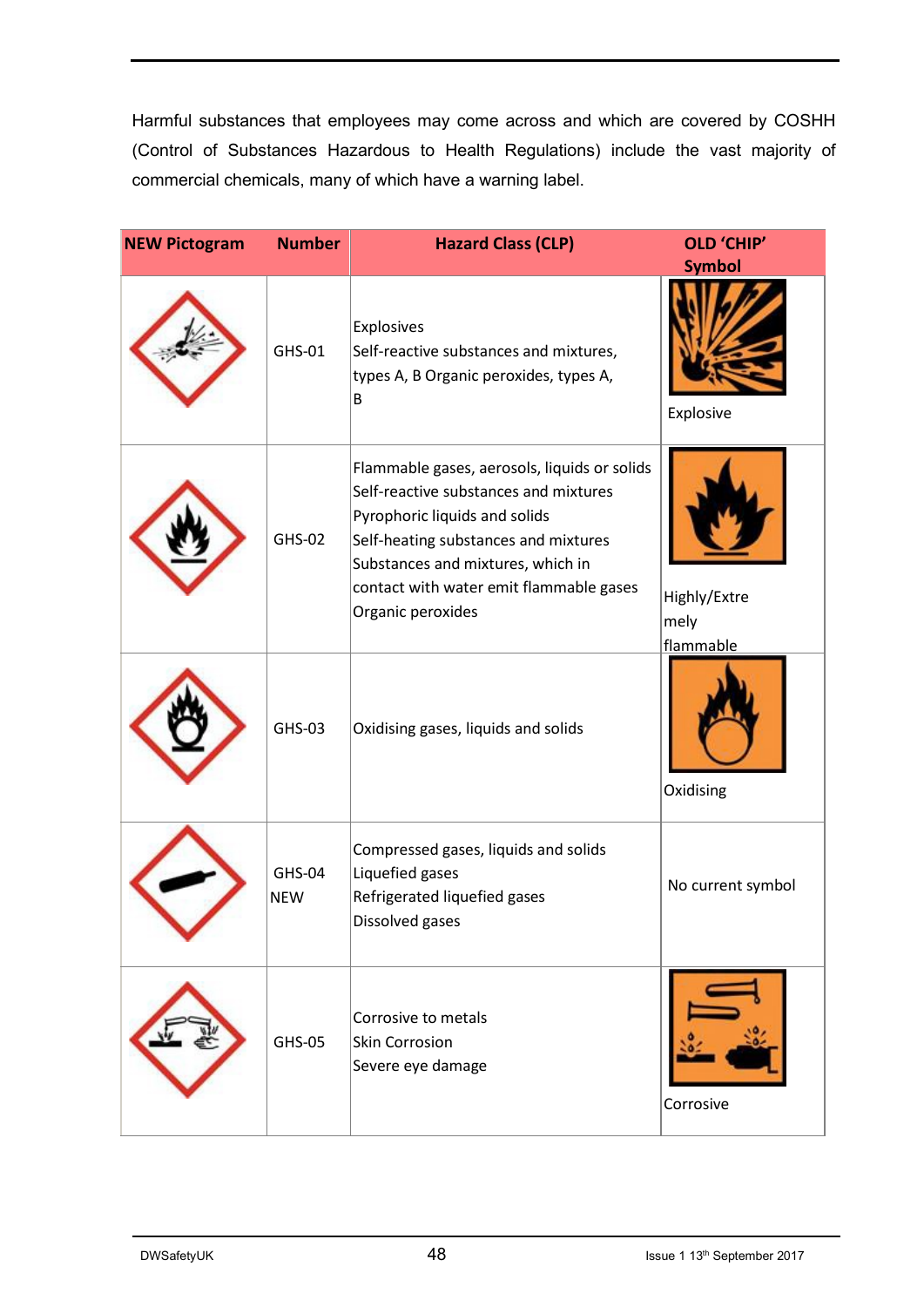| GHS-06                      | Acute toxicity (Cat 1 - 3)                                                                                                                                   | Toxic/Very<br>Har                        |
|-----------------------------|--------------------------------------------------------------------------------------------------------------------------------------------------------------|------------------------------------------|
| <b>GHS-07</b><br><b>NEW</b> | Acute toxicity (Cat 4)<br>Skin and eye irritation<br>Skin sesitisation<br>specific target organ toxicity<br>Respiratory tract irritation<br>Narcotic effects | Harmful/Irritant                         |
| <b>GHS-08</b><br><b>NEW</b> | Respiratory sensitisation<br>Germ cell mutagenicity<br>Carcinogenicity<br>Reproductive toxicity<br>specific target organ toxicity<br>Aspiration hazard       | No current specific<br>symbol Use either |
| <b>GHS-09</b>               | Hazardous to the aquatic environment                                                                                                                         | Dangerous for the<br>environment         |

Examples may include:

- cleaning bleach and other cleaning agents with a warning label (note that household washing-up liquid has no warning label and so is not covered);
- building maintenance wood dust, glues and adhesives, solvents, paints, and oils;
- grounds maintenance/gardeners pesticides and chemical fertiliser;
- healthcare medicines and biological agents (note that COSHH does not cover patients receiving medicine as part of their treatment);
- transport oils and fuels; and
- office work/printing printer/photocopier toner, inks, and paper dust.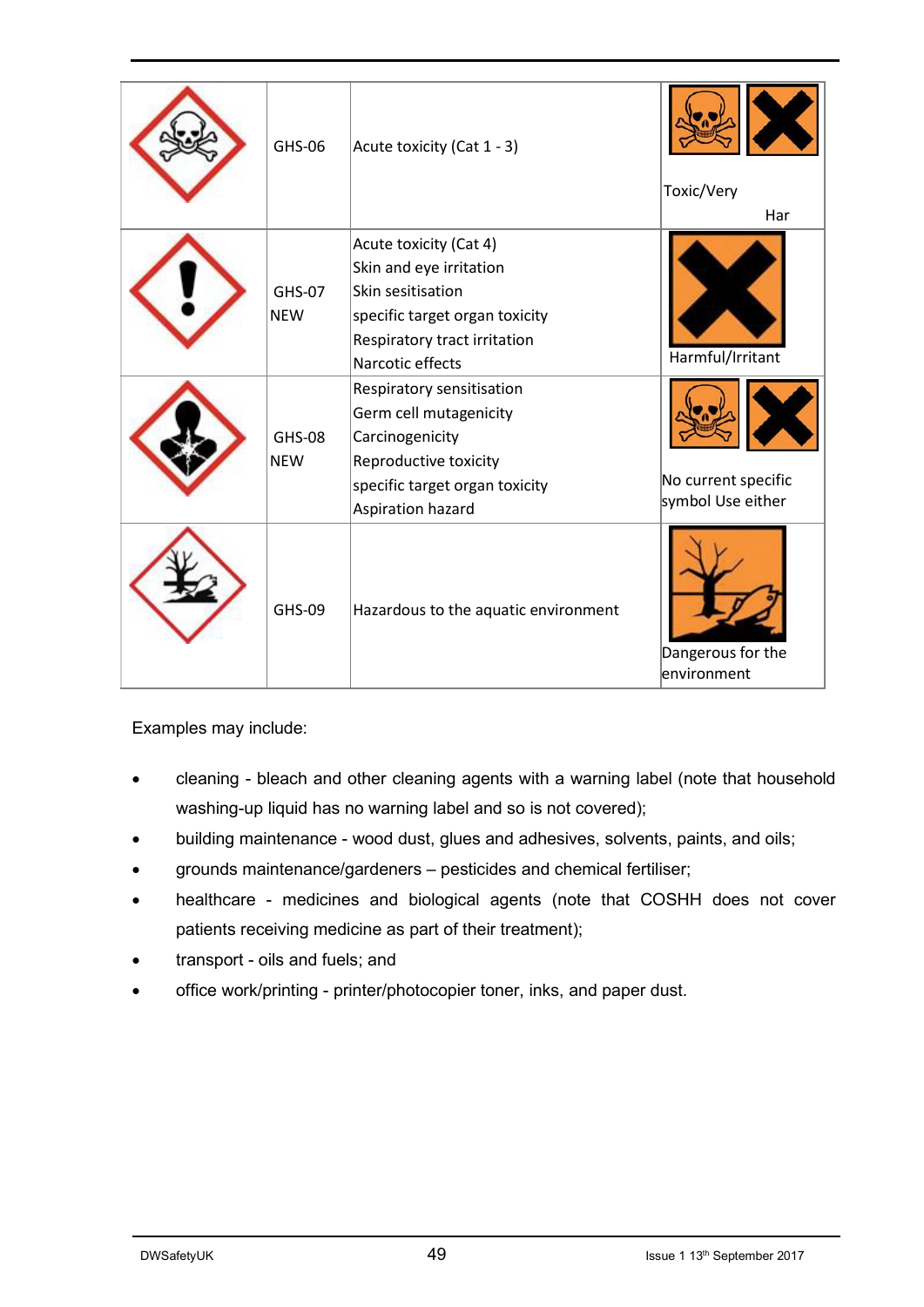When considering hazardous substances, remember: that they may come in various forms (gas, liquid, and solid), each of which may be more or less hazardous; that some may contain hazardous impurities; and that exposure to more than one substance at the same time may have additional or worse effects.

Some hazardous substances have separate specific laws covering them and are not covered by COSHH, asbestos and lead for example. Substances which are dangerous just because they are explosive, flammable, or radioactive are also not covered.

#### The Effects on Health

There are three main ways a substance can enter the body: inhalation (breathing it in), absorption (through the skin), and ingestion (swallowing it).

The effects on health may develop quickly (acute) and be easily seen or may take years (chronic), making linking the ill-health to the exposure difficult. The effect may develop at the area where the substance enters or comes in contact with the body (local) or it may affect unrelated parts of the body (systemic). Workers may suffer: irritation perhaps leading to dermatitis, sensitisation possibly leading to asthma, a loss of consciousness if overcome by toxic fumes, infection by bacteria, and long-term effects such as cancer. According to the Health and Safety Executive (HSE), exposure can result in "discomfort, pain, time off work and, all too often, premature retirement and early death."

#### Employees Duties

#### These include:

- making proper use of any control measures e.g. wearing gloves, etc.
- following safe systems of work
- abiding by local rules
- reporting defects in safety equipment.

#### **Remember, if you are in any doubt about using a hazardous substance – ASK!**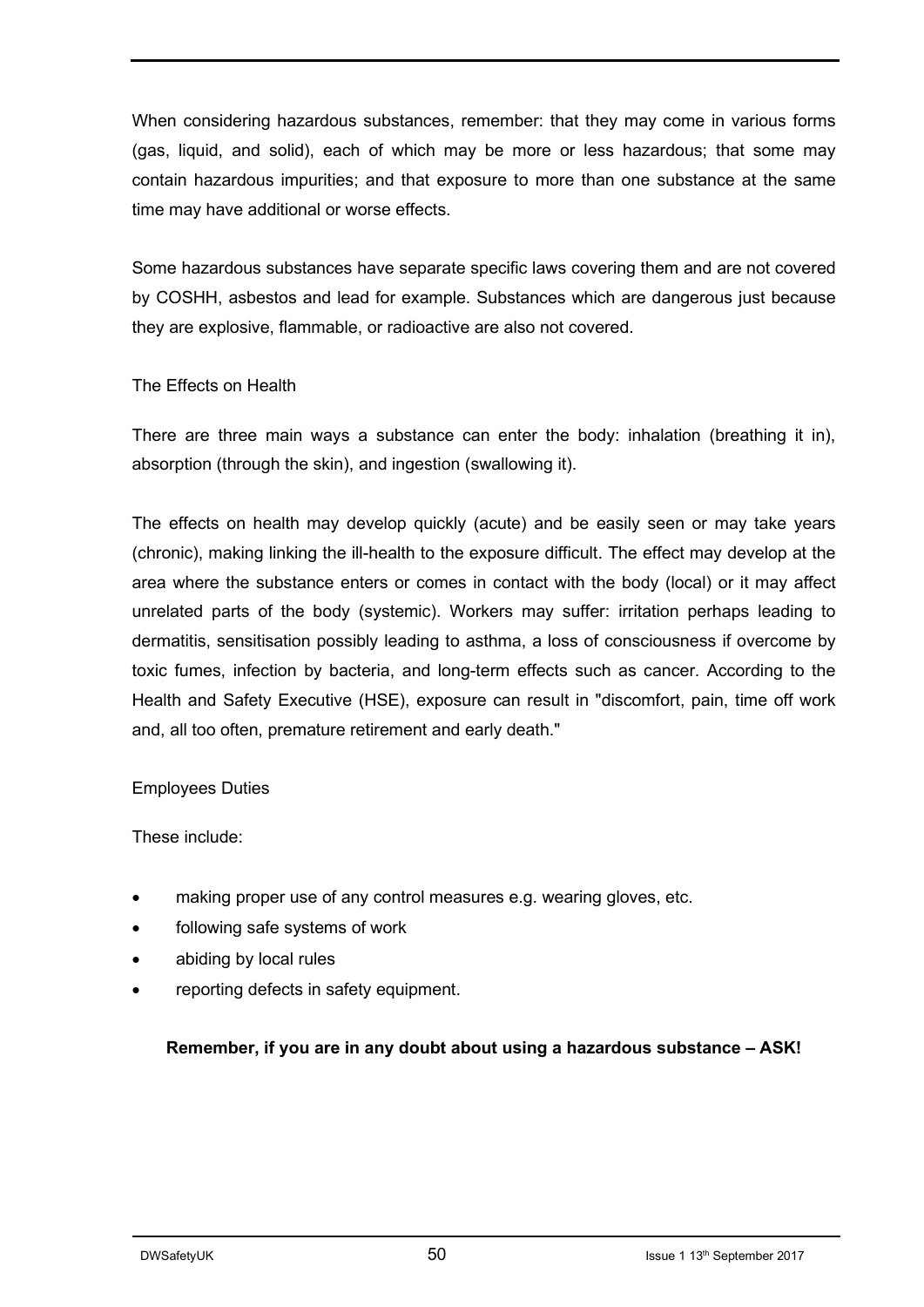## **3.11 Violence and Aggression**

Although instances of violence at work have been decreasing in recent years, personal safety remains a high priority especially for people who occasionally work alone. People who work alone should consider the following:

- Always tell someone where you are going, who you are meeting and when you expect to return
- Prepare yourself for difficult meetings by finding out everything you need to know before arriving and planning in your mind how you are going to deal with it
- Do not meet aggression with aggression
- Do not enter a building, particularly someone else's home if you don't feel comfortable or safe
- If driving, ensure you belong to a national breakdown service and that you know where you are going and how to get there
- Always check the identity of people visiting you in your own office or home. Where possible arrange not to be alone or instigate a "buddy" system where someone checks up on you
- Record the name and contact details of people you are meeting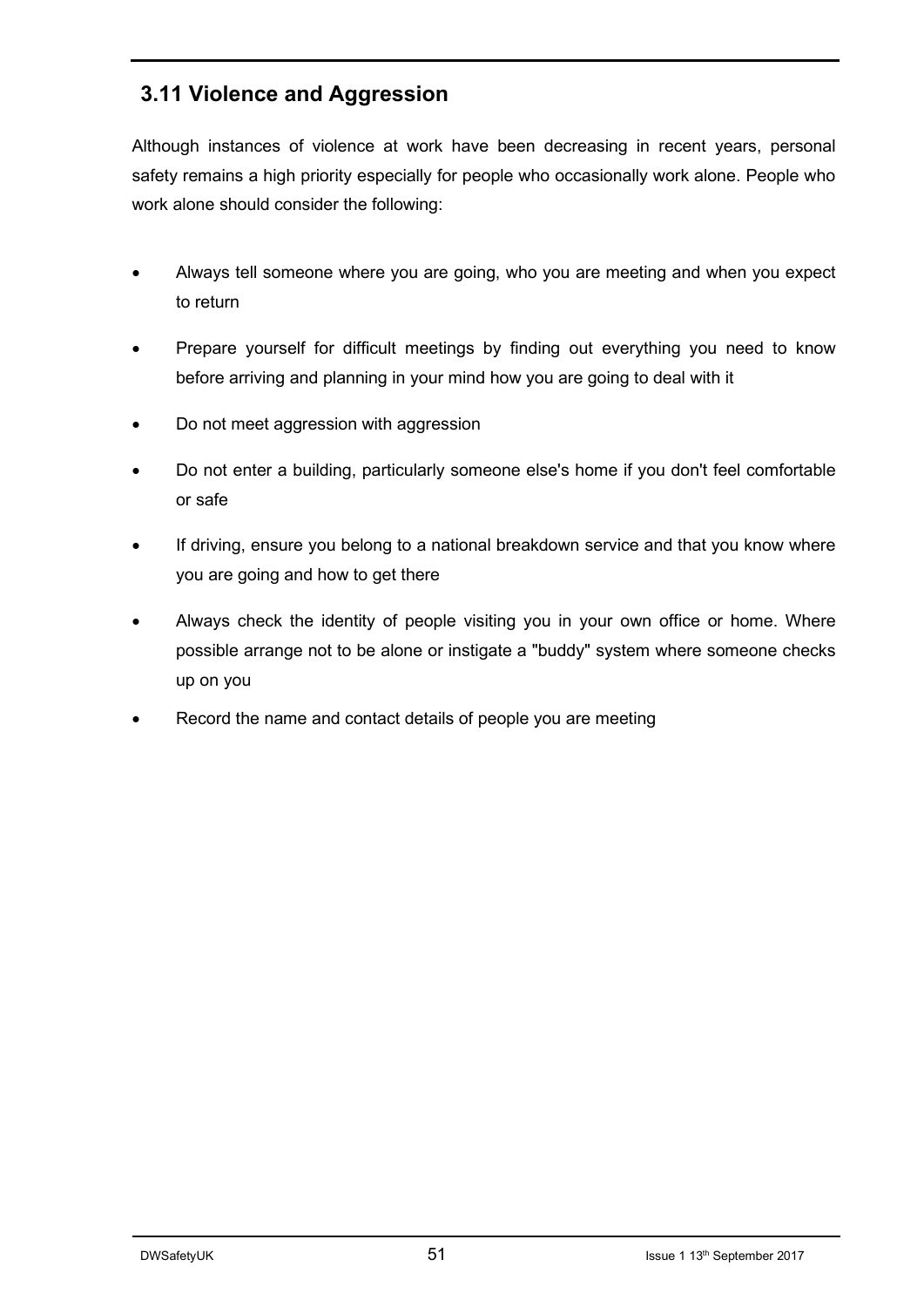## **3.12 Alcohol and Drugs**

#### Alcohol

People under the influence of alcohol or drugs whilst at work are liable to either injure themselves or their colleagues.

Even a small amount of alcohol consumed at lunchtime can reduce reaction times and may cause errors of judgement when operating plant, machinery or equipment. In addition, the perception of risk can be reduced.

The "morning after" condition can also lead to serious incidents and accidents, lack of concentration and carelessness.

#### Drugs

The use of drugs may lead to a risk to health and safety.

Be aware that many drugs that are prescribed for medical conditions can also have adverse side effects which can be detrimental to health and safety.

The warning 'This drug causes drowsiness - do not operate machinery' is common on prescription tablets but not always heeded. There can be other effects, which can also cause a hazard in the workplace such as a feeling of cold, sweating, clammy hands etc.

Always tell your direct senior if your Doctor has prescribed drugs or medication which could affect your work performance.

Drugs do not have to be prescribed to cause side effects.

Most cold cures will cause drowsiness.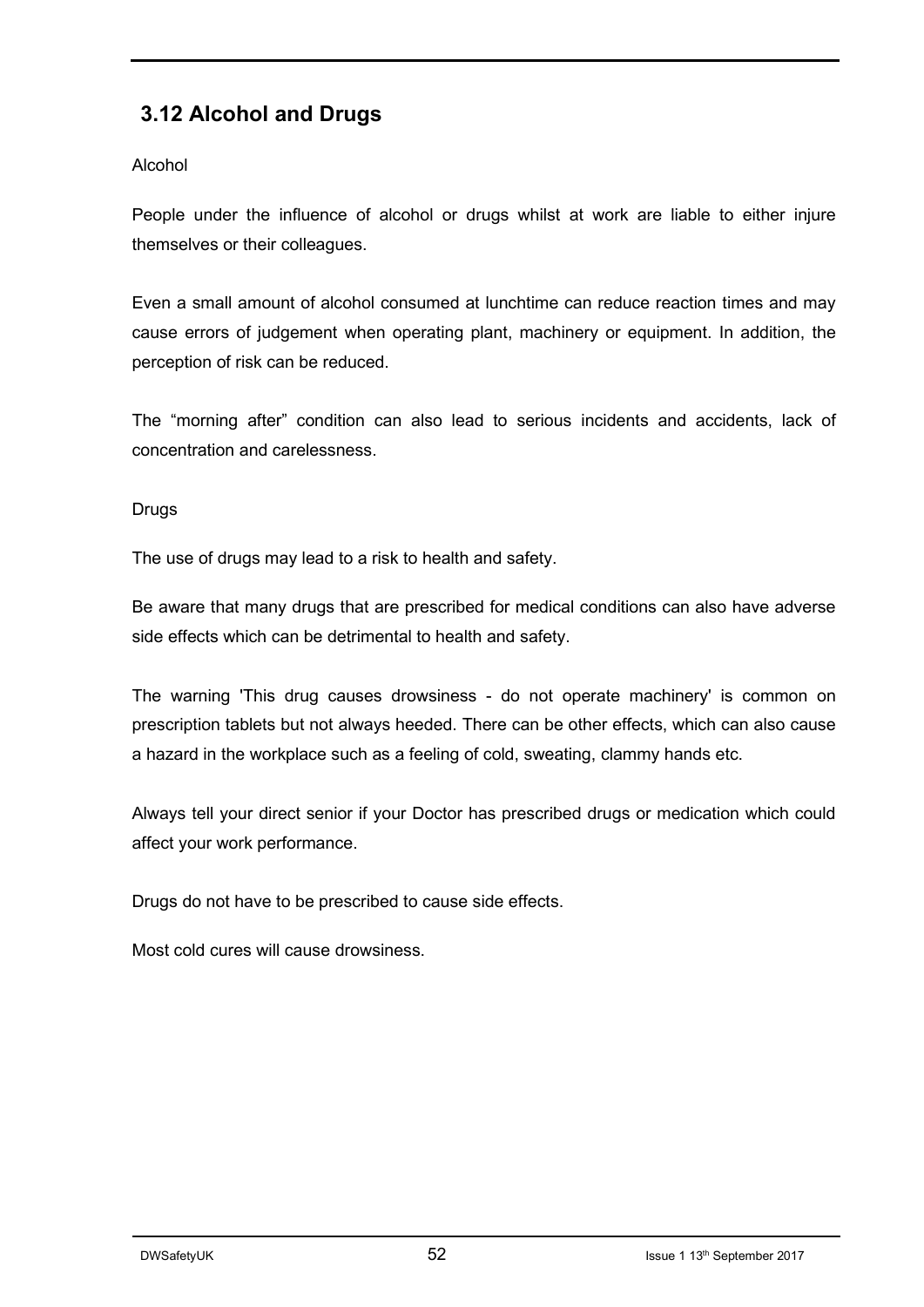#### Medical conditions

All medical conditions should be explained to your 'senior' and the First Aiders.

Any condition, which could affect your work, should be explained so that adequate measures can be taken to reduce the risk of the condition causing an accident i.e.

- Diabetes
- Epilepsy
- Angina
- Hypertension, etc.

#### Disciplinary matters

Remember that it will be a disciplinary offence to present yourself for work under the influence of alcohol or drugs.

Disciplinary action may well be taken if you fail to disclose any permanent or temporary condition caused by medicines or illness that could affect the health and safety of yourself or others.

It could also be a breach of legislation for which action could be taken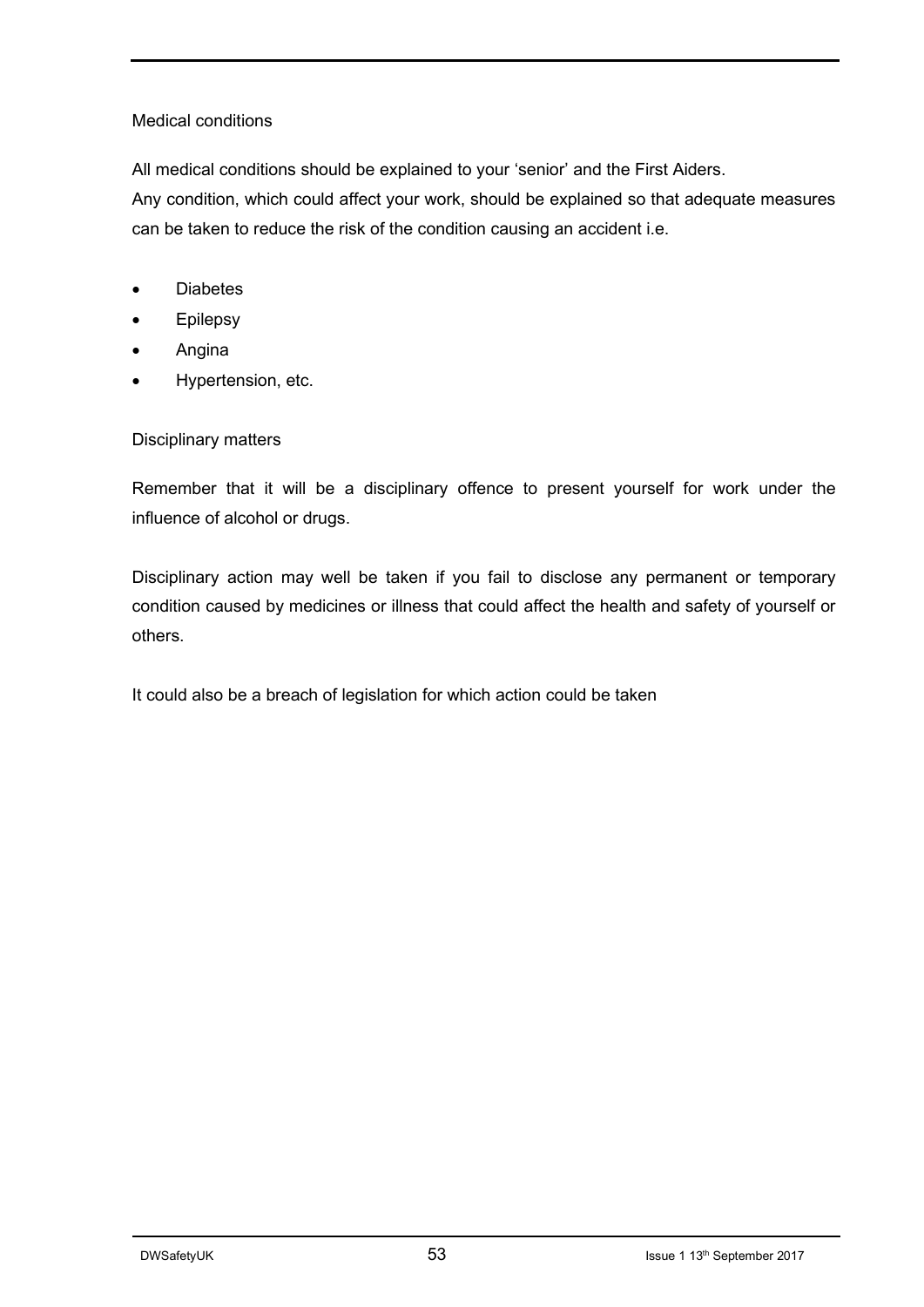#### **3.13 SAFETY SIGNS AND SIGNALS**

There is a legal requirement to provide signs in certain circumstances in line with the Health and Safety (Signs and Signals) Regulations 1996. We will comply with this requirement.

#### Notices & posters

There is a legal requirement to provide and display certain statutory notices including the "Health and Safety - What you Should Know" poster.

These are displayed in the workplace, as is our Employers Liability Insurance certificate.

#### Fire signs

Fire signs detailing the means of escape from our premises are displayed over every exit door leading from our premises. The outside of the final exit doors are marked to indicate that they are a means of escape route from the premises and so have to be kept clear at all times.

There are fire procedure notices posted around the premises and at every fire point detailing the action to take should a fire occur or the alarm sound.

Each fire point is marked with a sign detailing what each fire extinguisher is to be used for.

#### Hazard and information signs

There is a legal requirement to ensure that the signs can be seen, so they must not be obscured and must be kept clean at all times.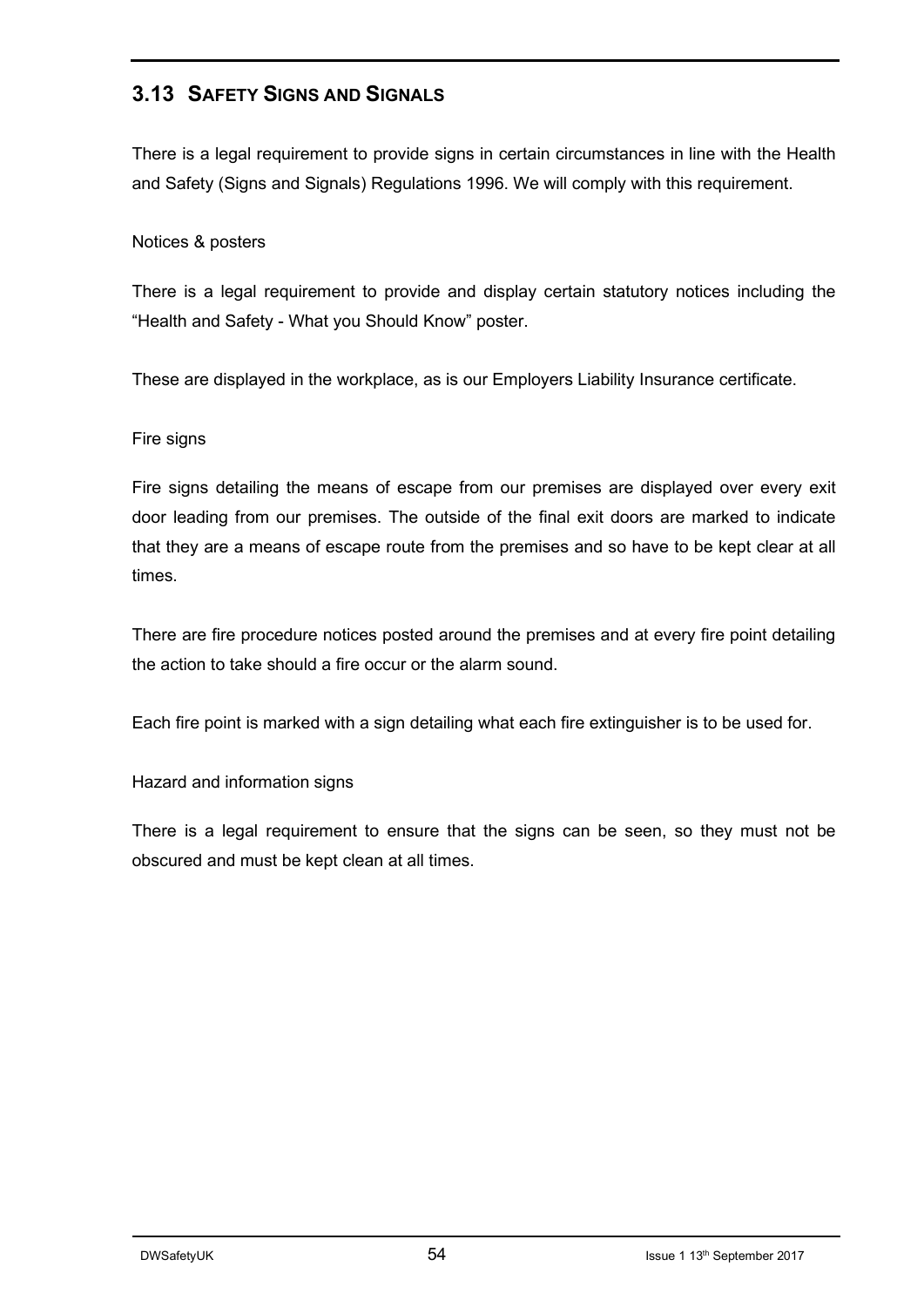#### **TYPES OF SIGNS**



Fire Fighting Equipment Signs This type of sign indicates where fire fighting equipment is located.



Road Traffic Signs (Hazards) This sign shows Road Traffic warnings.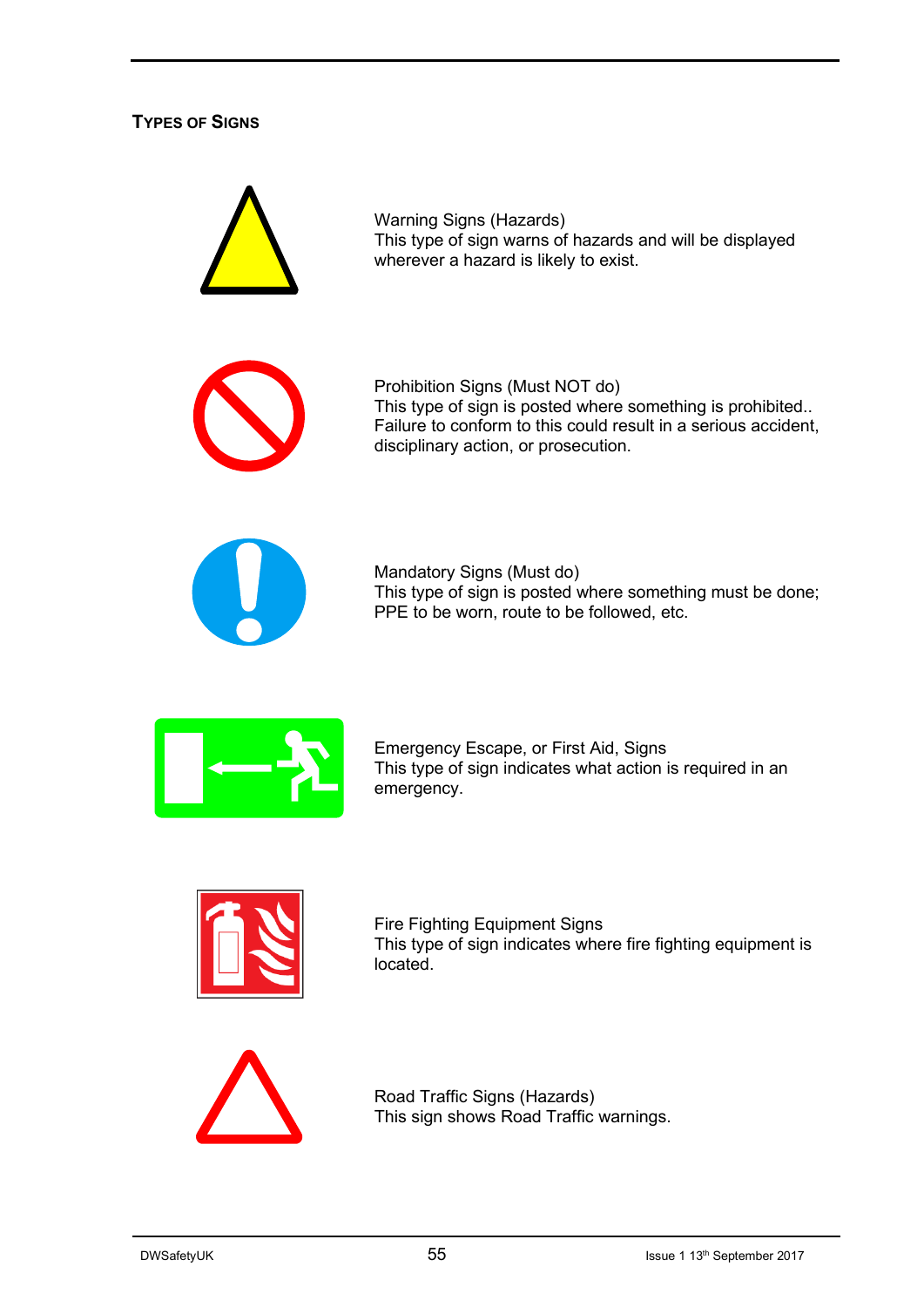#### **3.14 WORK AT HEIGHT**

A place is 'at height' if a person could be injured falling from it, even if it is at or below ground level. There is no such thing as a '2 metre rule'.

'Work' includes moving around at a place of work (except by a staircase in a permanent workplace) and will include use of ladders for access/egress.

Is working at height really necessary? Could the task be brought to a lower level? Remember - what goes up can come down (usually much faster) don't let it be you.

Make sure you are medically fit to work at height.

Ladders are only suitable as a working platform for simple short tasks. It is much better to get a more substantial platform.

Independent ladders should be set at 75 degrees to the horizontal, 1:4 (one unit out for 4 units up) on a firm level surface and should have a handhold, or extend 1200 mm, beyond a step-off.

Ladders should be secured at the top wherever possible, side or bottom stabilisers or ties may be suitable. A person may "foot" the bottom of a ladder when necessary (they should wear a safety helmet against falling objects).

Wear suitable footwear with a defined heel when using a ladder and avoid climbing with tools or materials in your hands – use a tool belt or haul using a rope

Do not over-reach when using ladders (or over guard-rails on work platforms). Do not use the top step/platform of a stepladder unless it has a knee frame

Use roof-ladders on pitched roofs and provide fall prevention edge protection on flat roofs

Work platforms must have guard-rails, mid-rails and toe boards if there is risk of falling.

Traditional scaffolding and tower scaffolds must be designed, erected, modified or dismantled by competent persons (do not modify, remove parts or add sheeting etc.)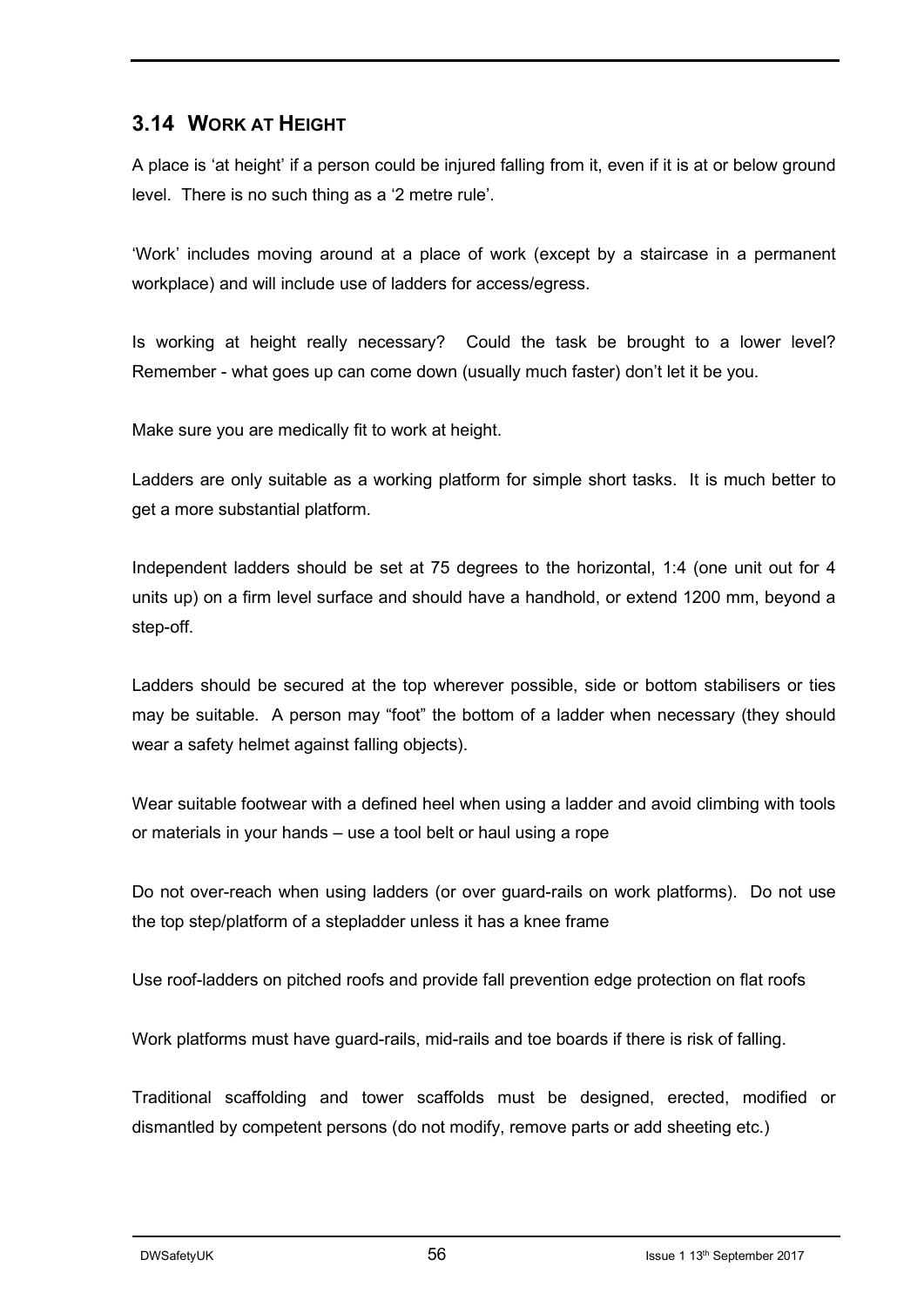Mobile access equipment such as mobile elevating work platforms (MEWP) such as "cherry pickers" and "scissor lifts" must only be operated by competent trained and authorised persons

Suspended access equipment and work platforms such as cradles, bosun's chairs ad rope access equipment must only be operated by competent trained and authorised persons

All access and work platforms must be examined by a competent person and checked daily by the user or a responsible person such as a supervisor etc. Any damage etc. must be reported and put right before use

Where the risk of a fall is not totally eliminated then fall prevention and fall-protection systems such as restraint and fall-arrest PPE (full-body harnesses and shock-absorbing lanyards) and safety nets must be used if there is risk of falling. Use when erecting / dismantling scaffolding.

Check PPE every time before you use it. If damaged, or if you are in doubt, don't use it until it has been confirmed as serviceable or replaced. Do not repair or modify PPE unless you are trained, competent & authorised to do so – your life may depend on it!

Attach fall-arrest harness lanyards to a suitable anchorage that can take a fall loads. Do not attach yourself to a scaffold tower since a fall may cause it to overturn. Where practicable attach at a high point so as to minimise a fall distance

Make sure you have emergency arrangements to rescue a suspended fallen person (long periods of suspension can kill)

Wherever there is a risk of a fall, including where there are fragile materials at or near your place of work then measures must be taken to prevent falling from or through them. Look out for warnings of fragile materials- remember that many materials get weaker with age.

Look out for falling materials from above. Do not throw materials or tools on or from working platforms etc. User debris chutes where provided.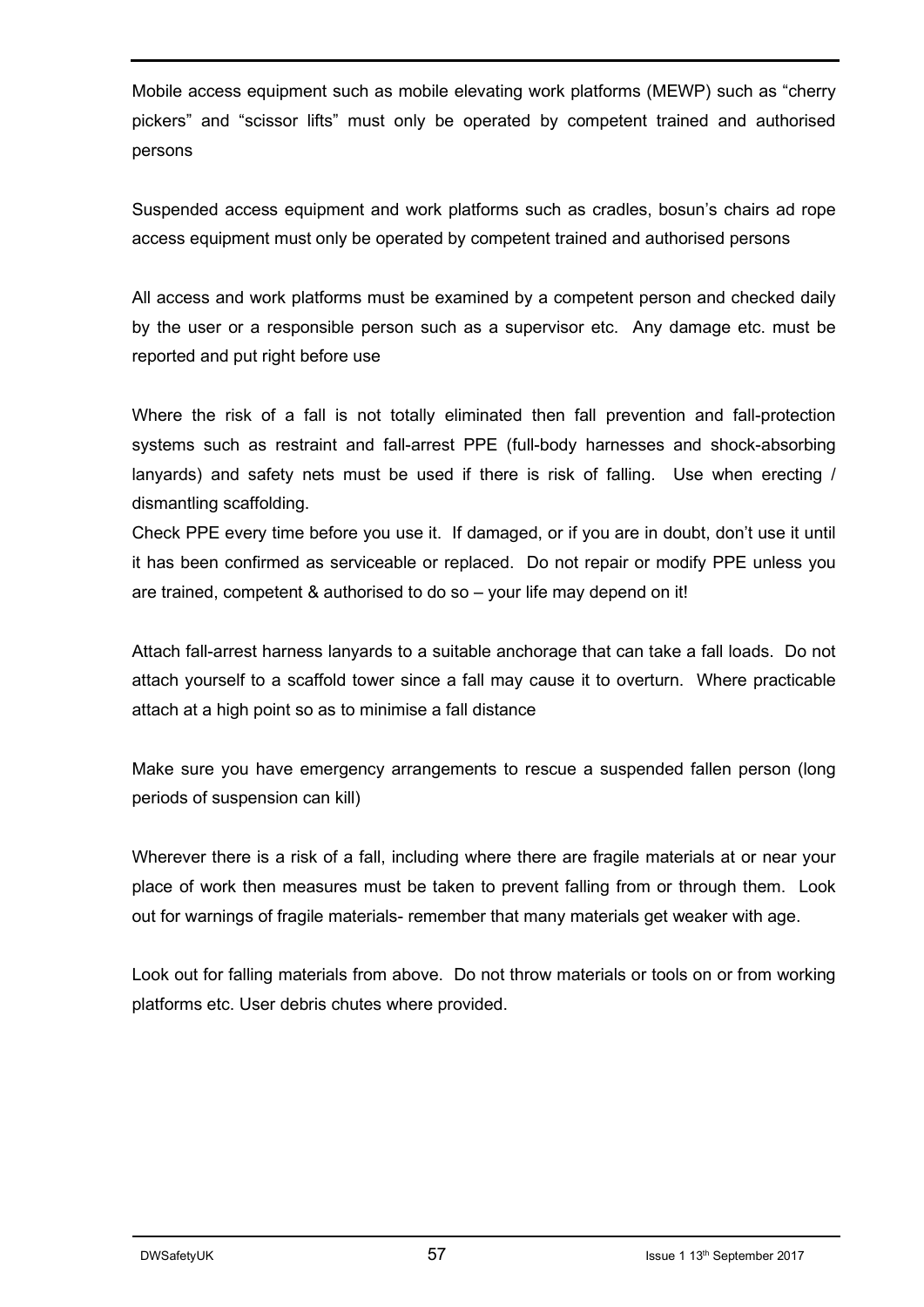Beware of obstructions and overhead hazards. Remember when working at height some obstructions bring special hazards that were previously beyond normal reach:

- electrical power cables & conductors such as busbars electrical shock & burns either through direct contact or close proximity leading to arcing of current;
- pipes carrying steam, compressed air or chemicals release of contents or high or low temperature;
- radio and radar aerials electromagnetic / microwave heating etc.;
- radiant and infrared "black" heaters burns and heating;
- moving machinery (e.g. cranes) & powered drive mechanisms (e.g. belts, chains, shafts etc.) – impact or entanglement etc.

Injury may be caused by obstructions and overhead hazards during the erection, use or dismantling of access equipment. Note: An injury from an obstacle or overhead hazard (or other cause) whilst working at height may have a serious further consequence – a fall that may prove more harmful than the original incident

All lifting equipment used must be examined by a competent person and checked periodically

Communications may be more difficult when working at height, especially with others at low level. Make sure you have verbal or signal communications and that all persons understand them.

The weather may seriously hinder or even prohibit working at height, think about the risks that come from strong winds, rain, ice, frost, snow, lightning - if in doubt check before starting work or halt during work if the risk becomes unacceptably high. Ensure you have adequate lighting at night.

Make sure you have sufficient time to complete your task whenever possible, don't risk serious injury by rushing. If you must leave the task or leave work platform unattended ensure that unauthorised persons cannot gain access to the work platform or otherwise come to other harm.

**Remember - Falls from height can (and do) kill and injure many people each year.**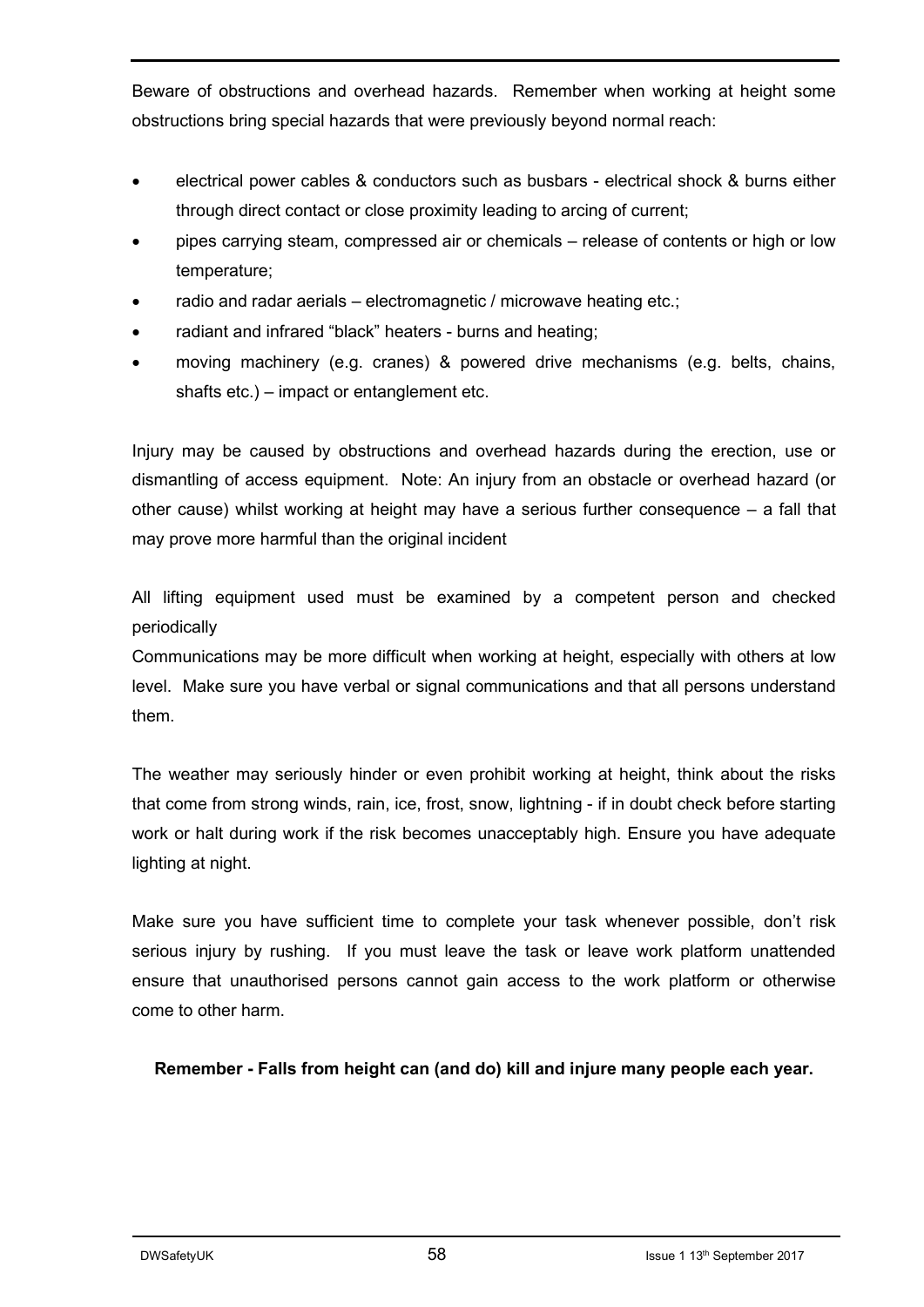### **3.15 ASBESTOS AWARENESS**

#### **What is asbestos?**

Asbestos was used extensively as a building material in the UK from the 1950's through to the mid-80's. It was used for a variety of purposes and was seen as an ideal material for fireproofing and insulation.

Any type of building built before 2000 (houses, factories, offices, schools, hospitals etc.) could contain asbestos. Past exposure is now responsible for about 4000 people in the UK dying from asbestos related cancers every year. This figure is expected to rise with the majority of these work related deaths being associated with people in the building trades.

Asbestos is the name used for a range of natural minerals. There are three main types of asbestos:

- Blue Crocidolite.
- Brown Amosite.
- White Chrysotile.

The type of asbestos cannot be identified just by its colour. Asbestos has been used in a very large number of products, many of which have been used in buildings. Some products have one type of asbestos in them while others have mixtures of two or more. All types of asbestos can be dangerous and potentially fatal if breathed in.

#### **Why is it dangerous?**

Asbestos is made up of thin fibres. These can break down into much smaller and thinner fibres. The smallest fibres cannot be seen with the naked eye but they can be breathed in.

Asbestos fibres are only dangerous if they are made airborne and breathed in, but ALL types of asbestos fibres are potentially fatal if breathed in. The fibres that are breathed in can become stuck in the lungs and damage them. This can cause scars that stop the lungs working properly (asbestosis), or it can cause cancer.

The main types of cancer caused by asbestos are cancer of the lung and cancer of the lining of the lung (Mesothelioma).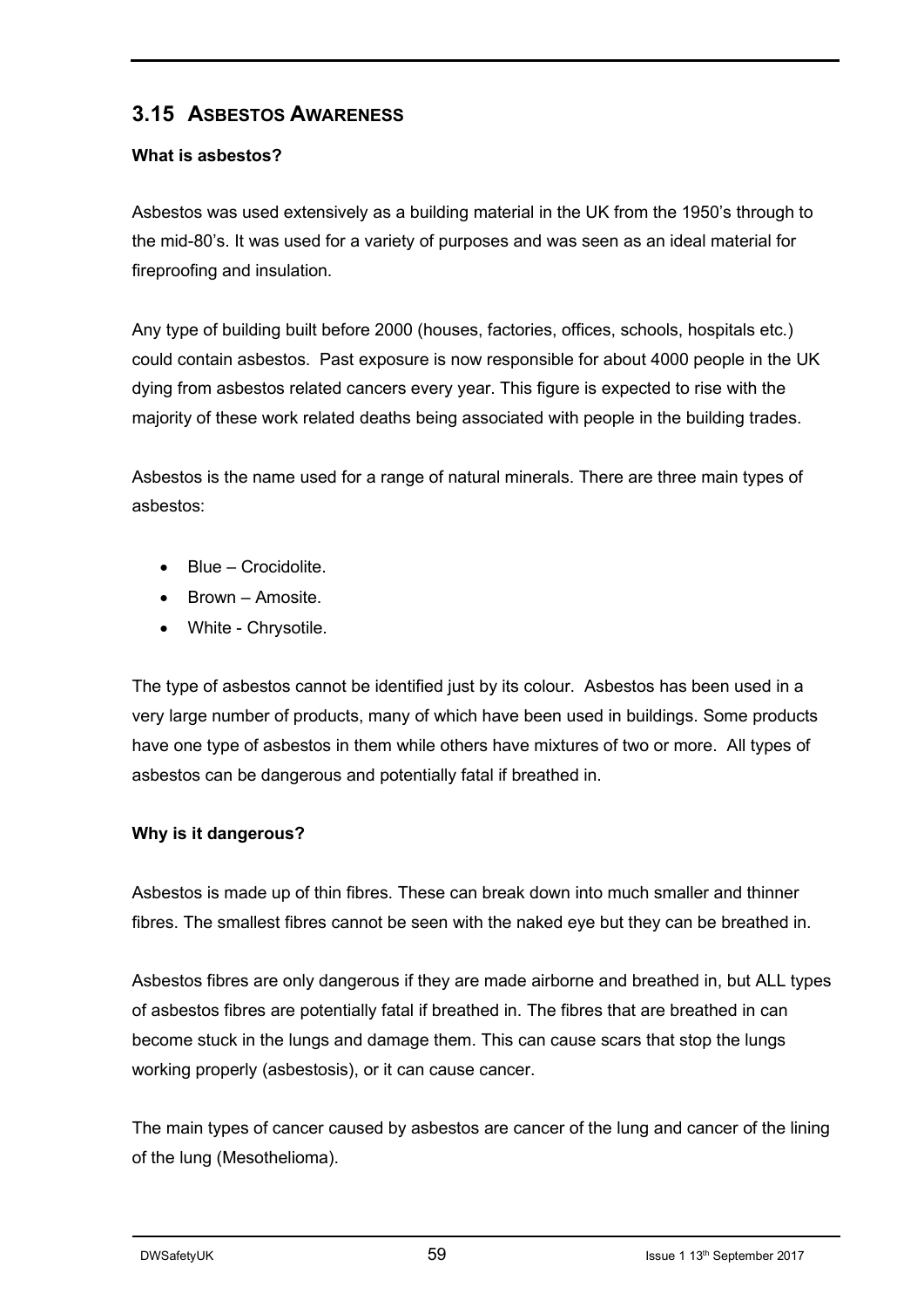These diseases can take from 15 to 60 years to develop and there is no cure for any of them. Where do you find asbestos?

#### **Where do you find asbestos?**

You are most likely to find it in buildings built or refurbished before 2000. Many thousands of tonnes of asbestos products were used in buildings. Much of it is still there and you cannot easily identify these products from their appearance.

The most common uses of asbestos in buildings were:

- loose packing between floors and in partition walls;
- sprayed ('limpet') fire insulation on structural beams and girders;
- lagging, e.g. on pipe work, boilers, clarifiers, heat exchangers, insulating jackets
- for cold water tanks, around ducts;
- asbestos insulation board (AIB), e.g. ceiling tiles, partition walls, soffits, service
- duct covers, fire breaks, heater cupboards, door panels, lift shaft linings, fire
- surrounds;
- asbestos cement (AC), e.g. roof sheeting, wall cladding, walls and ceilings,
- bath panels, boiler and incinerator flues, fire surrounds, gutters, rainwater
- pipes, water tanks;
- other products, e.g. floor tiles, mastics, sealants, textured decorative
- coatings (such as artex), rope seals, gaskets (e.g. pipe work), millboards, paper
- products, fire doors, cloth (e.g. fire blankets), bituminous products (roofing felt).

**Remember** – how dangerous the asbestos is depends on the type of asbestos, the type of material it is in, the condition of the material, and how likely the material is to be disturbed.

#### **Who is likely to be exposed to asbestos fibres?**

Anyone who disturbs asbestos-containing materials, for example, by working on them, or near them, or enters an area contaminated by asbestos fibres. Research has suggested that the groups most at risk are those who carry out building maintenance and refurbishment work, for example:

- building surveyors;
- demolition contractors:
- builders & construction contractors;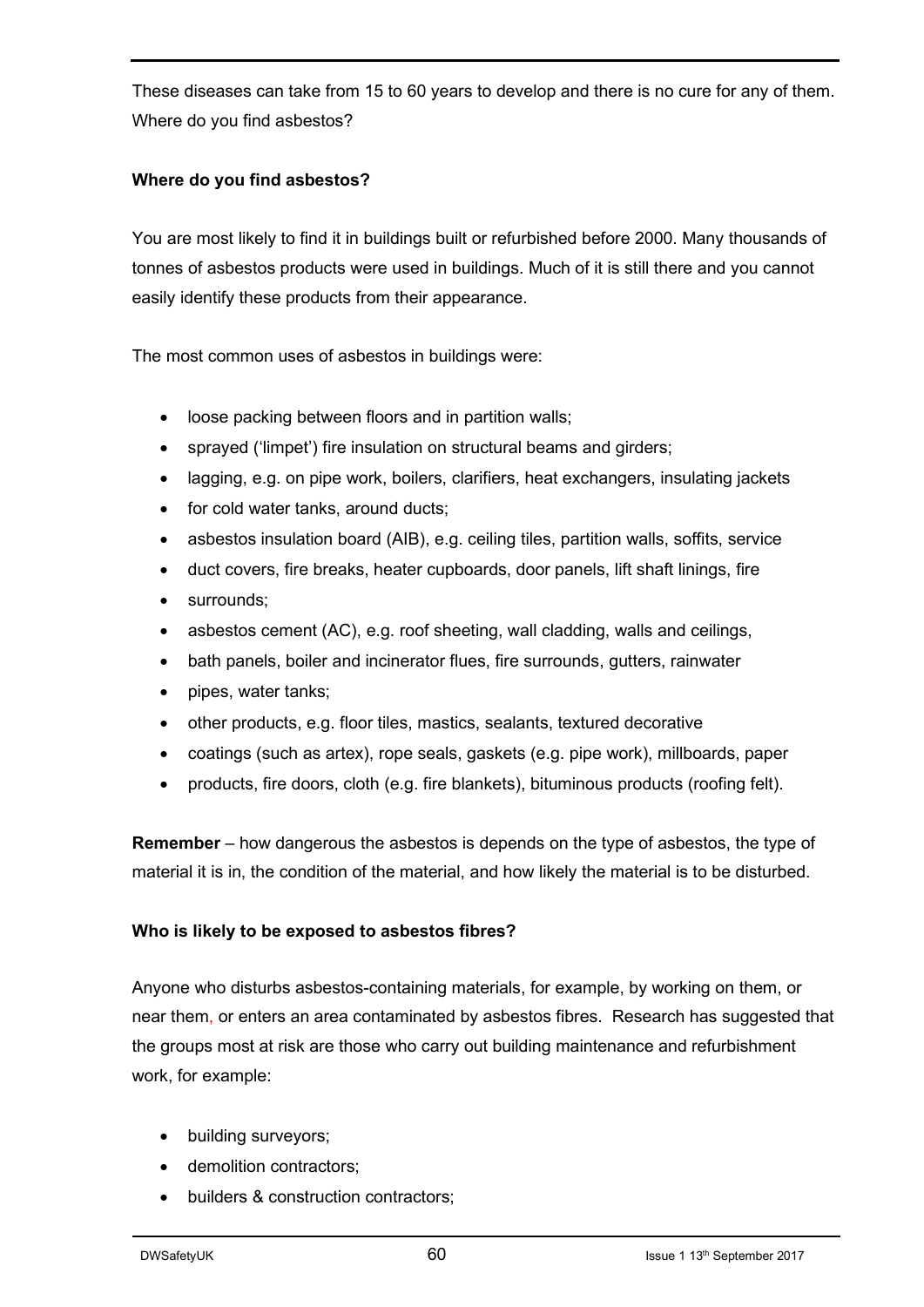- roofing contractors;
- plasterers;
- shop fitters, joiners, electricians, plumbers, gas fitters, heating and ventilation engineers:
- painters and decorators;
- telecommunications engineers, computer installers;
- fire and burglar alarm installers;
- general maintenance staff, etc.

#### **Identifying the presence of asbestos**

No employer must carry out demolition, maintenance or any other work which exposes, or may expose, their employees to asbestos in any premises unless they have found out:

- whether asbestos is, or may be, present;
- what type of asbestos it is;
- what material it is in;
- what condition it is in;

If there is any doubt about whether asbestos is present, the employer MUST assume that it is present and that it is not only white asbestos.



Where asbestos has been identified signage should be used to warn of its presence.

Whoever has control of a building has a duty to manage the asbestos in their buildings – your employer should be able to tell you who this is. The duty holder has to take reasonable steps to find out if there are materials containing asbestos in the premises and, if so, how much, where they are and what condition they are in. This can  $-$  but does not have to  $$ involve a survey.

When working in a building where you suspect the presence of asbestos this information should be readily available to you.

#### **Information, instruction and training**

Every employer must give adequate training (which includes information and instruction) to employees who are, or may be, exposed to asbestos, their supervisors and those who do work to help the employer comply with his legal duties.

This should make them aware of (among other things):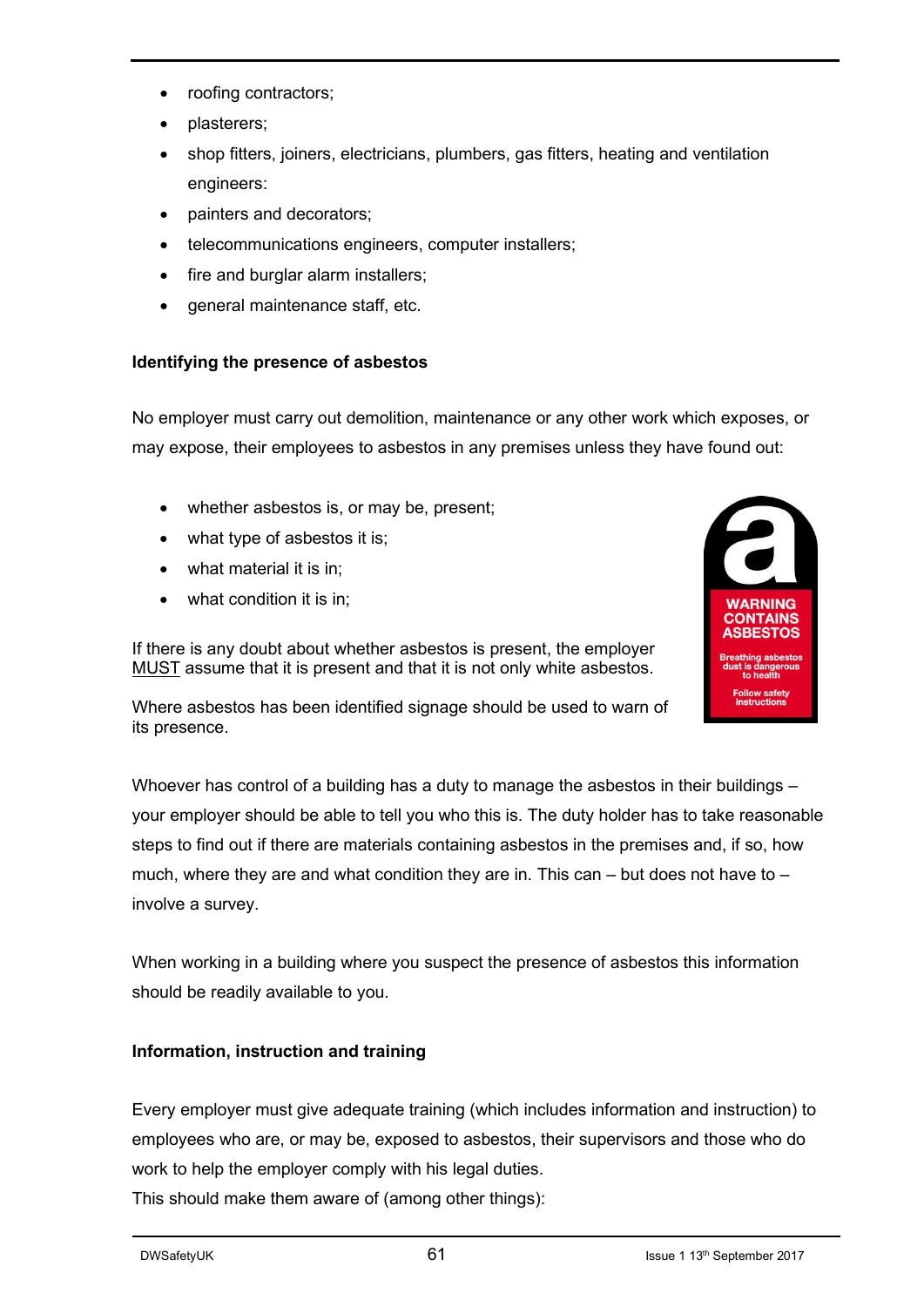- the properties of asbestos, its health effects and the interaction of asbestos and smoking;
- the type of materials likely to contain asbestos;
- what work could cause asbestos exposure and the importance of preventing exposure;
- how work can be done safely and what equipment is needed;
- emergency procedures;
- hygiene facilities and decontamination.

The training must be given at regular intervals. It needs to be proportionate to the nature and degree of exposure and so should contain the appropriate level of risk.

#### **What should I do if I suspect asbestos materials are present?**

If you suspect that there are asbestos materials in a building, you should ask the employer what has been done to determine if such materials are present. Employers can ask to see the results of any inspection or survey done to identify the presence, and condition, of asbestos materials.

Remember that there is only a risk if asbestos fibres are made airborne. This can happen when asbestos materials are damaged or disturbed, or subject to maintenance work.

However, all asbestos-containing materials should be clearly marked, even if in good condition. If you see material which you have reason to believe contains asbestos, it has been damaged and you believe that there is a serious risk of exposure to asbestos fibres, you should ask everyone to leave the area.

But remember not to create more of a risk to people by, for example, causing a panic or leaving something in an unsafe condition.

Remember also that minor damage to some asbestos materials does not always mean that there is a serious risk or that immediate evacuation of the area is warranted, for example minor damage to materials securely bound in a matrix such as textured coatings or asbestos cement. However, damaged edges should be coated immediately, and repaired as soon as possible.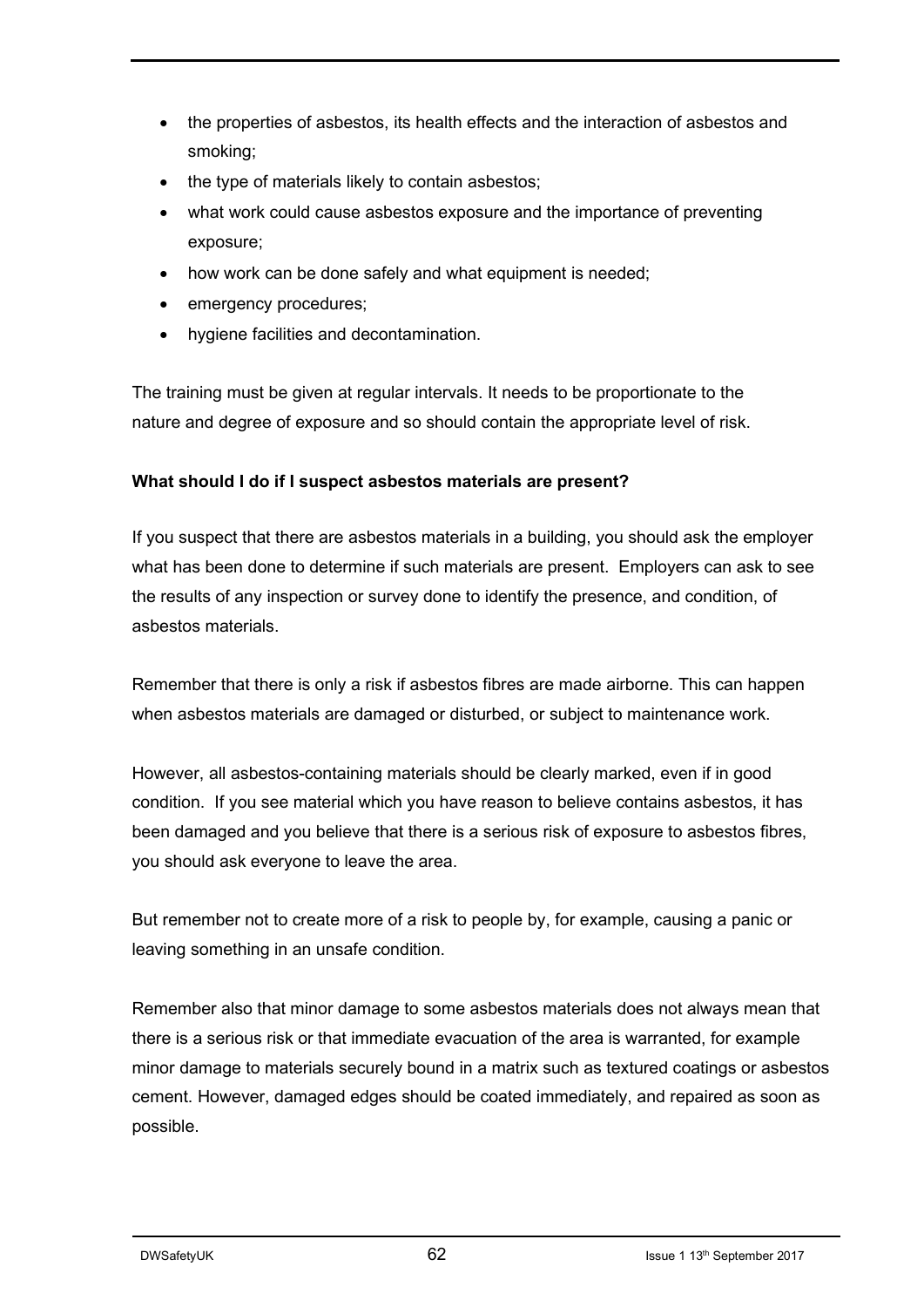In any case, you should notify the employer or occupier immediately. No further work should take place until the area is safe. That means that action – appropriate to the risk – has been taken. Such action could be the repair or removal of asbestos or cleaning of the area by a trained person with suitable equipment.

When anyone needs to work in a building built or refurbished before 2000, or with something which may contain asbestos, ask: Is asbestos present?

## **Asbestos kills – protect yourself!**

When working in the construction industry you should be aware of asbestos risk at all times and take appropriate steps to protect yourself and others. The main precaution should take are:

- **Don't work if you are unsure if asbestos is present. Your employer and the client should tell you whether it is. If they have not told you ask them.**
- **Don't work if asbestos is present and you have not received specific training in how to work safely with asbestos.**
- **Don't work if the asbestos materials are sprayed coatings, board or insulation and lagging on pipes or boilers, only a contractor with a licence should work on these materials.**
- **Don't disturb asbestos if you can help it**

You should only work with asbestos if you have had specific asbestos training, the work has been properly planned and the right controls are in place. Remember unless you are a licensed contractor you can only work on asbestos cement, textured coatings and minor asbestos work which legislation clearly states does not require a licence.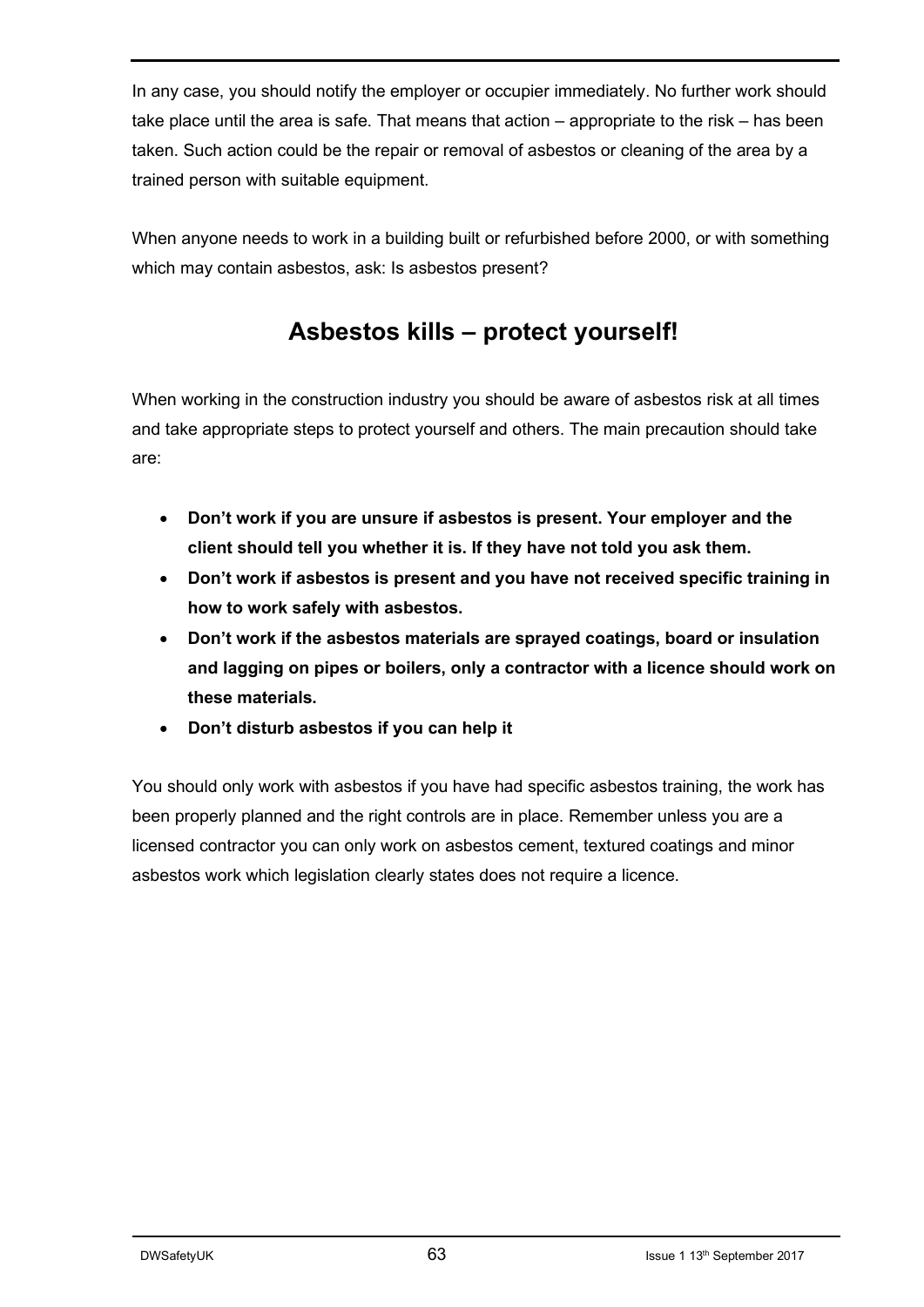#### **Remember if you are uncertain at any time STOP WORK and seek competent advice.**

#### **IF YOU WORK WITH ASBESTOS REMEMBER SOME BASIC RULES**

#### **Minimise Dust:**

#### **Wear:**

- √ Keep materials damp, not to wet
- √ Use hand tools and not power tools
- √ Clean as you go, use a special vacuum cleaner and not a brush
- √ Double bag asbestos waste and label the bags correctly
- √ Suitable disposable overalls and boots with disposable boot covers
- √ A properly fitted suitable mask, such as a FFP3 type

**Don't**

√ Smoke, eat or drink in the work area

**When you have finished work:**

- √ **Decontaminate yourself – wipe down your overalls with a damp rag and remove them before removing your mask**
- √ **Put disposable items, such as your overalls, in asbestos waste bags and dispose of the correctly**
- √ **Don't take any overalls or contaminated items home to wash**